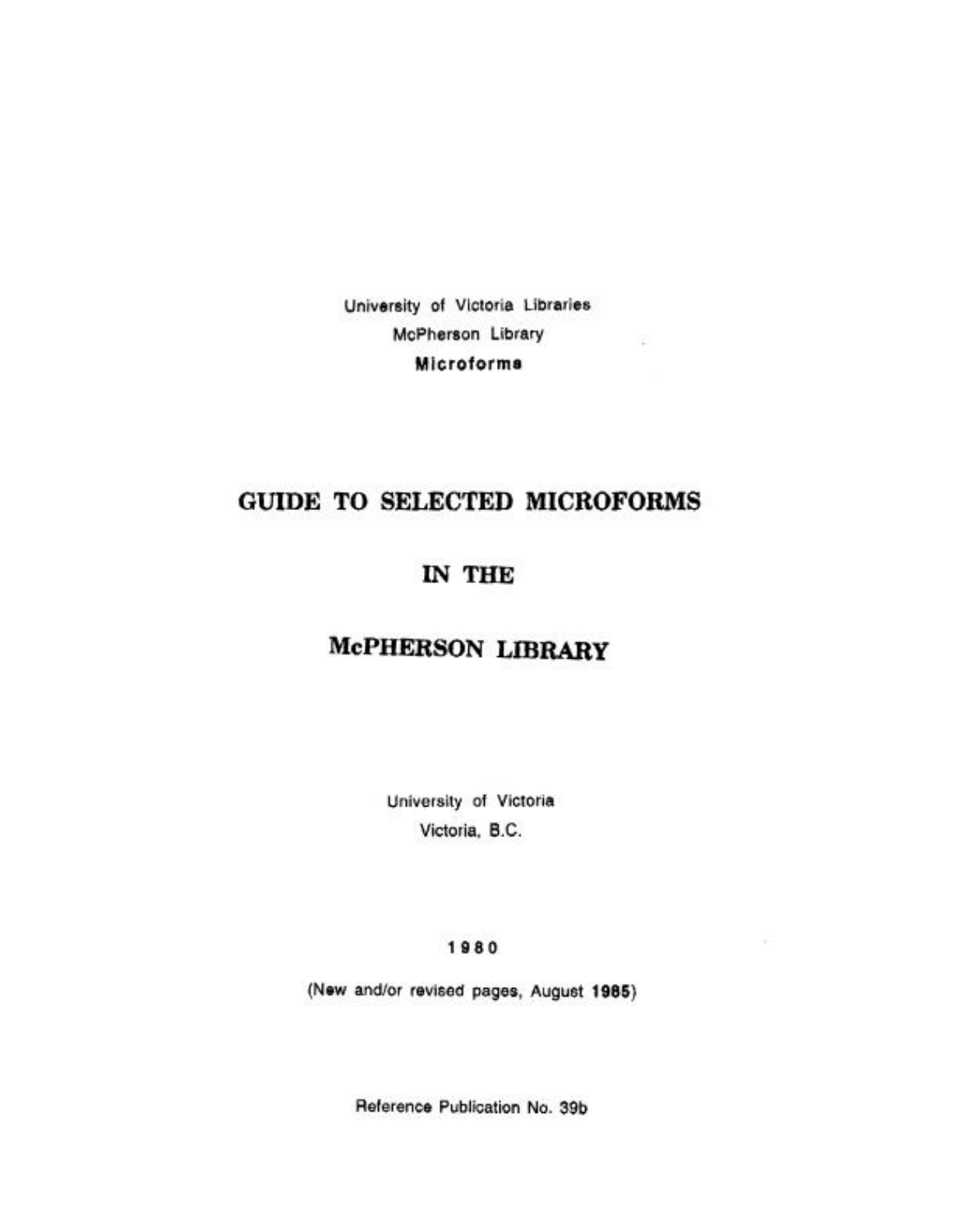## TABLE OF CONTENTS

| <b>TITLES</b>                                                                  | NO. |
|--------------------------------------------------------------------------------|-----|
|                                                                                |     |
|                                                                                |     |
|                                                                                |     |
|                                                                                |     |
|                                                                                |     |
|                                                                                |     |
| Canada. Commission of Inquiry into Non-medical Use of Drugs. Research Reports. |     |
|                                                                                |     |
|                                                                                |     |
| Canada. Royal Commission on National Development in the Arts, Letters and      |     |
|                                                                                |     |
|                                                                                |     |
|                                                                                |     |
|                                                                                |     |
|                                                                                |     |
| Collection of Pre-1900 Printed Canadiana                                       |     |
| See CIHM/ICMH Microfiche Series (above)                                        |     |
|                                                                                |     |
|                                                                                |     |
|                                                                                |     |
|                                                                                |     |
| English Literary Periodicals of the 17th, 18th and 19th Centuries  11.0        |     |
|                                                                                |     |
| France. Journal Officiel. Debats Parlementaires. Chambre des Deputes,          |     |
|                                                                                |     |
| Great Britain. Historical Manuscript Commission Reports. Series 1-81,          |     |
|                                                                                |     |
| Great Britain. Parliament. House of Commons. Sessional Papers 1801-  13.1      |     |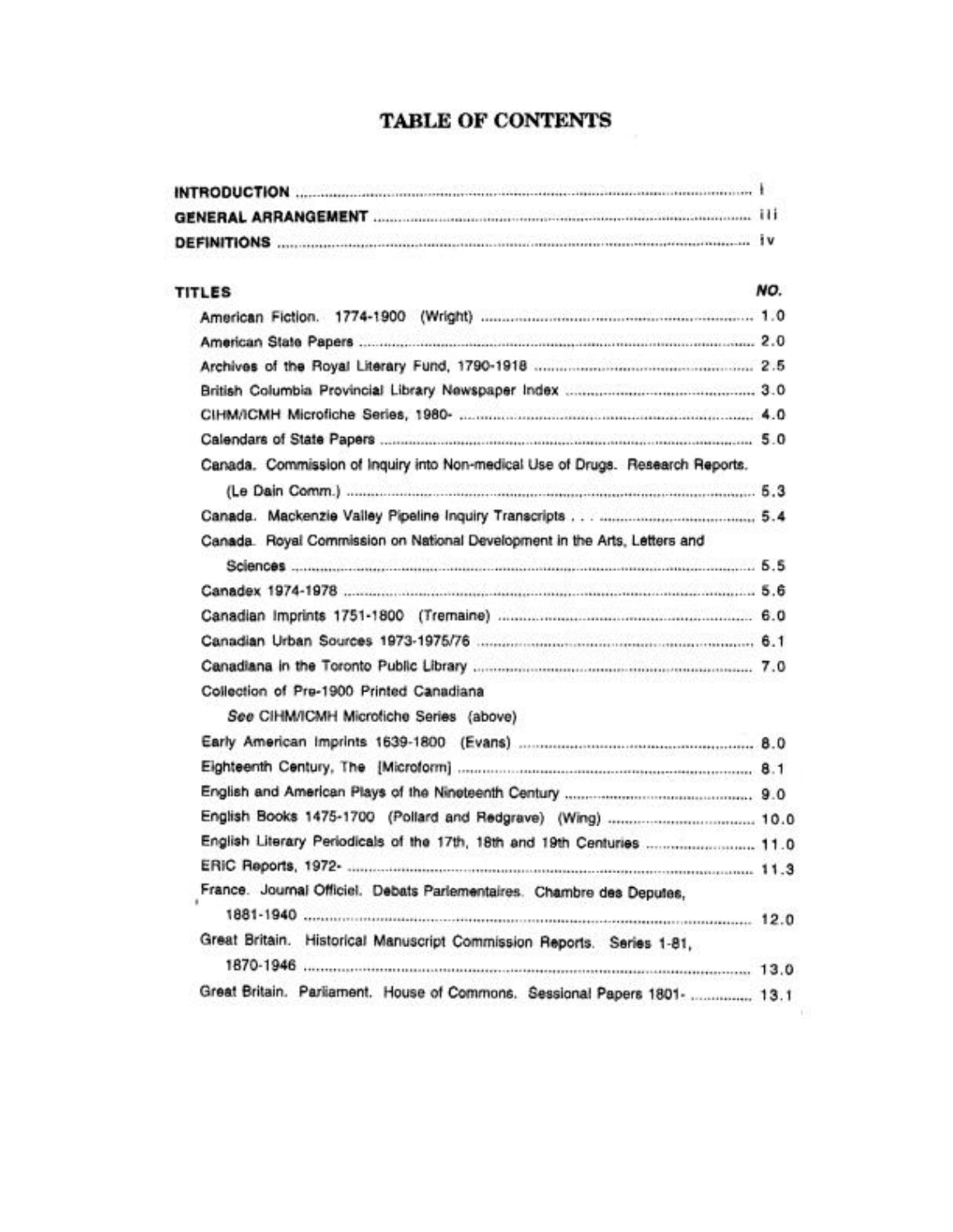| Great Britain. Prime Minister. Cabinet Reports by Prime Ministers to the              |  |
|---------------------------------------------------------------------------------------|--|
|                                                                                       |  |
|                                                                                       |  |
|                                                                                       |  |
|                                                                                       |  |
|                                                                                       |  |
| Migne, J. P. Patrologiae Cursus Completus (Patrologia Latina)  16.0                   |  |
|                                                                                       |  |
|                                                                                       |  |
|                                                                                       |  |
|                                                                                       |  |
|                                                                                       |  |
| Public Archives of Canada. Manuscript Division. Finding Aids on Microfiche.           |  |
|                                                                                       |  |
|                                                                                       |  |
| Publications of the English Record Society and the Index Library on Microfiche  17.07 |  |
|                                                                                       |  |
|                                                                                       |  |
|                                                                                       |  |
|                                                                                       |  |
| <b>Thomason Tracts</b>                                                                |  |
| United Nations Conference on the Human Environment, Stockholm, 1972  20.1             |  |
|                                                                                       |  |
|                                                                                       |  |
|                                                                                       |  |
|                                                                                       |  |
|                                                                                       |  |
|                                                                                       |  |
|                                                                                       |  |
|                                                                                       |  |
|                                                                                       |  |
|                                                                                       |  |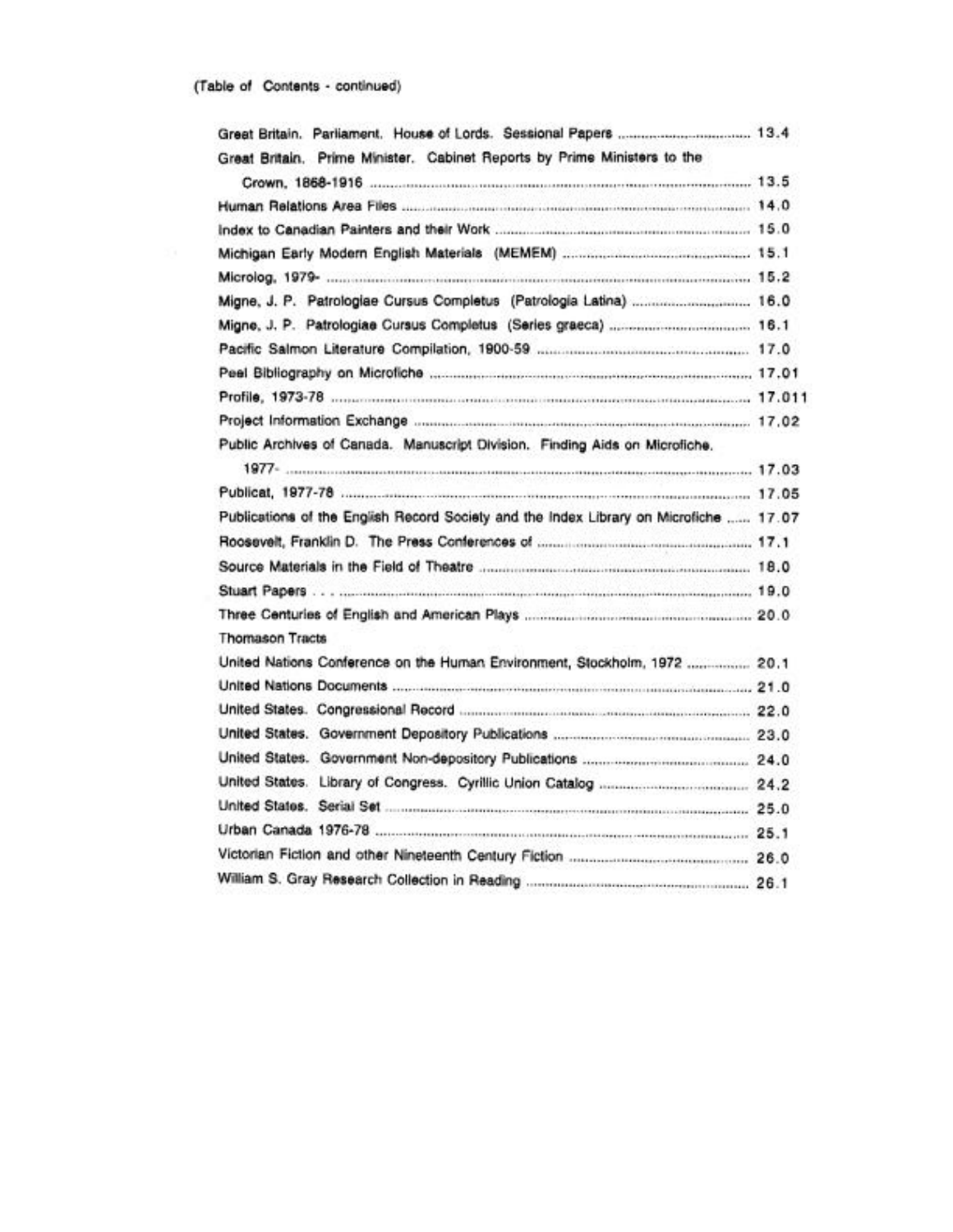#### **INTRODUCTION**

#### Microforms are photographic reproductions of printed material greatly reduced in size.

Their merits stem from their:

- 1. size
- 2. economy

and their faults from the fact that they require a machine to be read, and even then are difficult. In fact, prolonged use of the machines may cause painful evestrain.

Nevertheless, it is better to have information on microform than not to have it at all, and in cases such as newspapers, which are awkward to shelve and handle, the microformat is even preferable. Enlargement prints can be made inexpensively to solve the reading problem.

The types of material in the McPherson Library microform collection are several:

- 1. newspapers and other periodical publications, where the convenience and economy, and ease of maintenance and use, make microfilm preferable to keeping files of the original;
- 2. unpublished materials, such as manuscripts, diaries, journals and other documents not available in the original;
- 3. theses, most commonly available only in this form;
- 4. most important of all, whole libraries of out-of-print material which, if presuming they were findable and were to be acquired through antiquarian dealers, would be prohibitively expensive and result in a haphazard collection.

By ordering complete collections on microform, this Library has been able to obtain, at one time, in a systematic manner and at a reasonable price, some of the riches of the greatest libraries in the world.

Although all of this material is housed separately in Microforms in the Bassment, it is handled (catalogued and classified) in much the same way as letterpress material. The card catalogue is the main entry to the material in Microforms. This applies especially to theses, monographs, journals and newspapers, where the entry in the catalogue identifies the whole.

Depending on the type of microform of a particular title, the call number will include either:

Microf or Micfilm (for reel film)

Microfiche or Micfiche

Microcard

or Microprint

(see DEFINITIONS, p. iv). These symbols indicate its location in Microforms.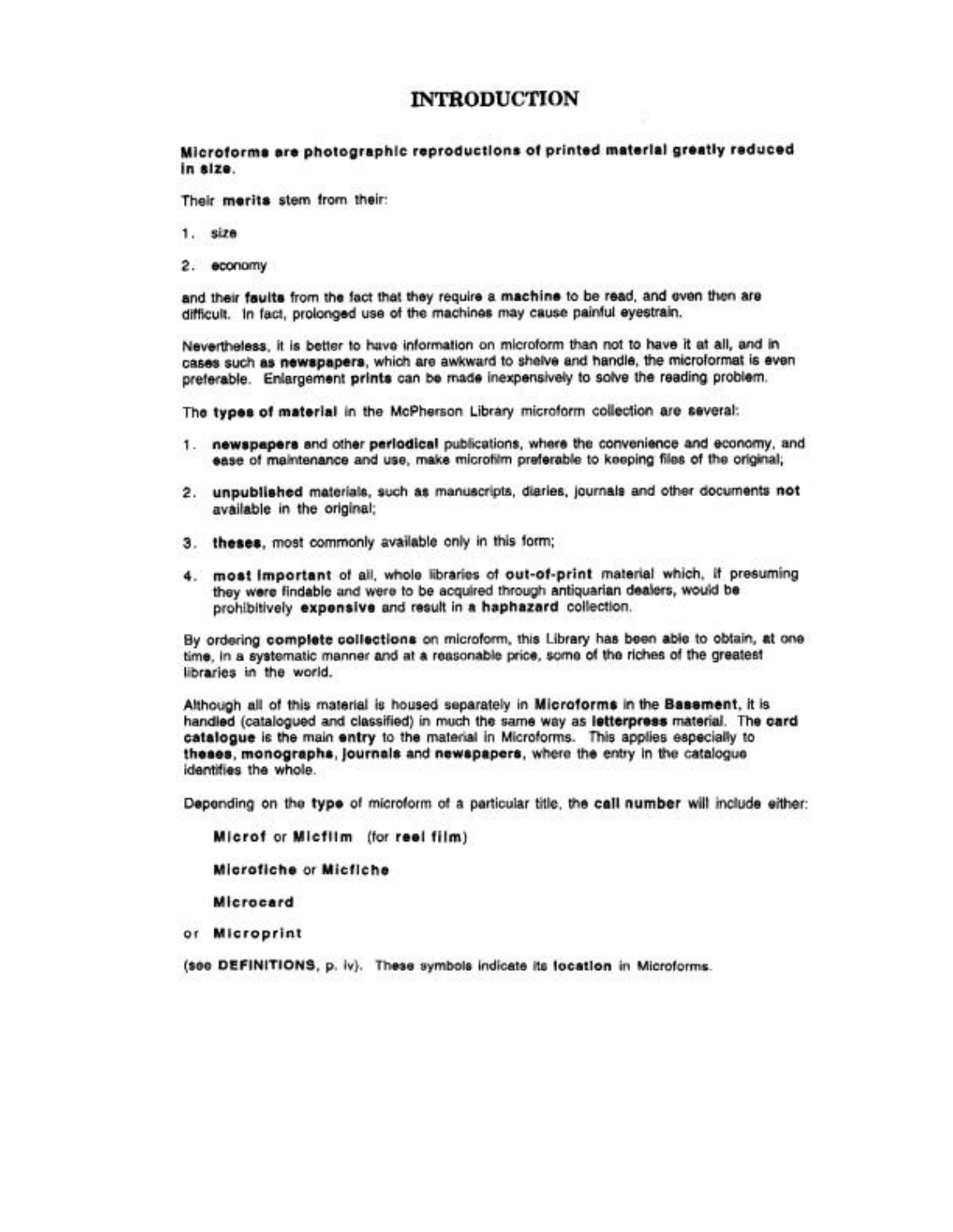(introduction - continued)

Generally, those individual works which are not part of a collection are not described in this guide.

As noted above, however, much of the material in Microforms consists of:

large collections especially brought together for publication in micro-reduction of some sort.

e.g., Three centuries of English and American plays

or vast files of documents,

e.g., British sessional papers.

For many of these collections, author, title and, in some cases, even subject cards for the individual works within them, have been entered in the card catalogue (the first collection mentioned above is an example). More are in the process of being analyzed.

As for individual works (within collections) not entered in the card catalogue, one will have to refer to the indexes, bibliographies and finding lists that come with or form the basis of a particular collection.

What these indexes, bibliographies, etc., are, where to find them and how to use them is the major purpose of this guide.

A secondary purpose is to describe large collections (even though analyzed by the card catalogue) and titles that have considerable material or are complex in nature.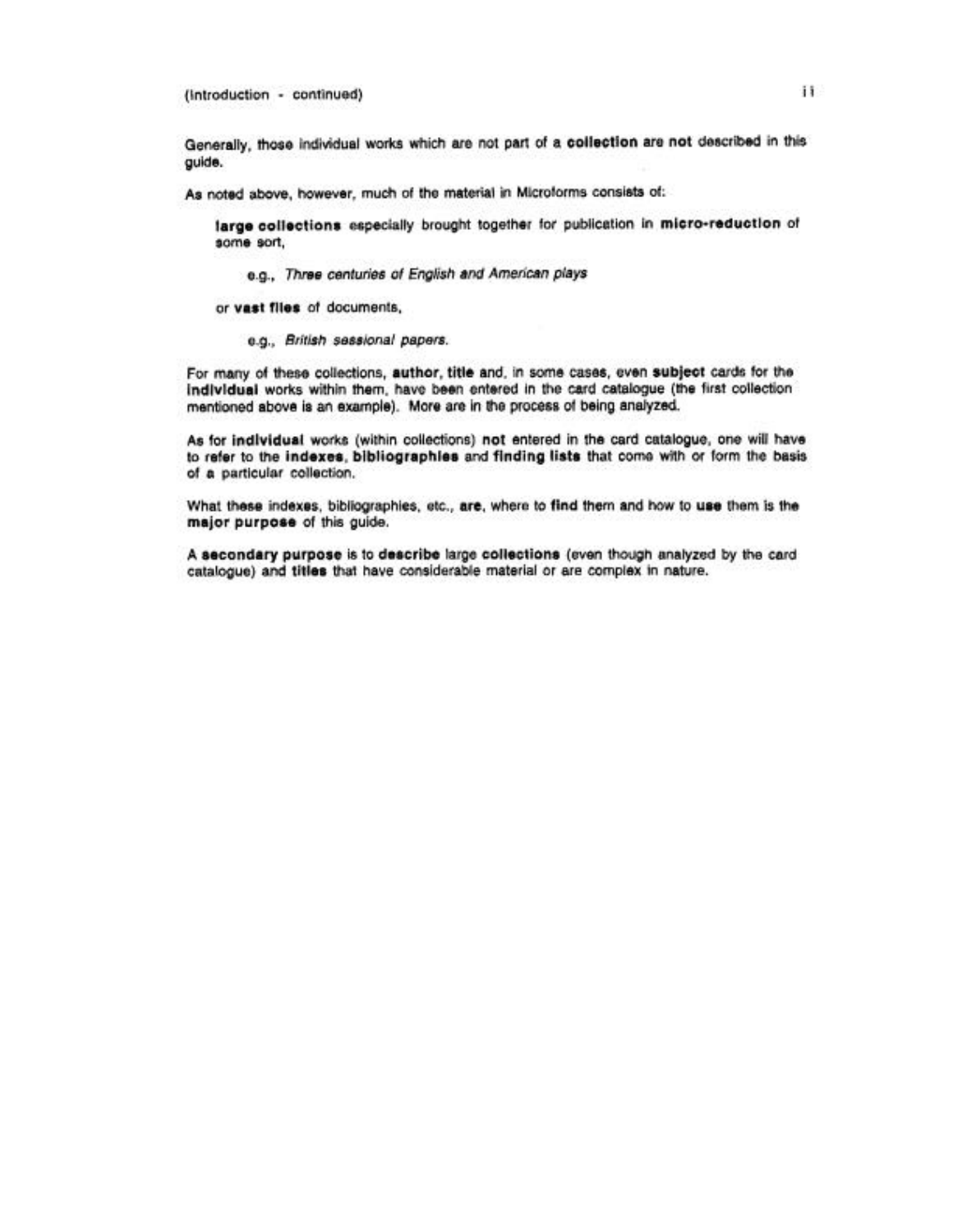Although all microforms carry a classification number, the arrangement of the materials in Microforms does not strictly follow the sequence.

Generally speaking, similar formats are together, i.e., microprints on shelves, microfilms and microfiche in special cabinets.

Within each format, some attempt has been made to follow call number order. Microfiche and microcard are in this order, as are microprints-with some major exceptions.

Titles in microfilm are shelved in numerical order. The number for each title can be obtained from the shelflist kept in Microforms.

It is best to ask the attendant for any individual title.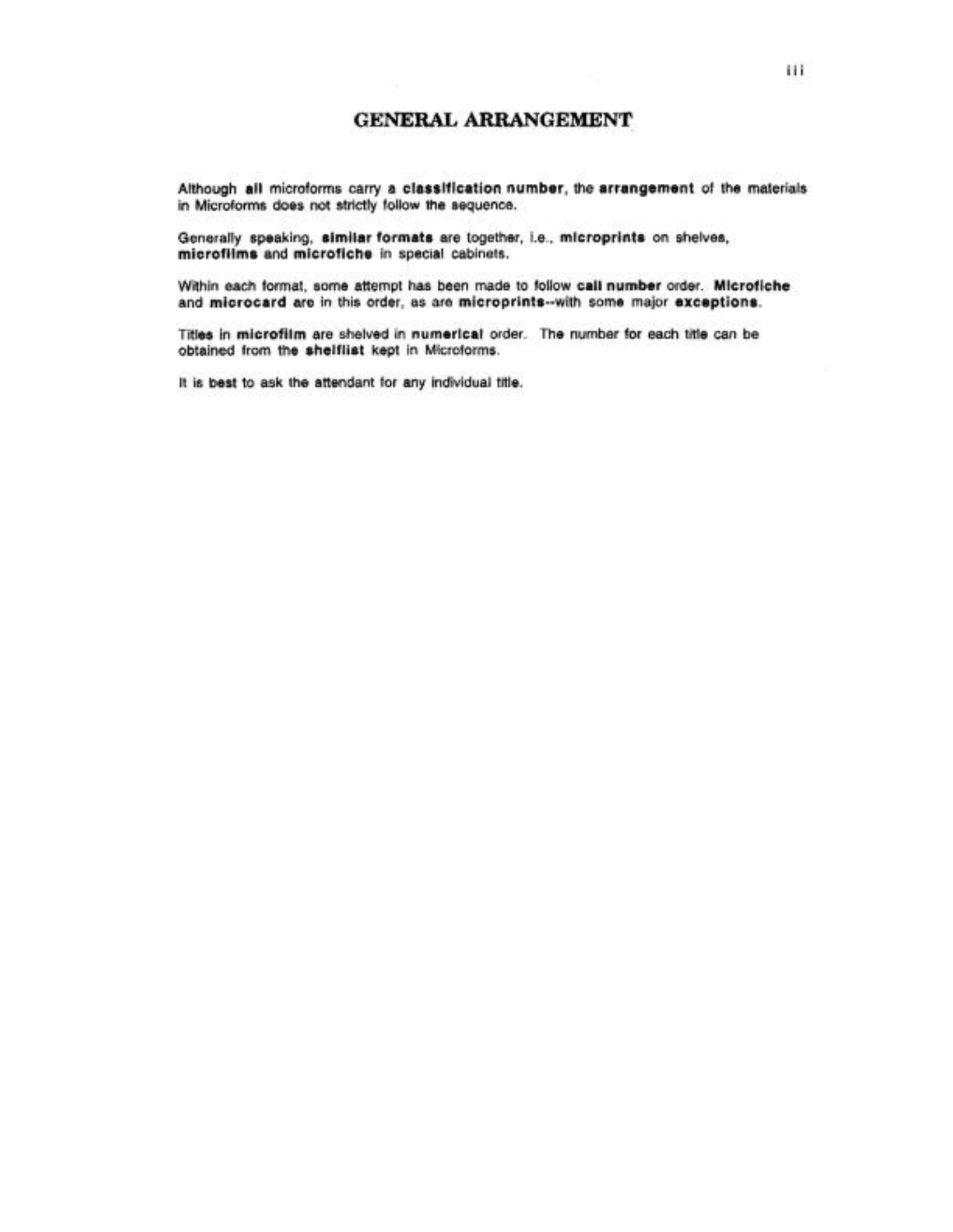## **DEFINITIONS**

| <b>MICROFILM</b>                  | Regular film strip.                                                                                                                                          |
|-----------------------------------|--------------------------------------------------------------------------------------------------------------------------------------------------------------|
|                                   | Usually 35 mm., but sometimes 16 mm.                                                                                                                         |
|                                   | Wound on reels, stored in boxes, kept in filing cases.                                                                                                       |
|                                   | One or two pages to a frame.                                                                                                                                 |
| <b>MICROFICHE</b>                 | A sheet of microfilm.                                                                                                                                        |
|                                   | Contains multiple micro images in a grid pattern.                                                                                                            |
|                                   | Sizes vary from 75 x 125 mm. (3 x 5") to 115 x 148 mm. (4 x 6").                                                                                             |
|                                   | Usually contains a title which can be read without magnification.                                                                                            |
| <b>MICROCARD</b>                  | An opaque card made from a photographic negative.                                                                                                            |
|                                   | Size 75 x 125 mm. (3 x 5")                                                                                                                                   |
|                                   | Contains up to 70 reduced pages of printed text. This number can be<br>doubled per card since they frequently contain material on both sides of<br>the card. |
| <b>MICROPRINT</b>                 | An opaque card, printed by a special lithographic process.                                                                                                   |
|                                   | Size 9 x 6".                                                                                                                                                 |
|                                   | Contains up to 100 reduced pages of printed text.                                                                                                            |
| <b>MICROFILM</b><br><b>JACKET</b> | A card with a cardboard top to which is attached a sleeve of clear<br>plastic.                                                                               |
|                                   | Size 75 x 125 mm. (3 x 5").                                                                                                                                  |
|                                   | A strip consisting of several frames of microfilm is inserted into<br>this sleeve.                                                                           |
| <b>MICROFORM</b>                  | A generic term for any form, either film or paper, which contains<br>micro images.                                                                           |

 $\tau$  :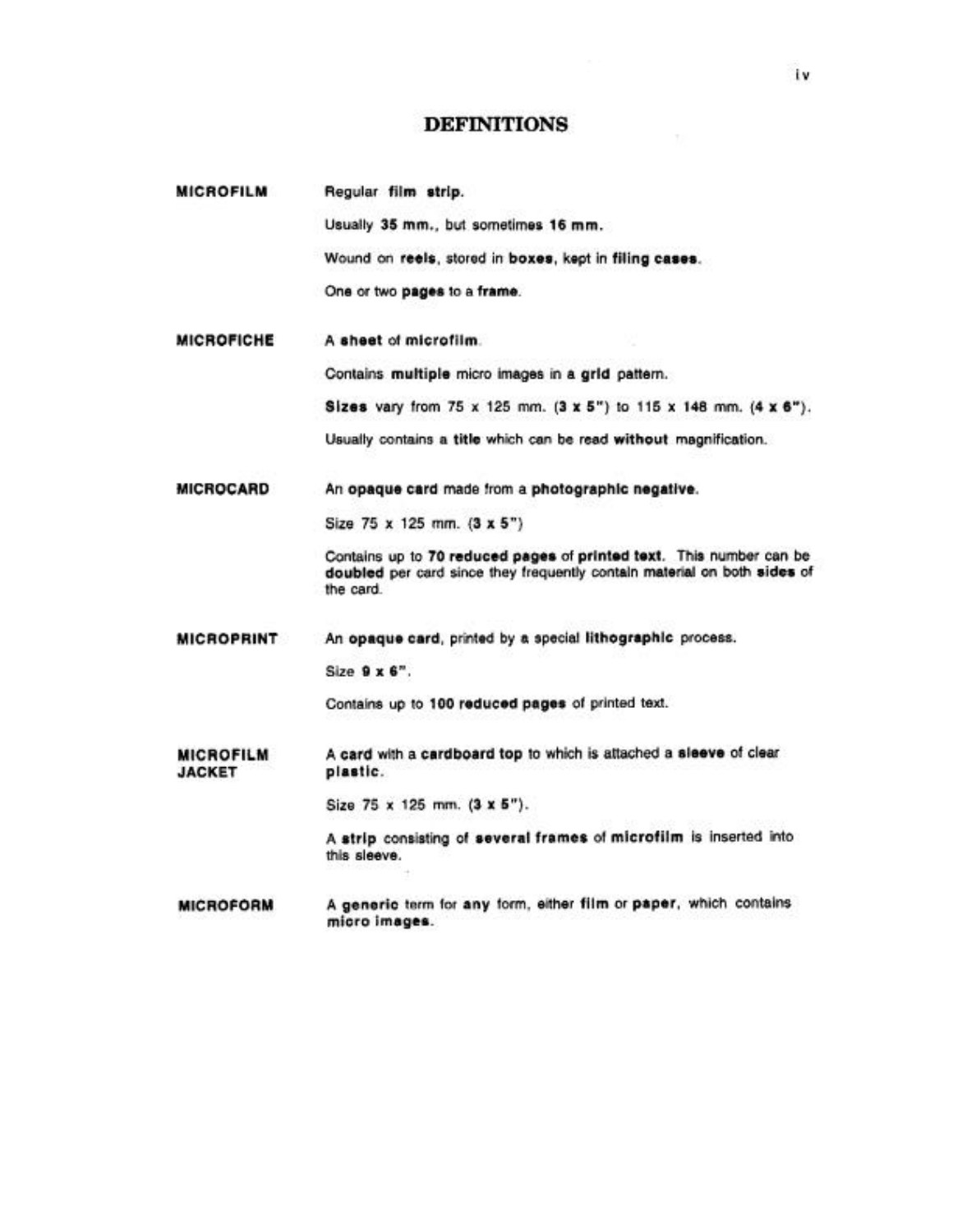## **AMERICAN FICTION. 1774-1900 (WRIGHT)**

**FORMAT: Microfiche CALL NO.: Microfiche PS643 A5**

**BIBLIOGRAPHY**: Ref Wright, Lyle Henry. *American fiction; a contribution toward a* Z1231 *bibliography*. San Marino, Calif., Huntington Library, 1948- F4W7 v. 1. 1774-1850 v. 2. 1851-1875

- v. 3. 1876-1900
- **COVERAGE**: This collection is to include the **text** of all items listed in the above bibliography. The purpose of the bibliography is to record, with certain exceptions, the fiction written by Americans for adults and printed in the United States during the years that saw the beginnings of the American culture in a framework of religious, political and moral rigidity, through the years of national growth, great causes, social upheaval and vast national flux to that period of American literary self satisfaction, the New England Renaissance. The exceptions for the most part are minor but include **periodicals** and **subscription** series. Some 12,000 entries.

**ARRANGEMENT**: The microfiche collection is arranged **alphabetically** by **author**, or by **title** where author is unknown. Author, title and some subject cards for the individual works have been filed in the card catalogue. As the microfiche edition is not yet complete, the title required may not be found. To establish if it has yet been **issued**, consult:

> Microfiche *Lost Cause Press microcard catalog* (and supplements) PS643 Louisville, Ky., Lost Cause Press, 1967- A5 Index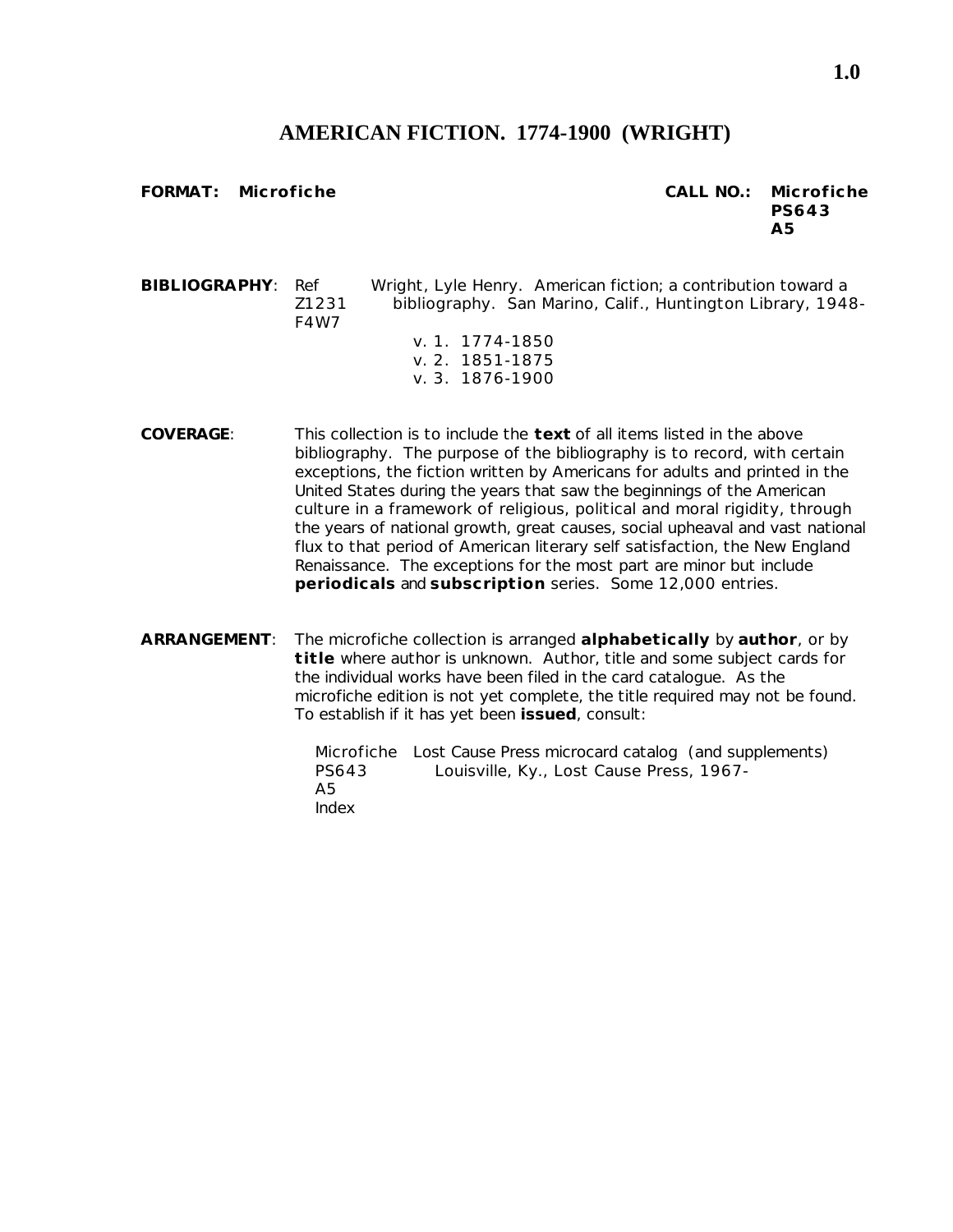#### **AMERICAN STATE PAPERS \***

#### **FORMAT: Microprint CALL NO.: J83**

**A45**

**COVERAGE AND** The American State Papers contain the pre-serially-numbered **ARRANGEMENT**: publications covering the period **1789** to **1838**, comprising some of the most important publications of the 1st to 14th Congresses (1789-1817) and many publications of the 15th to 25th Congresses (1817-1838). Because the Serials Set began numbering from number 1 only in **1817**, the papers prior to that date were assigned the serial numbers 01 to 038, referring to the 38 volumes of publications gathered into the following ten **subjects** and subarranged **chronologically**:

| Foreign affairs         | 6 vols.  |
|-------------------------|----------|
| Indian affairs          | 2 vols.  |
| Finance                 | 5 vols.  |
| Commerce and navigation | 2 vols.  |
| Military affairs        | 7 vols.  |
| Naval affairs           | 4 vols.  |
| Post Office             | 1 vol.   |
| <b>Public Lands</b>     | 8 vols.  |
| Claims                  | $1$ vol. |
| Miscellaneous           | 2 vols.  |

As each of the 38 volumes has its own **index**, it is possible to go directly to the microprint boxes and obtain a given publication if the **serial number** of the volume (i.e., the subject) is known. If this is not known, one must obtain the information from **outside** indexes, viz.:

| Ref<br>Z1223             | Checklist of United States public documents 1789-1909.                                                                                             |  |  |
|--------------------------|----------------------------------------------------------------------------------------------------------------------------------------------------|--|--|
| A <sub>113</sub><br>1911 | Part One: A listing of all documents by serial number.<br>Part Two: Aclassified listing, by agency, with an<br>index of the agencies at the back.  |  |  |
| Ref<br>Z1223<br>A1885    | Descriptive catalogue of the government publications of the<br>United States government 1774-1881, by B. S. Poore.                                 |  |  |
|                          | A chronological listing, by year, of most U.S.<br>publications, subarranged by document and report<br>numbers; subject and name index at the back. |  |  |

**<sup>\*</sup>** For a fuller explanation on how to use the American State Papers, see Reference Publication No. 31,"Guide to the American State Papers and the U.S. Serial Set," available at the Reference Desk.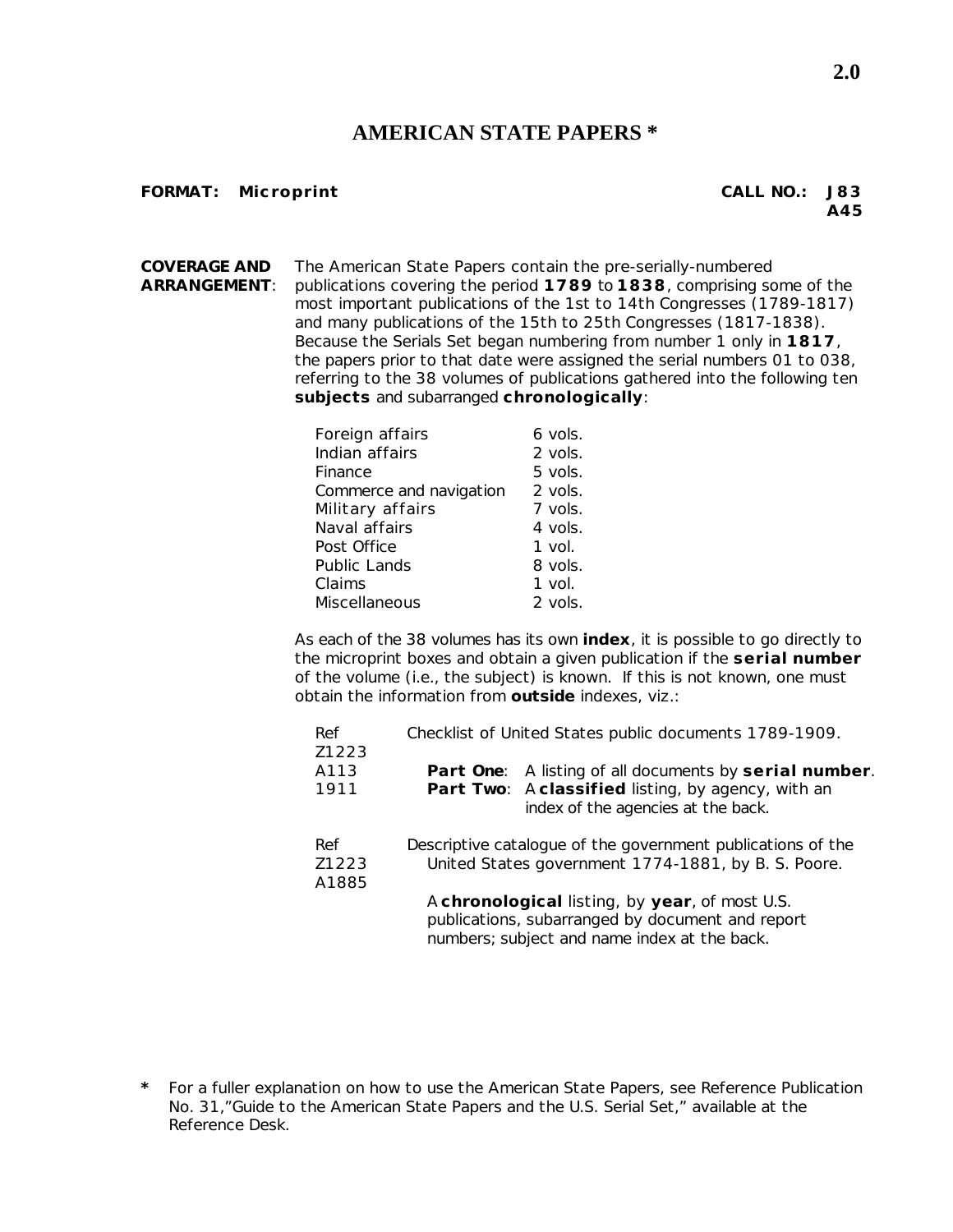## **ARCHIVES OF THE ROYAL LITERARY FUND, 1790-1918**

**FORMAT: 35 mm. reel film CALL NO.: Micfilm**

**PR105 R6**

**COVERAGE**: For the time span indicated, the archives on film include the case files of applicants (3,600 files) which are made up of letters of support, printed advertisements, press-cuttings, medical certificates, publisher's receipts and application forms of the applicants. The Secretary's index to the case files, a catalogue of documents, an index of names, a catalogue of sponsors and a catalogue of catalogues are also on film.

**FINDING AID**: Micfilm Cross, Nigel. *The Royal Literary Fund, 1790-1918*. London, PR105 1984. 72 p. R6 Contains an index of applicants and a **list of contents of reels of the microfilm**. Also includes an introduction to the **history** of the Fund and the archives.

Kept in Microforms.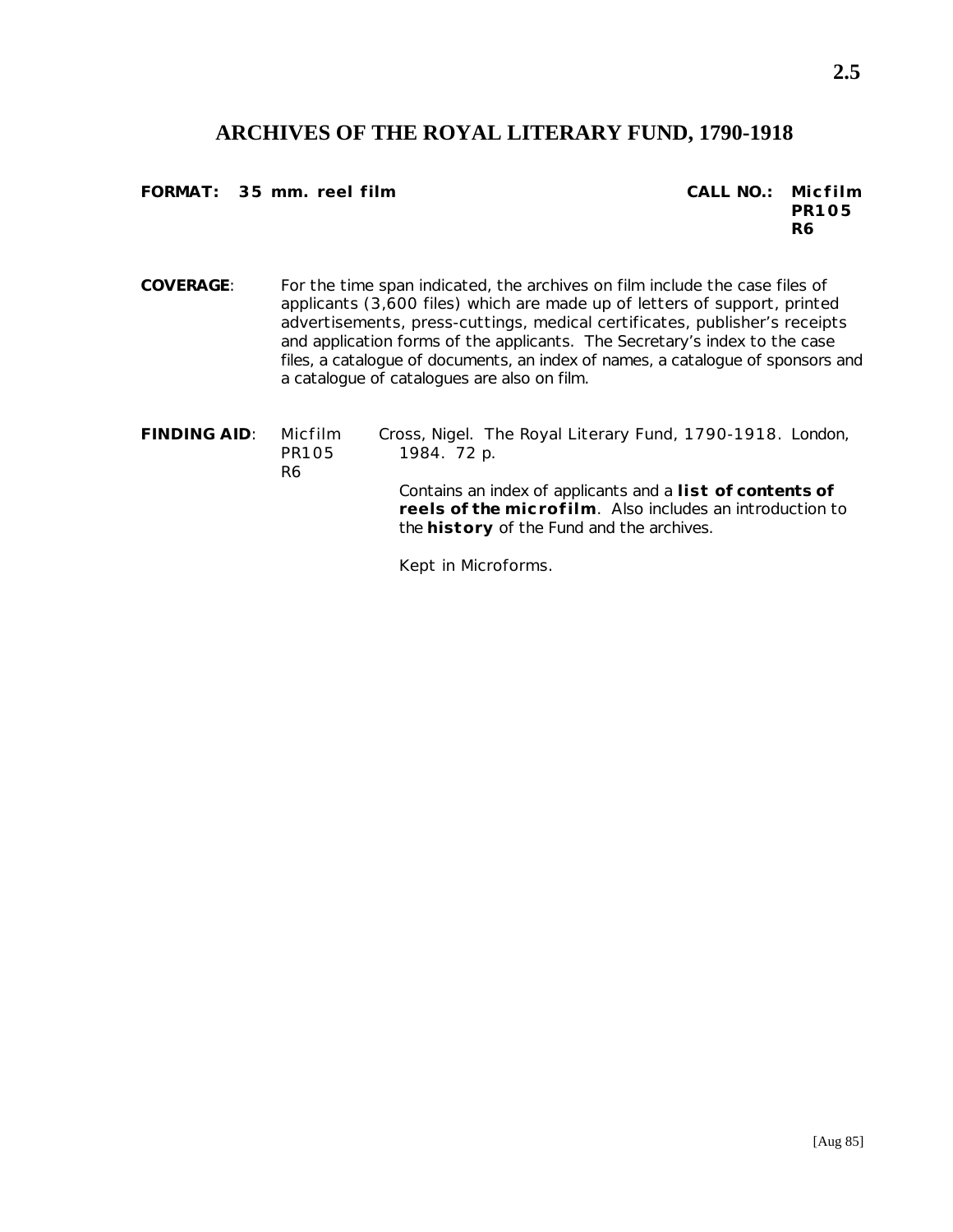#### **BRITISH COLUMBIA PROVINCIAL LIBRARY NEWSPAPER INDEX**

#### $FORMAT:$  Microfilm

| CALL NO.: | Micro |
|-----------|-------|
|           | A13   |
|           | B7    |

**COVERAGE**: The index was begun in **1900** by the Provincial Library and continues. There is a **gap** between 1910 and 1916. Between 1916 and 1926, the newspapers were spottily indexed and coverage depended upon the subject. Originally limited to political matters, the scope of the Index has been expanded to cover all **news** of provincial relevance. It now stands as the foremost tool for research of **primary** sources of British Columbia history.

> The **newspapers** currently covered are the Vancouver *Sun*, Vancouver *Province* (Four-star editions), Victoria *Times* and Victoria *Colonist* (Home editions). When the Vancouver *Times* and *Herald* were published, they were also indexed daily. This does not mean that the Index's use is restricted to these papers. In the case of an event or matter of topical interest, simultaneous coverage will very likely be given by other B.C. newspapers. These should be examined for evidence of regional bias, suppression of certain details, editorial twist or the influence of vested interest.

> Only items of **British Columbia** interest are included. If a story is national, it is covered only if it has implications for British Columbia. If a Canadian Press story appears in more than one paper, its first appearance is indexed. If, however, the headline in another paper gives a better indication of the story, it will be listed as well.

#### **SOME Subject Headings**: **CAUTIONS**:

As far as possible, **Library of Congress** headings have been used. When these have proved inadequate, *Reader's guide*, *Canadian periodical index* and *Canadian subject headings* have been consulted. If these do not provide a sufficiently accurate description (usually for regional reasons), a subject heading based on current usage is originated. Subject headings have not been kept up-to-date, e.g., early articles on air pollution first appeared under "Smoke." Only recently has there been some subdividing of the subject headings by place, e.g., one can now find a heading AIR POLLUTION - VANCOUVER. For past information relating to Vancouver, one would have to look up under AIR POLLUTION or SMOKE.

Early indexing of subjects was not as specific as today. It is wise when searching to look at the most **specific** subject heading first, and if this is not successful to go on to a more **general** subject heading. Once a key article has been found, it is possible to follow up other names, etc., in the Index.

There are some "**see also**" references, but many more are needed.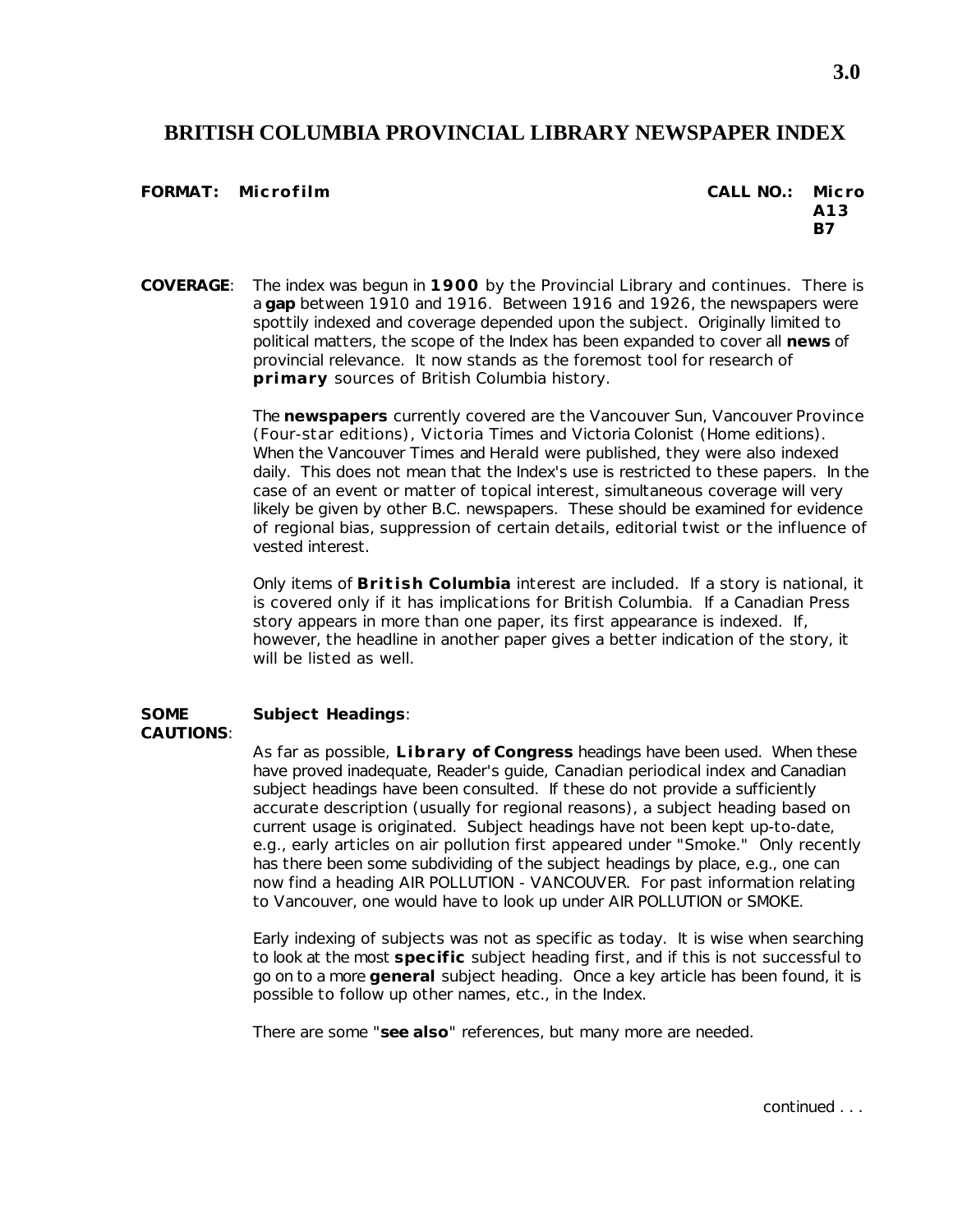#### **Names**:

The **personal** name has given the Provincial Library the most difficulty as far as indexing is concerned. It has often been impossible to tell if the same person has already been indexed. **Initials** may be used by one newspaper and **full name** by another, etc. One person, therefore, may have two cards, and it is equally possible to have information about two people indexed under one name. There has been no continuation note made at the bottom of a card saying that information on one person has been continued to the next card. However, if the final entry is not an **obituary**, it may be assumed there are further entries.

#### **Editions**:

If the story cannot be found on the cited page, it may be that the reference is to another edition. A little search, however, will usually turn up the information elsewhere in the paper.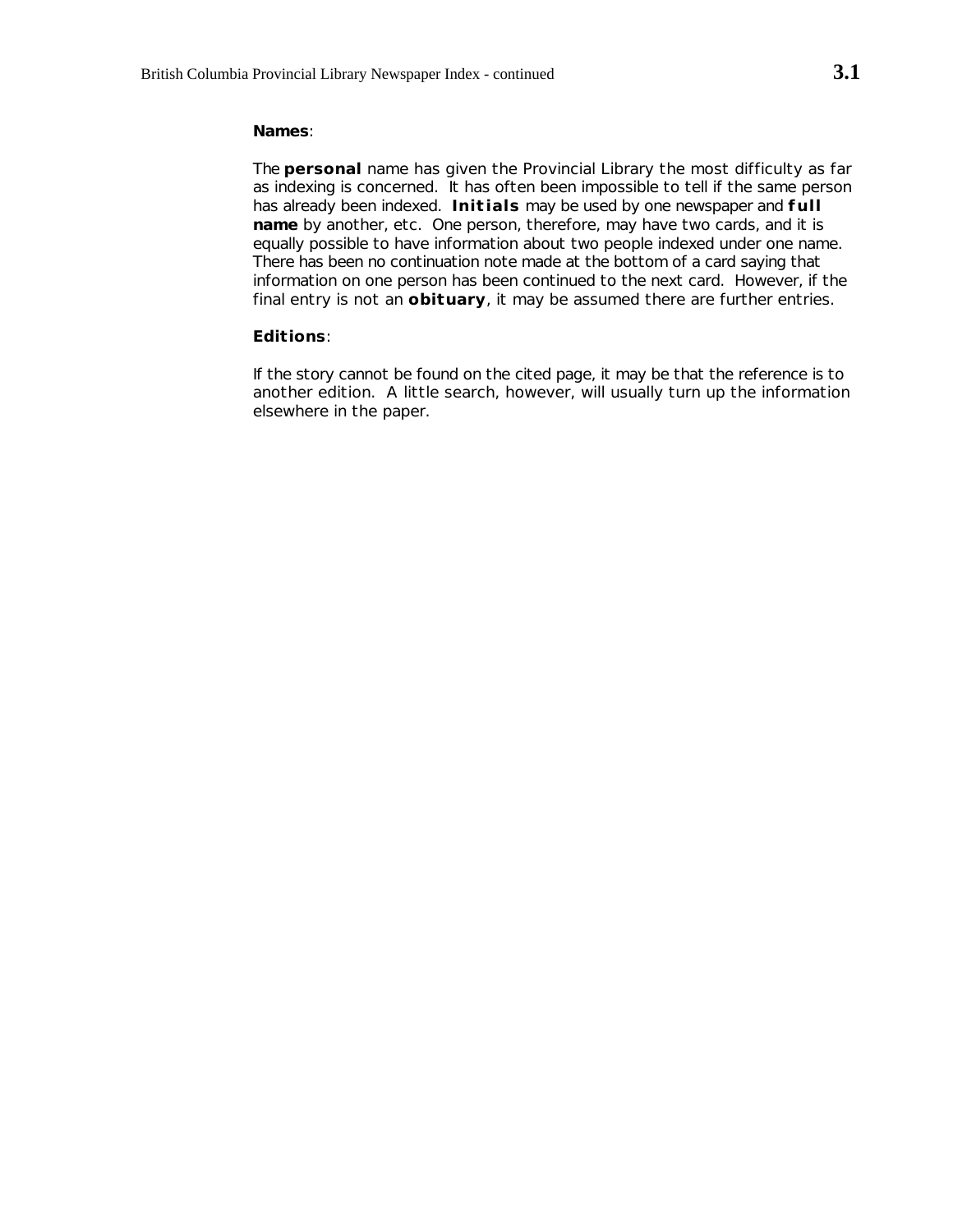#### **CIHM/ICMH MICROFICHE SERIES, 1980- \***

**FORMAT: 105 x 150 mm. fiche CALL NO.: Micfiche**

**AC1 C68**

**BIBLIOGRAPHY**: Ref *Canada, the printed record; a bibliographic register with* AC1 *indexes to the microfiche series of the Canadian Institute for* C682 *Historical Microreproductions*. Ottawa, CIHM, 1981-

> Includes five **indexes** and **introduction** on how to access the CIHM series.

**COVERAGE**: Generally includes all **pre-1900** printed Canadiana; more **specifically**, all relevant items published/printed in Canada, all relevant items published/printed outside Canada and written by Canadians, and all relevant items of Canadian subject matter published outside Canada.

**Categories** of materials **included** are:

- . monographs, pamphlets, leaflets, playbills and broadsides
- . catalogues of books, pictures, articles for sale
- . offprints which are not detached articles
- . publications of municipal and county governments
- . non-Canadian government monographs with Canadian content

**Categories** of materials **excluded** are:

- . Canadian federal, provincial and territorial government publications
- . journals and newspapers
- . manuscript materials
- . engraved materials such as maps and prints

**ARRANGEMENT**: Filed **sequentially** by **CIHM register number**. Author, title, subject and other **indexes** are on **fiche** with the set.

**\*** Also known as: *Collection of pre-1900 printed Canadiana*.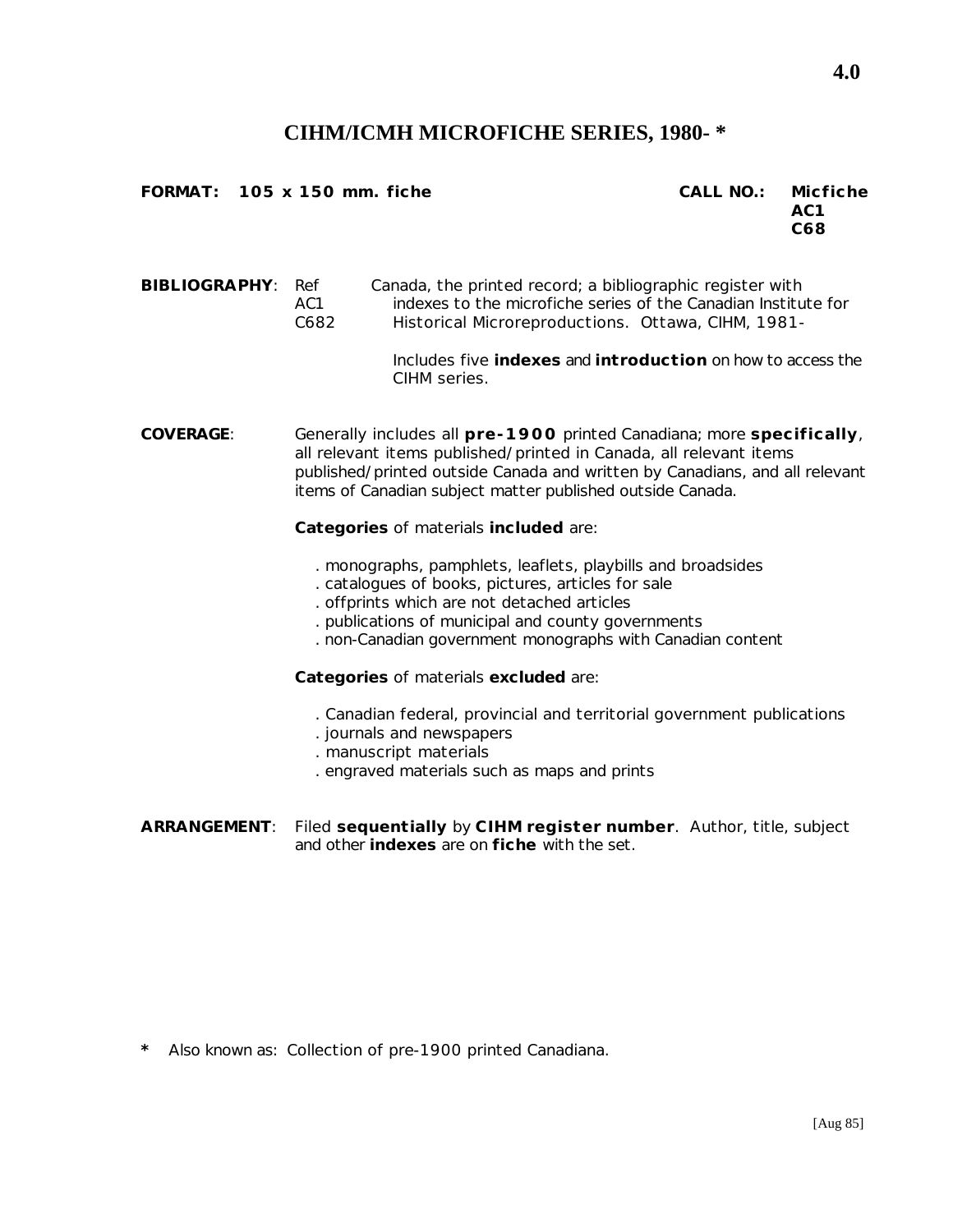## **CALENDARS OF STATE PAPERS**

#### **FORMAT: Microfiche**

**WHAT ARE** State papers are the **principal documents** of the Crown and comprise **STATE PAPERS**: original treaties or treaty papers, law papers, political reports with royal, departmental and miscellaneous letters and instruments under the Signet of Sign Manual. They were **originally** Chancery records, however, with the gravitation of certain executive prerogatives back to the Crown, these papers originated more often with the King's secretary, later Secretary of State. Yet, later, with the division of this office into that of **Home**, **Foreign** and **Colonial** Secretary, the papers divided into a similar trichotomy.

**DOMESTIC** Deal with those matters which now would be the responsibility of the **Home** SERIES: Secretary, and include papers relating to a wide variety of subjects such as ecclesiastical, diplomatic, naval and military matters, universities, Parliament, forests, poor law, voyages, ship money, etc., and contain grants of arms, proclamations, muster, lists of judges, justices of the peace and other officers of the Crown, returns of aliens, nonconformists, Jesuits, etc.

**Coverage**:

1. Edward VI, Mary, Elizabeth, James I, 1547-1625

Microfiche Great Britain. Public Record Office. *Calendar of state* DA25 *papers, domestic series, of the reigns of Edward VI,* F27 *Mary, Elizabeth and James I,1547-1625*. 270 cards.

2. Charles I, 1625-1649

Microfiche Great Britain. Public Record Office. *Calendar of state* DA25 *papers, domestic series, of the reign of Charles I,* F3 *1625-1649*. 385 cards.

3. Commonwealth, 1649-1660

Microfiche Great Britain. Public Record Office. *Calendar of state* DA25 *papers, domestic series, 1649-1660*. 220 cards. F35

4. Charles II,1660-1677

Microfiche Great Britain. Public Record Office. *Calendar of state* DA25 *papers, domestic series, of the reign of Charles II,*  F4 *1660-1677*. 149 cards.

continued . . .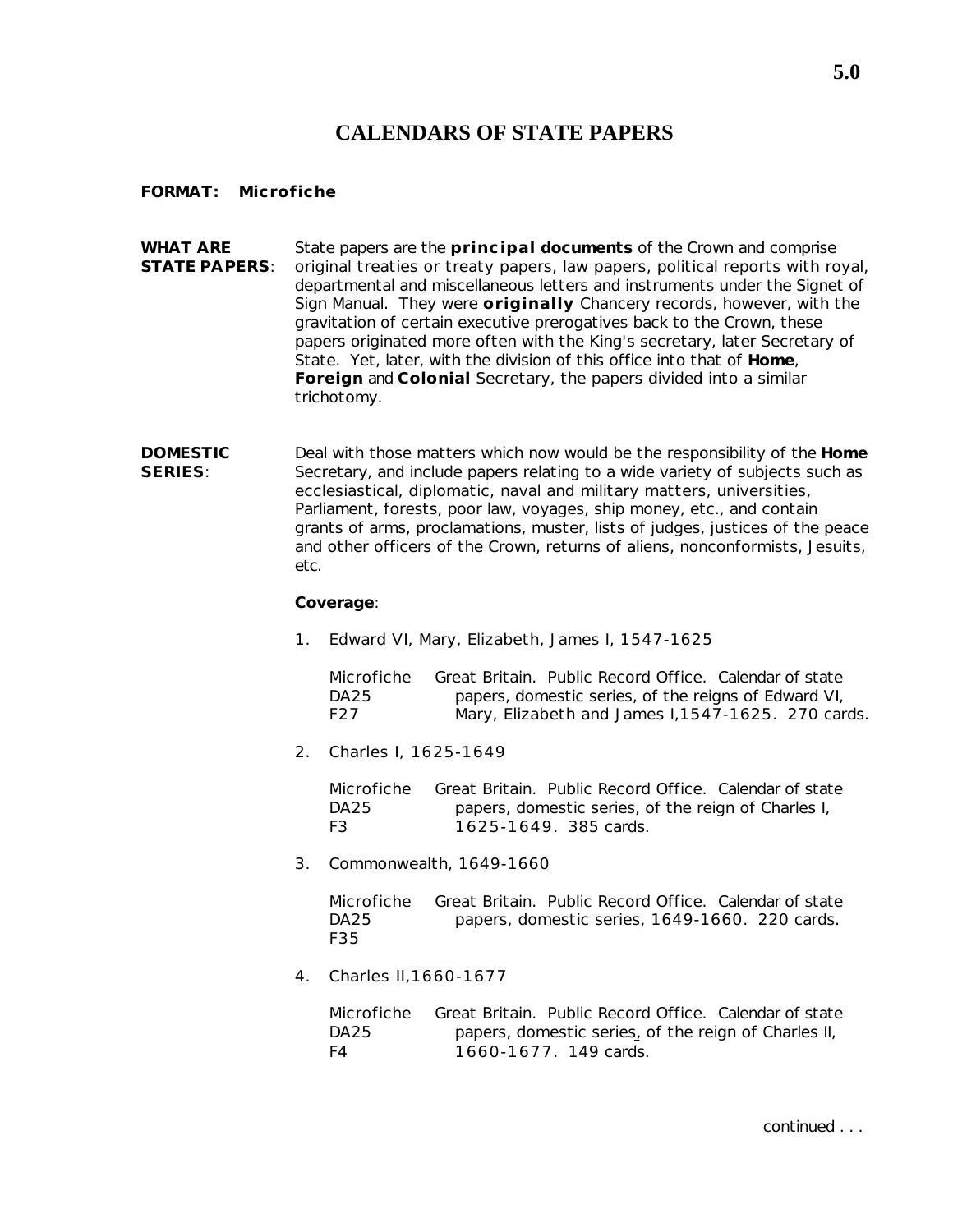|                                   | 5.          |                                 | William and Mary, 1689-1702                                                                                                                    |
|-----------------------------------|-------------|---------------------------------|------------------------------------------------------------------------------------------------------------------------------------------------|
|                                   |             | Microfiche<br><b>DA25</b><br>F5 | Great Britain. Public Record Office. Calendar of state<br>papers, domestic series, of the reign of William and<br>Mary, 1689-1702. 41 cards.   |
|                                   | 6.          | Queen Anne, 1702-1714           |                                                                                                                                                |
|                                   |             | DA <sub>25</sub><br>F6          | Great Britain. Public Record Office. Calendar of state<br>papers, domestic series, of the reign of Anne. 2 v.                                  |
|                                   |             |                                 | Note: This is not in microfiche, but is in<br>letterpress in the general collection.                                                           |
| <b>FOREIGN</b><br><b>SERIES:</b>  | 1.          | Edward VI, 1547-1553            |                                                                                                                                                |
|                                   |             | Microfiche<br>DA25<br>H7        | Great Britain. Public Record Office. Calendar of state<br>papers, foreign series, of the reign of Edward VI,<br>1547-1553.                     |
|                                   | 2.          | Mary, 1553-1558                 |                                                                                                                                                |
|                                   |             | Microfiche<br><b>DA25</b><br>H8 | Great Britain. Public Record Office. Calendar of state<br>papers, foreign series, of the reign of Mary, 1553-<br>1558.                         |
|                                   | 3.          | Elizabeth I, 1558-1603          |                                                                                                                                                |
|                                   |             | Microfiche<br><b>DA25</b>       | Great Britain. Public Record Office. Calendar of state<br>papers, foreign series, of the reign of Elizabeth,<br>1558-1603. v. 1-16, 256 cards. |
|                                   |             |                                 | Note: v. 17-23, 1583-1589, also in letterpress<br>in the general collection (DA25/H83).                                                        |
| <b>COLONIAL</b><br><b>SERIES:</b> | <b>DA25</b> | Microfiche                      | Great Britain. Public Record Office. Calendar of state<br>papers, colonial series, 1574- 602 cards.                                            |
|                                   |             |                                 | Note: v. 1-40, 43, 1574-1783, 1737, also in<br>letterpress in the general collection (DA25/H5).                                                |

**ARRANGEMENT**: The arrangement is strictly **chronological**, hence the term "calendar."

continued . . .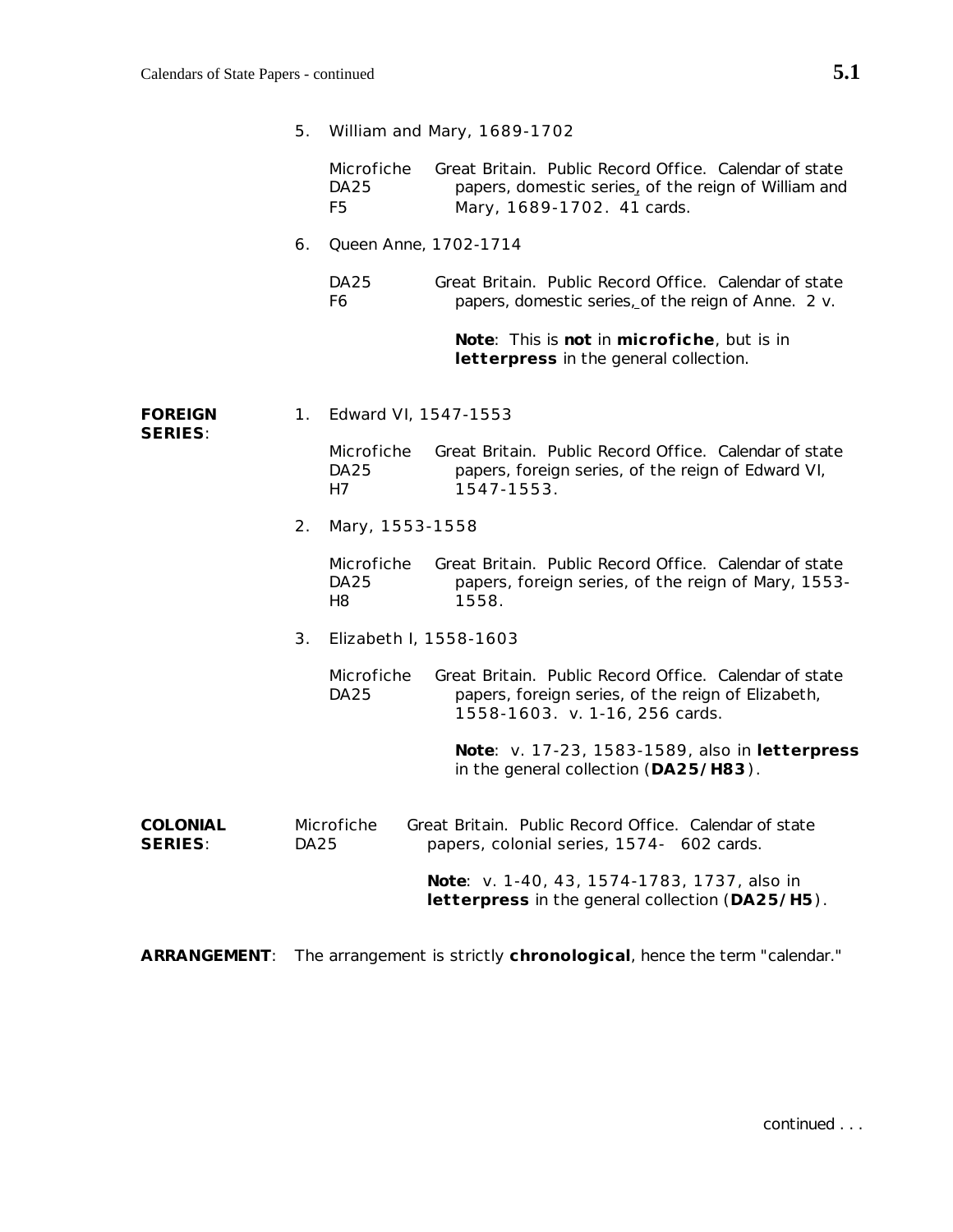**INDEXES**: At the **end** of each volume.

For an extremely **general** index to all the collections of the Public Record, see:

Ref Great Britain. Public Record Office. *Guide to the contents* CD1043 *of the Public Record Office*. London, HMSO, 1963, A553

**NOTE**: A calendar in this sense consists of **abstracts** of these records, usually in sufficient detail to be an adequate substitute for the original.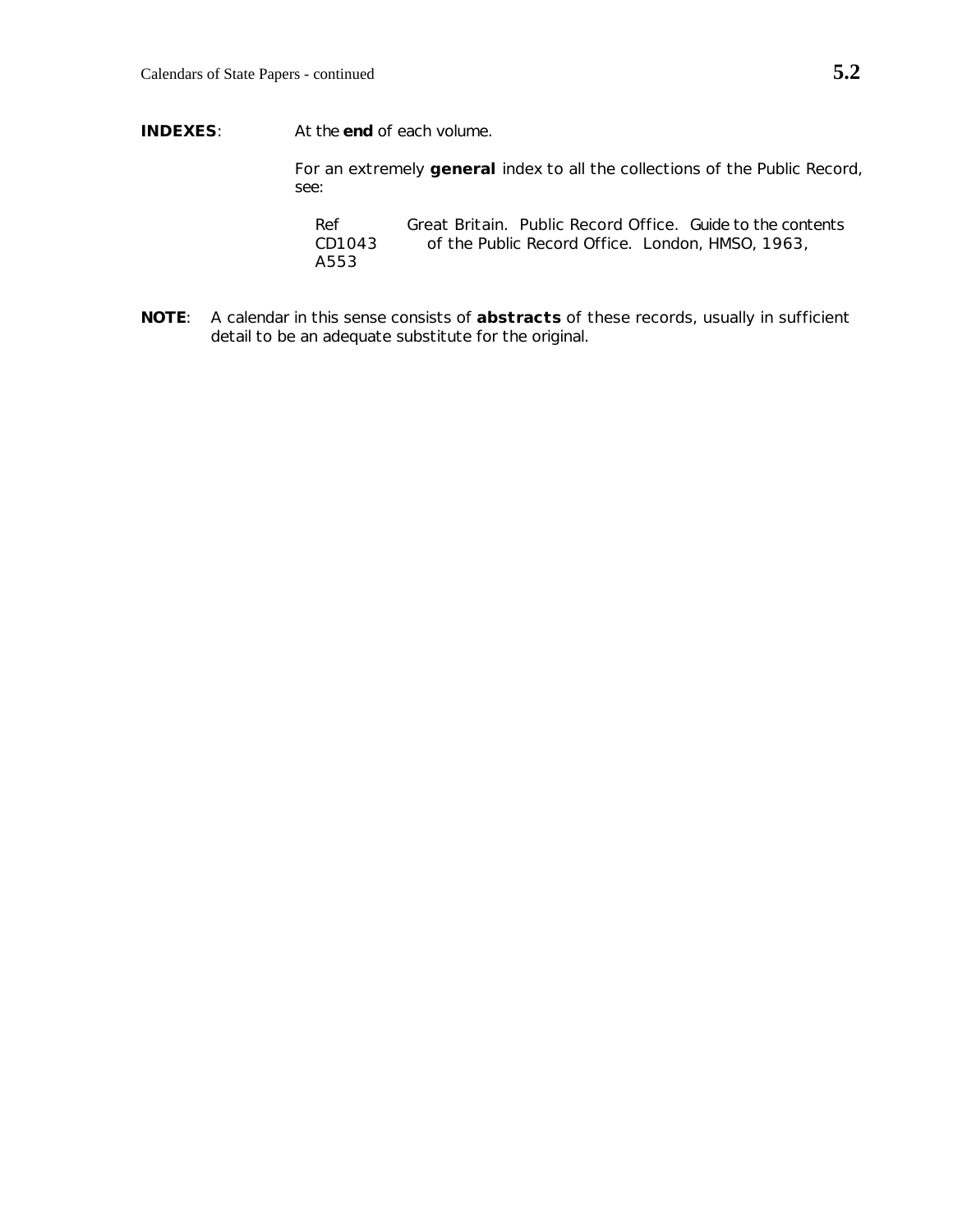## **CANADA. COMMISSION OF INQUIRY INTO NON-MEDICAL USE OF DRUGS. RESEARCH REPORTS (LE DAIN COMM.)**

#### **FORMAT: 16 mm. film CALL NO.: Microf**

**HV5840 C2A32**

- **COVERAGE**: Includes approximately 500 **research reports** consulted by the Commission.
- **FINDING AID**: A separate list of the reports entitled *Project list* arranges the reports in **numerical** order, giving the author and title of each. The *List* is in Microforms.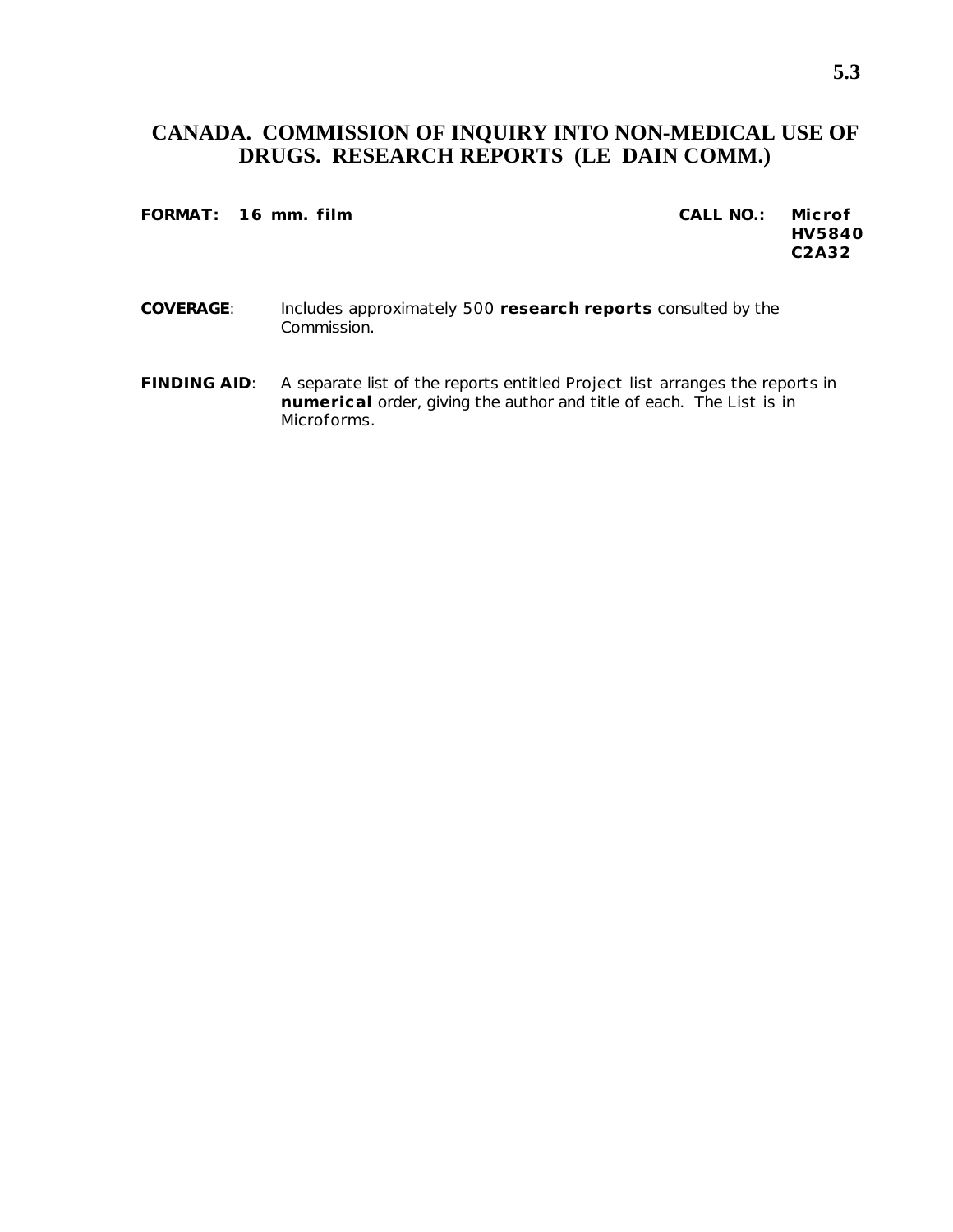#### **CANADA. MACKENZIE VALLEY PIPELINE INQUIRY TRANSCRIPTS . . .**

**FORMAT:** 16 mm. reel film

| CALL NO.: | Microf      |
|-----------|-------------|
|           | TD195       |
|           | <b>P5C3</b> |

**COVERAGE**: Contains all **verbatim transcripts** of the Inquiry's public hearings, and most of the **textual exhibits** (briefs, submissions) tabled by the participants, with **two** primary **exceptions**--the Canadian Arctic Gas Ltd. submission (too voluminous), and certain technical exhibits.

**ARRANGEMENT**: The reels are divided into **two** principal series, "**E**" and "**T**."

**Finding aids** and **exhibits** are to be found on "**E**" reels.

**Transcripts** of the testimony are found on reels in the "**T**" series. The " **T**" series itself is in **two** parts, one for **formal** hearings and another for **community** hearings.

Material is generally in **chronological** order, but in the case of the "**T**" series, material is in the order in which it was **received**.

| <b>FINDING AIDS:</b> | Microf<br>TD195<br><b>P5C3</b><br>Index | Canada. Mackenzie Valley Pipeline Inquiry. Index to<br>transcripts and exhibits. Toronto, Micromedia, 1977.<br>Loose-leaf.                                                                                                                                                                          |
|----------------------|-----------------------------------------|-----------------------------------------------------------------------------------------------------------------------------------------------------------------------------------------------------------------------------------------------------------------------------------------------------|
|                      |                                         | Lists contents of each reel in order of reel number.<br>Does include a "name index," which is superseded by<br>the <i>Index</i> below.                                                                                                                                                              |
|                      | Ref<br>TD195<br><b>P5C3</b>             | ----------. Index to the transcripts. Ottawa, 1977.<br>1208 pp.                                                                                                                                                                                                                                     |
|                      | Index                                   | Contains alphabetical listing of witnesses. Gives<br>1977 volume number of transcripts and paging.<br>Refer to first finding aid for reel number. Main part of<br>this <i>Index</i> provides a subject approach to the Inquiry's<br>hearings. Again, refer to first finding aid for reel<br>number. |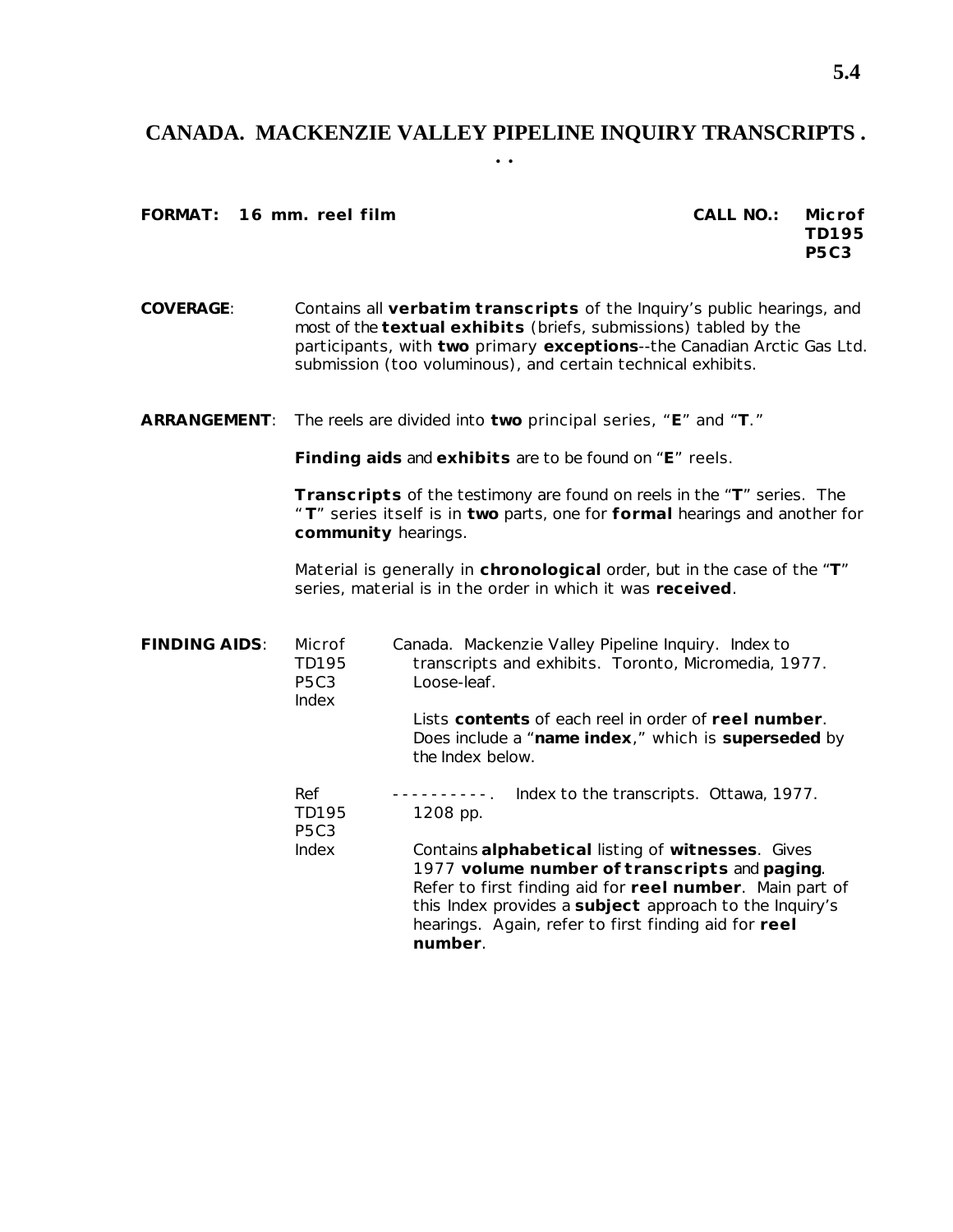## **CANADA. ROYAL COMMISSION ON NATIONAL DEVELOPMENT IN THE ARTS, LETTERS AND SCIENCES**

**FORMAT: 35 mm. reel film CALL NO.: Microf**

**AZ515 A55**

- **COVERAGE**: Includes all **briefs** (442) and **transcripts** of **public** hearings.
- **ARRANGEMENT**: **Briefs** are in **alphabetical** order by **author**. Each brief is followed by the **transcript** of the public hearing (if any) at which the author appeared.
- **FINDING AID**: *Index to briefs and transcripts of public hearings*. Micromedia Ltd., 1972.
	- Call No. Same as above.

Lists **authors** in **alphabetical** order, showing the **reel number** on which material pertinent to each appears. The **complete set** of transcripts of the public hearings of the Commission appear on reels **19** (latter half) to **24**.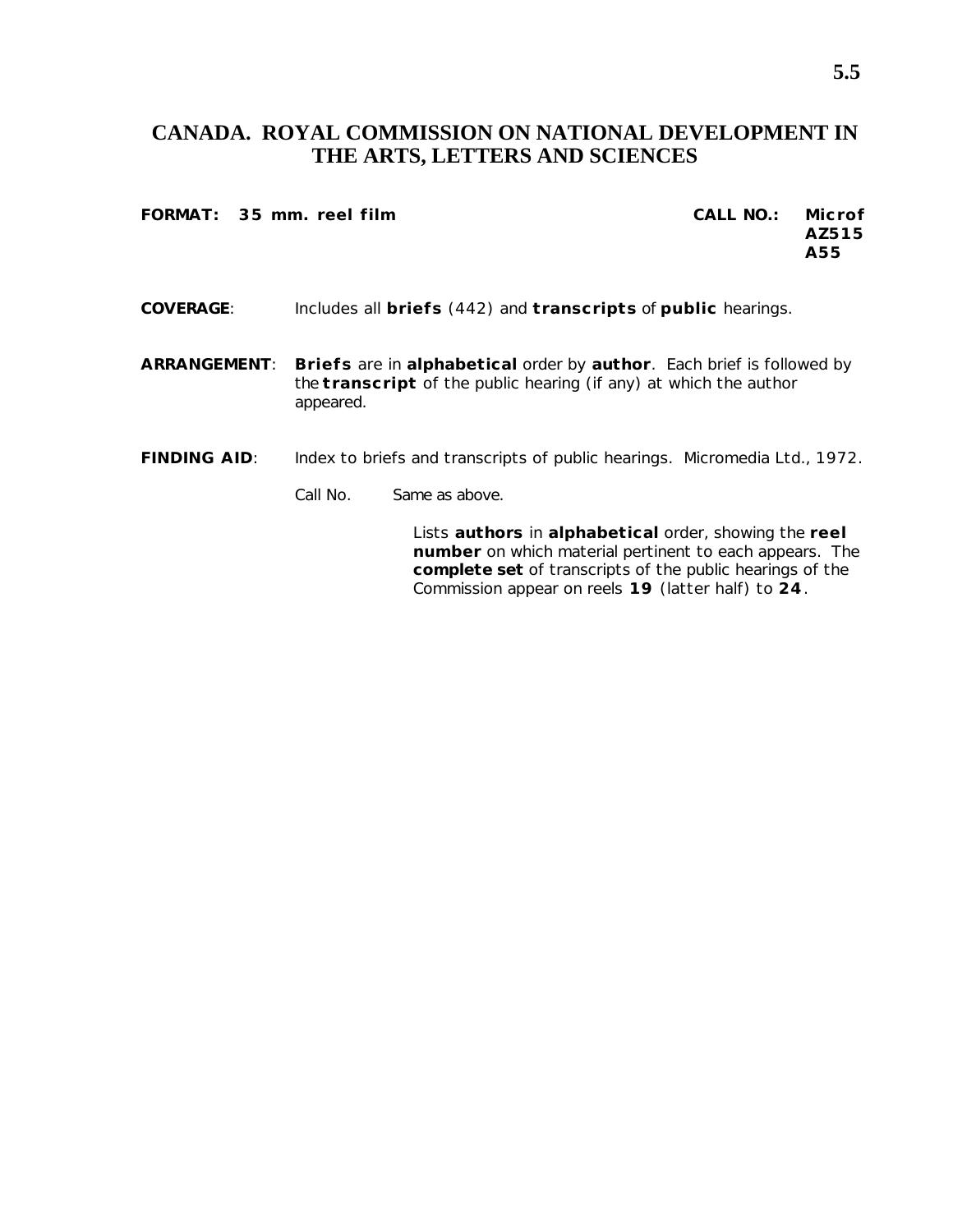## **CANEDEX 1974-1978**

**FORMAT: Fiche, 115 x 148 mm. CALL NO.: Microfiche**

**LA410 C3**

| <b>BIBLIOGRAPHY:</b><br>Ref<br>Z5815 |                               | Canadian education index. v. 1, 1965-                                                                                                                                                                                                                      |
|--------------------------------------|-------------------------------|------------------------------------------------------------------------------------------------------------------------------------------------------------------------------------------------------------------------------------------------------------|
|                                      | C <sub>3</sub> C <sub>3</sub> | Published five times between October and June, including<br>the annual cumulation. Shelved on Index Case 2 in<br>Reference. C.E.I. is an author, subject index to a selected<br>list of Canadian educational periodicals, books, pamphlets<br>and reports. |
| <b>COVERAGE:</b>                     |                               | CANEDEX includes education books, pamphlets and reports indexed by<br>the C.E.I. (above) for which the publisher has received copyright.                                                                                                                   |
| <b>FINDING AID:</b>                  |                               | "Checklist of monographs."                                                                                                                                                                                                                                 |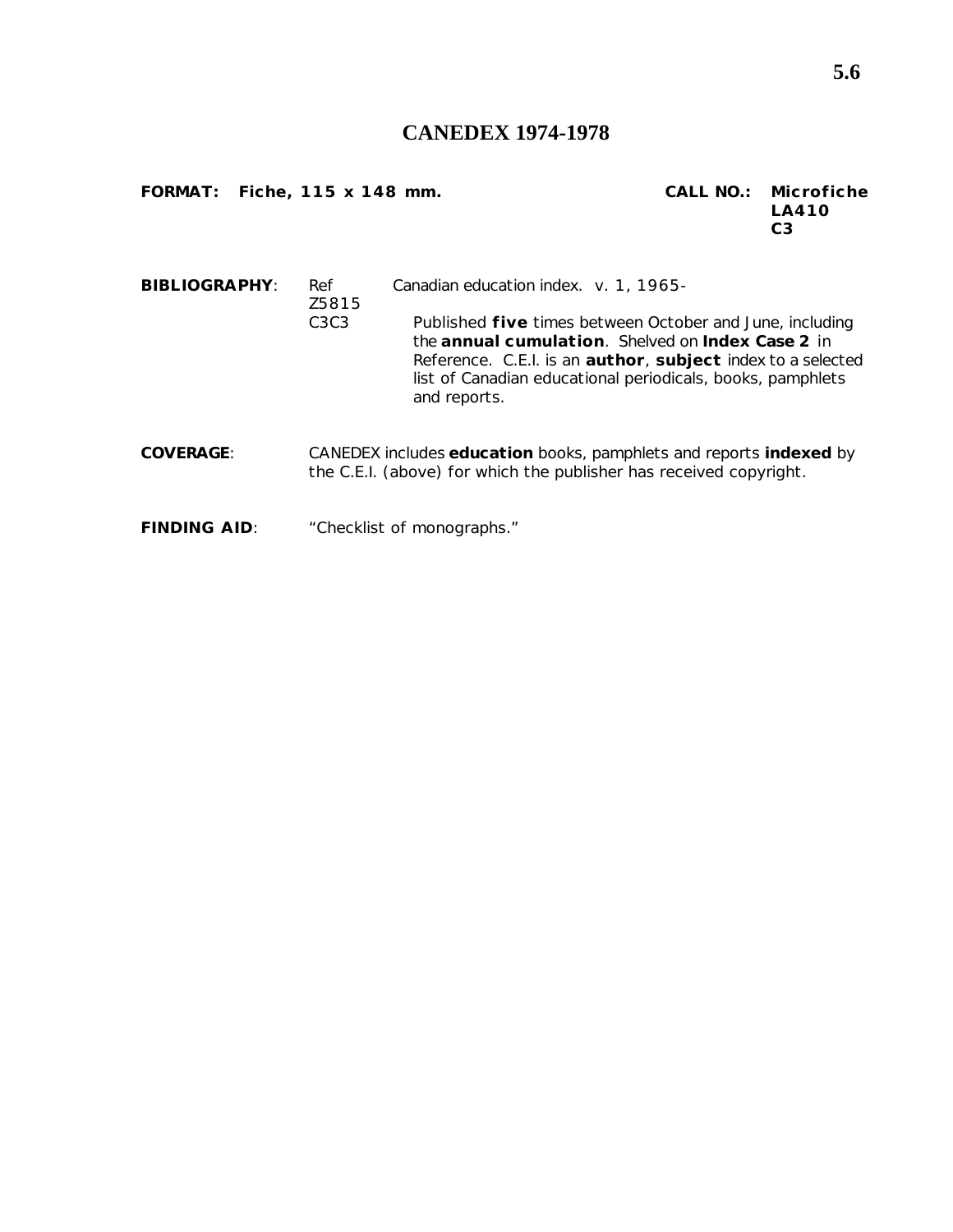## **CANADIAN IMPRINTS 1751-1800 (TREMAINE)**

**FORMAT: Microfilm CALL NO.: Microf**

**F1003.5 C28**

**BIBLIOGRAPHY**: Ref Tremaine, Marie. *A bibliography of Canadian imprints. 1751-* Z1365 *1800*. Toronto, University of Toronto Press, 1952. T7

**COVERAGE**: Begun as an approach to the study of **Canadian** life and thought in the formative years of **Canadian history**. This bibliography provides a useful checklist of the documents of a period when the communication of ideas depended largely upon the printed word.

> The work **includes** books, pamphlets, leaflets, broadsides, handbills and some pictorial publications recorded year by year, also newspapers and magazines produced in the colonies, now provinces, of Canada. Full **bibliographical** descriptions are given for items known to be extant, and any **descriptive** data available for items not known to have survived.

- **ARRANGEMENT**: The arrangement of the bibliography is **chronological**, with an **authortitle index**. Each item is **numbered**. The microfilmed material is in **consecutive** order on **26 reels**; the reel's **span** is noted on each box.
- **NEWSPAPERS**: **Note**: All Tremaine items except **newspapers** are included in this series. Newspapers are on **separate** reels and are **separately catalogued**. To find a particular newspaper, refer to the card catalogue or the Library's *Serials holdings catalogue*.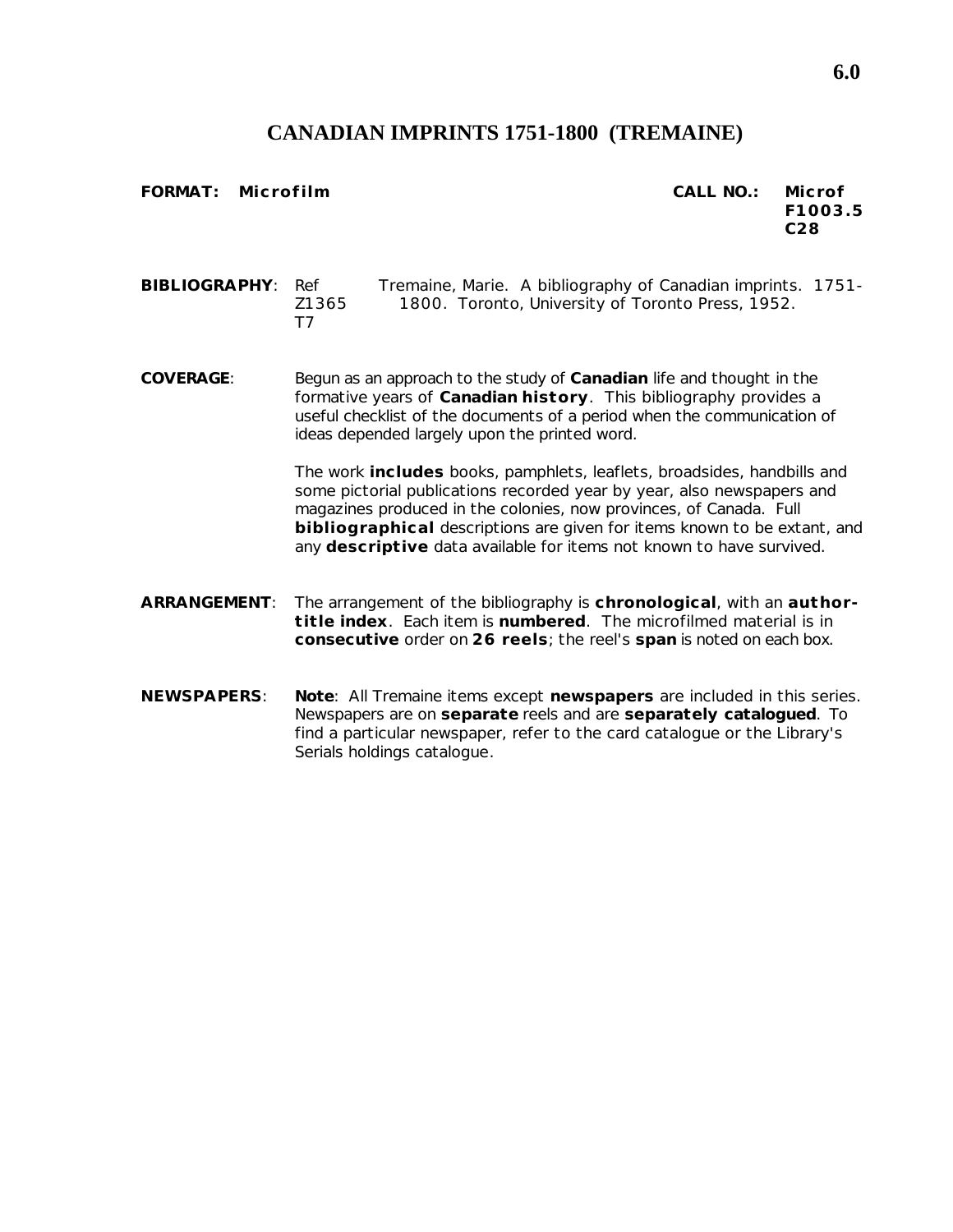#### **CANADIAN URBAN SOURCES 1973-1975/76 \***

**FORMAT: Fiche, 115 x 148 mm. CALL NO.: Microfiche**

**HT127 C3C38**

**BIBLIOGRAPHY**: Ref Canadian Council on Urban and Regional Research. *Urban and* Z1391 *regional references*. 1945/62-1976. Ottawa.  $C<sub>3</sub>$ 

- **COVERAGE**: Microreproduction of many of the publications listed in the above **bibliography**, i.e., that period between **1973** and **1975/76**, when the bibliography was **terminated**. The **object** of the microfiche service was to facilitate the acquisition of the many fugitive research publications in the field issued by Canadian governments, institutions and consultants.
- **ARRANGEMENT**: **Numerically** according to fiche **accession numbers** used in the main classified sections of the above **bibliography**. Only those numbers that have the **(S) prefix** are included in the microfiche collection.

**\*** Continued by *Urban Canada* (q.v.).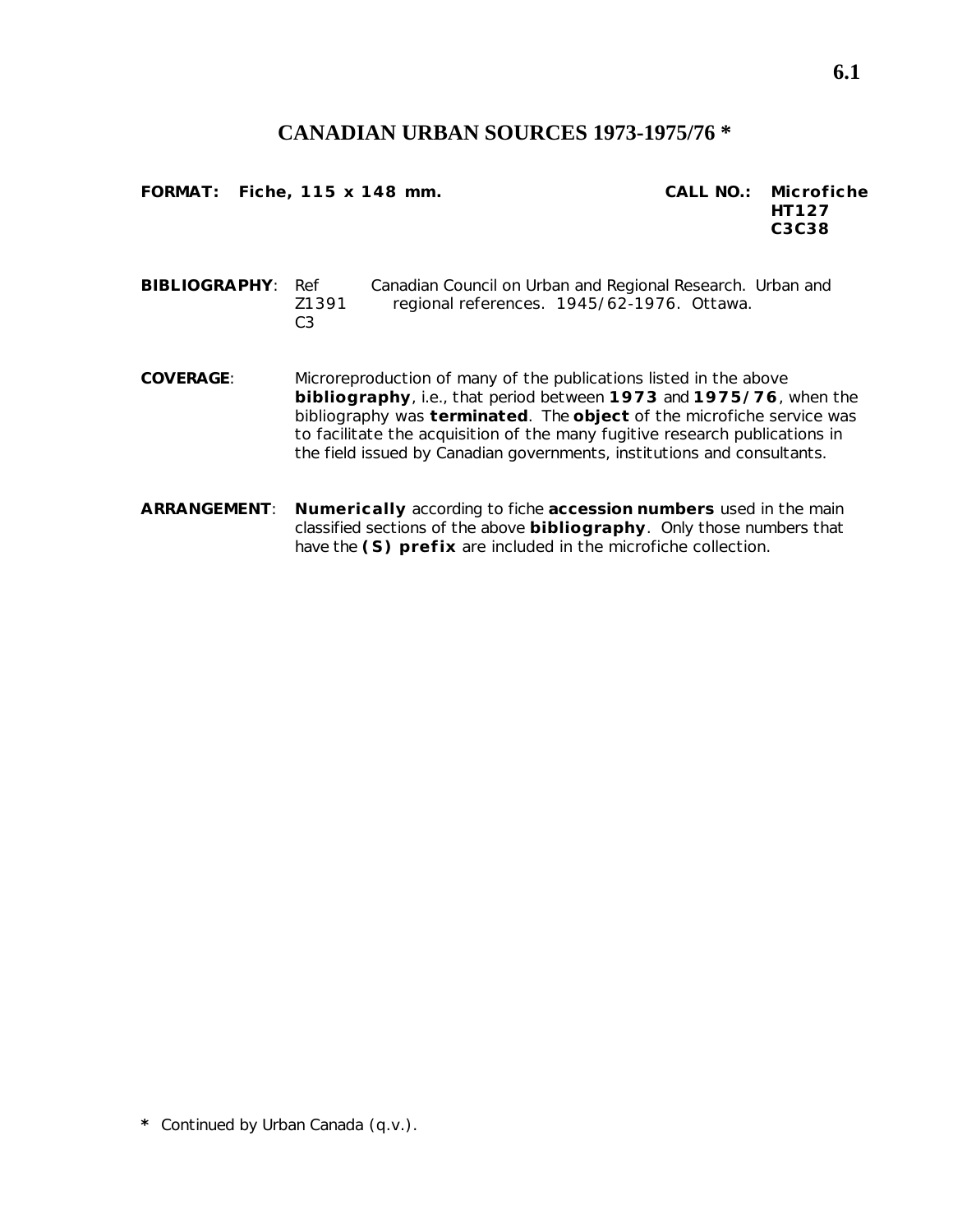## **CANADIANA IN THE TORONTO PUBLIC LIBRARY**

**FORMAT: Microfiche CALL NO.: Microfiche F1003.3 C3**

**COVERAGE**: The items in this collection were chosen from the Reference collection of the Toronto Public Library to form a **chronological** record of the **history of Canada** from its discovery, 400 years ago, until Confederation in **1867**. They are the **primary** sources of Canadian history: journals of explorers, records of administrators, narratives of travellers, documents of government and business. The work is still **in progress**. Many items have already been reprinted and are available in **letterpress**.

- **ARRANGEMENT**: The arrangement follows the **numbering** of the Toronto Public Library's published bibliography, which is itself a **chronological** arrangement. There are, however, many **gaps**.
- **BIBLIOGRAPHY**: Ref Toronto. Public Library. *A bibliography of Canadiana, being* Z1365 *items in the Library of Toronto, Canada, relating to the early* T64 *history and development of Canada*, ed. by Frances M. Staton and Marie Tremaine. Toronto, Public Library, 1934.
	- Supp. *Supplement*. Toronto, Public Library, 1959.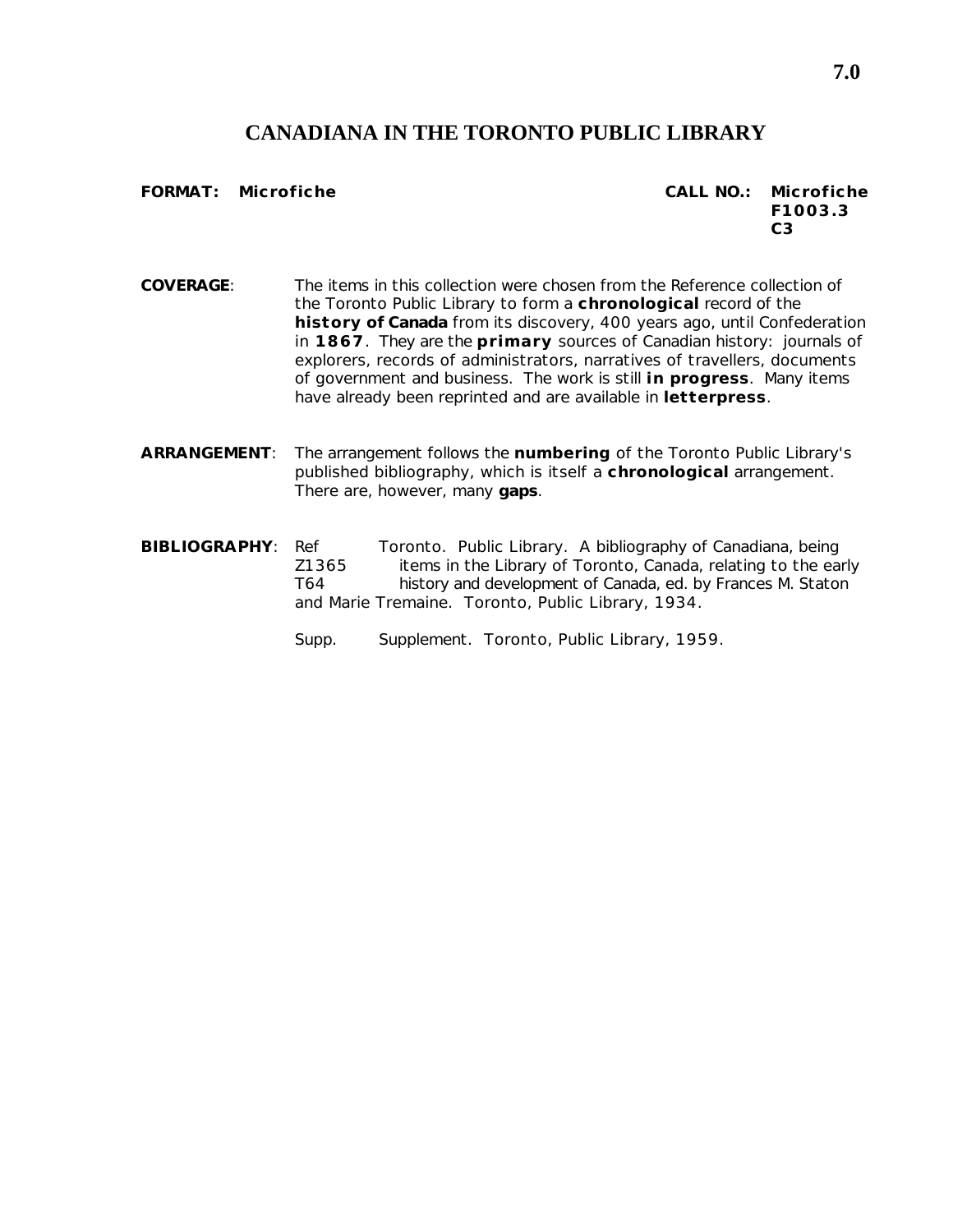## **EARLY AMERICAN IMPRINTS 1639-1800 (EVANS)**

#### **FORMAT: Microprint CALL NO.: Microprint**

| CALL NO.: | Microprint   |
|-----------|--------------|
|           | <b>PS531</b> |
|           | F2           |

**COVERAGE**: In 1903 the American bibliographer, Charles Evans, at the request and under the sponsorship of a group of distinguished libraries and citizens eager for a systematic documentation of the **American literary** heritage, undertook a **chronological** enumeration of all books, pamphlets and periodical publications printed in the United States, from the beginning of printing in **1639** to the year **1820**. The result was a 13 volume catalogue of 39,162 titles:

| Ref   | Evans, Charles. American bibliography; a chronological    |  |  |
|-------|-----------------------------------------------------------|--|--|
| Z1215 | dictionary of all books, pamphlets and periodical         |  |  |
| E923  | publications printed in the United States of America from |  |  |
|       | the genesis of printing with bibliographical and          |  |  |
|       | biographical notes. Chicago, Privately printed 1903-34.   |  |  |

The entries are arranged **year-by-year**, **alphabetically** by **author** within each year. Unfortunately, the work is full of **errors**, and "ghosts" (entries for items which never existed) abound. In fact, it is estimated that almost one-third of the entries are more or less inaccurate. Although the microprint edition of *Early American imprints* is based on this list, painstaking editorial work has sought to ensure that the texts here reproduced are as definitive as possible.

- **ARRANGEMENT**: The items are filed in the microprint boxes by **Evans' number**, i.e., the overall **consecutive** numbering given to the entries in Evans.
- **INDEX:** Ref Shipton, Clifford K. and James E. Mooney. *National index of* Z1215 *American imprints through 1800; the short-title Evans*. E924 Worchester, Mass., American Antiquarian Society and Barre Publishers, 1969. 2 v.

A short-title list of both Evans and additional items, in one **alphabetical** order, incorporating all bibliographical corrections of the Evans entries. Reference to the **entry number** is given. Information cards indicating that the works of an author are to be found in *Early American imprints* have been filed in the card catalogue.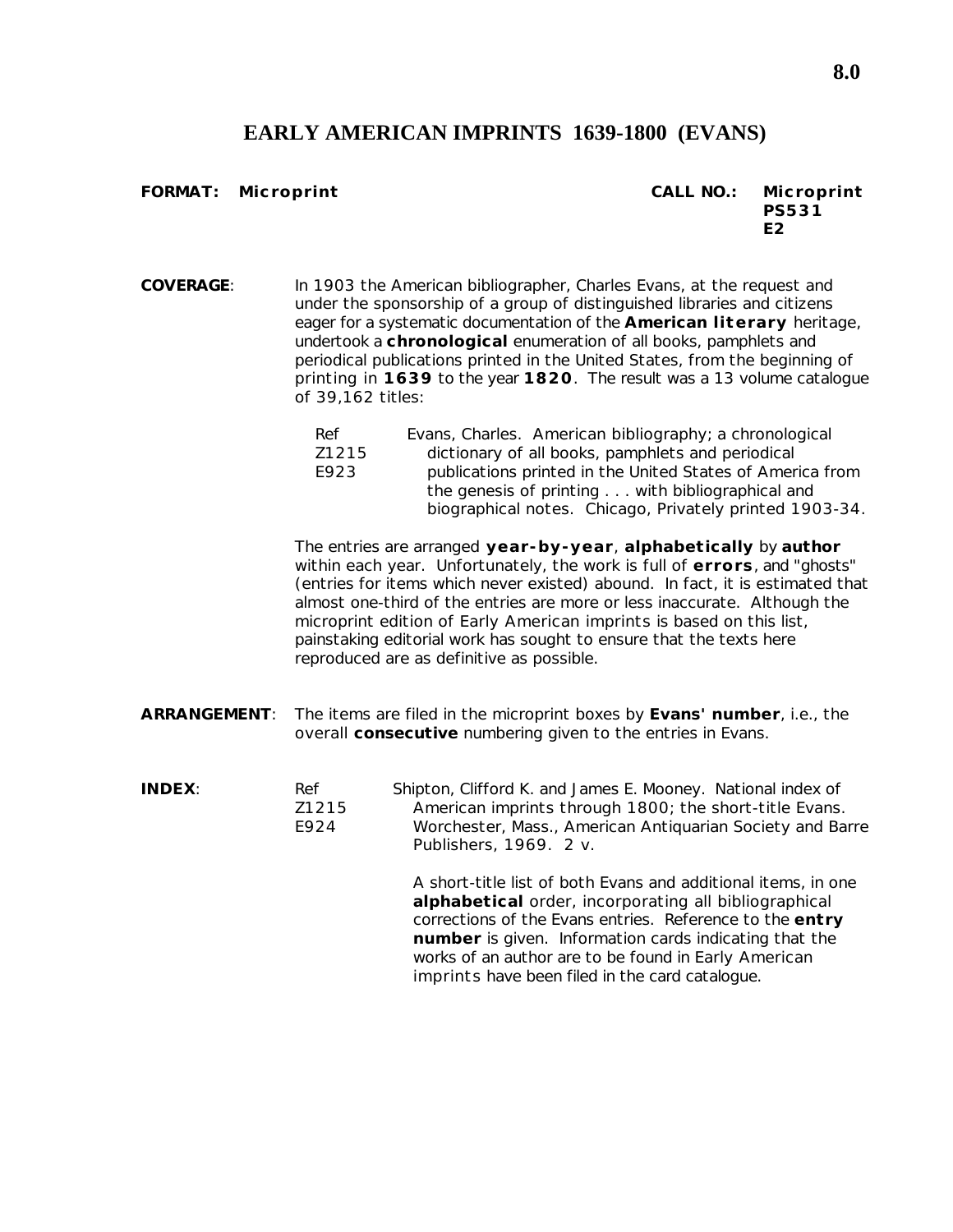## **THE EIGHTEENTH CENTURY [MICROFORM]**

**FORMAT: 35 mm. reel film CALL NO.: Micfilm**

**AC5 E3**

**8.1**

- **COVERAGE**: This set will consist of approximately 200,000 items selected from the 500,000 titles printed in **Great Britain** and its **colonies** or printed in English anywhere else in the world from **1701-1800**. It is based on the British (Museum) Library's *Eighteenth century short title catalogue (ESTC)*. First and variant editions of books, pamphlets and tracts are included, along with all titles by major authors, but the collection does **not** include newspapers, serials, maps or music.
- **GUIDE**: Each **guide\*** (one will appear with each unit received) provides a list of the **publications** and is arranged **alphabetically** by **author** (or **title** where appropriate). To locate a **specific** item, find the author or title and then note the **reel** and the **reel location number** supplied in **italics** at the end of the entry. A **title** roster listing reel **content** is located at the beginning of each reel.

| $^\star$ | Ref<br>Z2013<br>F54  | The eighteenth century; guide to the microfilm collection;<br>units 1-10. 1984.  |
|----------|----------------------|----------------------------------------------------------------------------------|
|          | Ref<br>72013<br>F542 | The eighteenth century; guide to the microfilm collection;<br>units 11-25. 1985. |

These are cumulations of the above **guides**.

**<sup>\*</sup>** in Microforms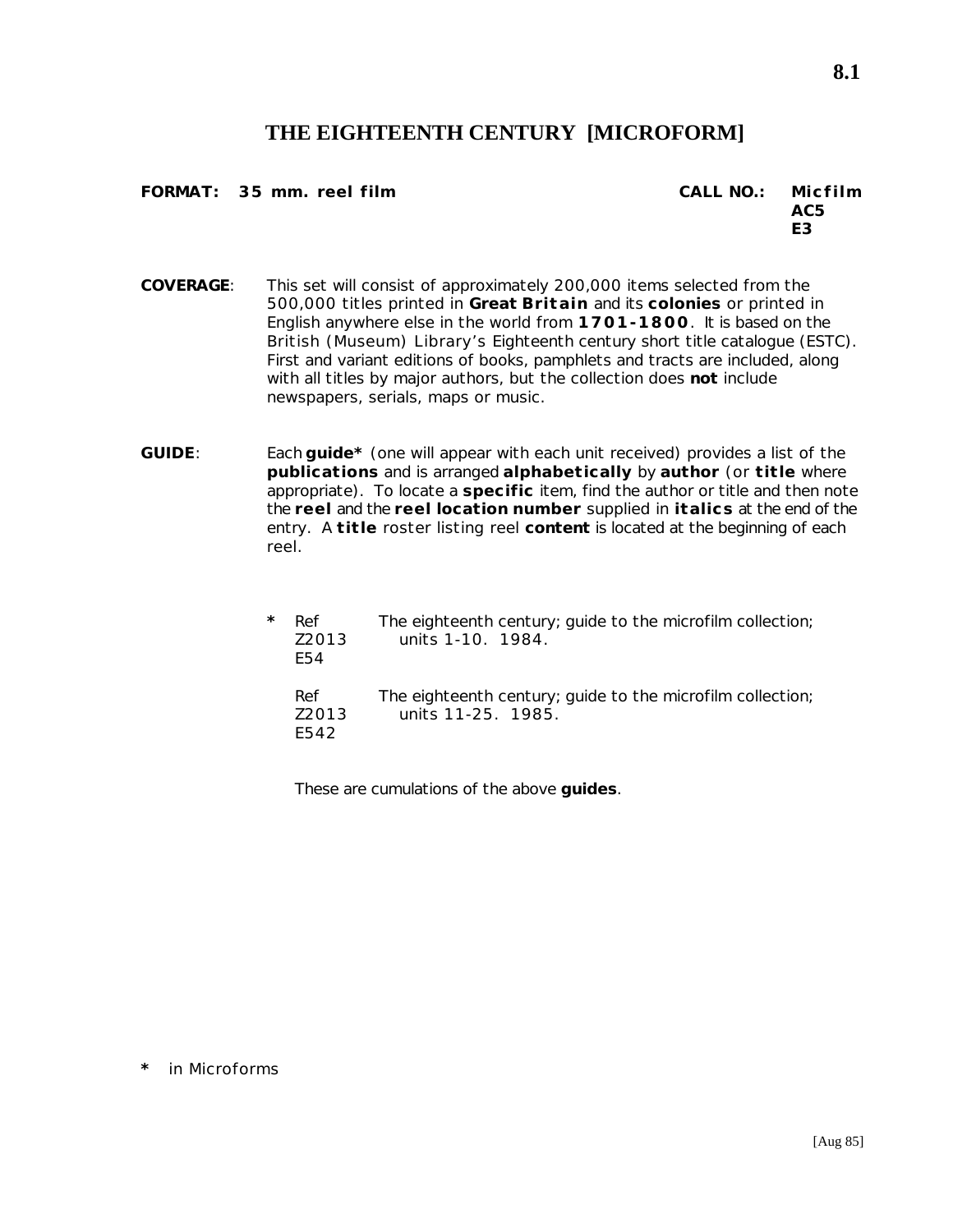#### **ENGLISH AND AMERICAN PLAYS OF THE NINETEENTH CENTURY**

| FORMAT: Microprint | English Plays:                       | CALL NO.: | Microprint<br>PR1271<br>E6 |
|--------------------|--------------------------------------|-----------|----------------------------|
|                    | American Plays: CALL NO.: Microprint |           | <b>PS632</b><br>E6         |

- **COVERAGE**: This collection represents a more **complete** assembly of all the **plays** of the **nineteenth** century in the English language than the holdings of any single institution in the United States or Europe. It supplements *Three centuries of English and American plays*, and brings blanket coverage of English language drama up to the beginning of the present century. As inclusive as possible, it includes **unpublished** manuscripts as well as **published** works. A total of almost 28,000 plays. In **two** parts: **English** plays **1801-1900**, **American** plays **1831-1900**.
- **ARRANGEMENT**: The microprints are arranged **alphabetically** within each part by **author** or **title** (for anonymous works). Author and/or title cards for the individual works have been filed in the card catalogue.

**BIBLIOGRAPHIES**: For **English** plays:

| Ref    | Nicoll, Allardyce. "A short-title alphabetical catalogue of |
|--------|-------------------------------------------------------------|
| PR625  | plays produced or printed in England from 1660 to           |
| N53    | 1900." In his A history of English drama 1660-1900.         |
| v. $6$ | Cambridge, 1959. vol. 6.                                    |

For **American** plays:

| Ref   | Roden, Robert F. Later American plays 1831-1900;       |
|-------|--------------------------------------------------------|
| Z1231 | being a compilation of the titles of plays by American |
| D7R6  | authors published and performed in America since       |
|       | 1831. New York, 1960.                                  |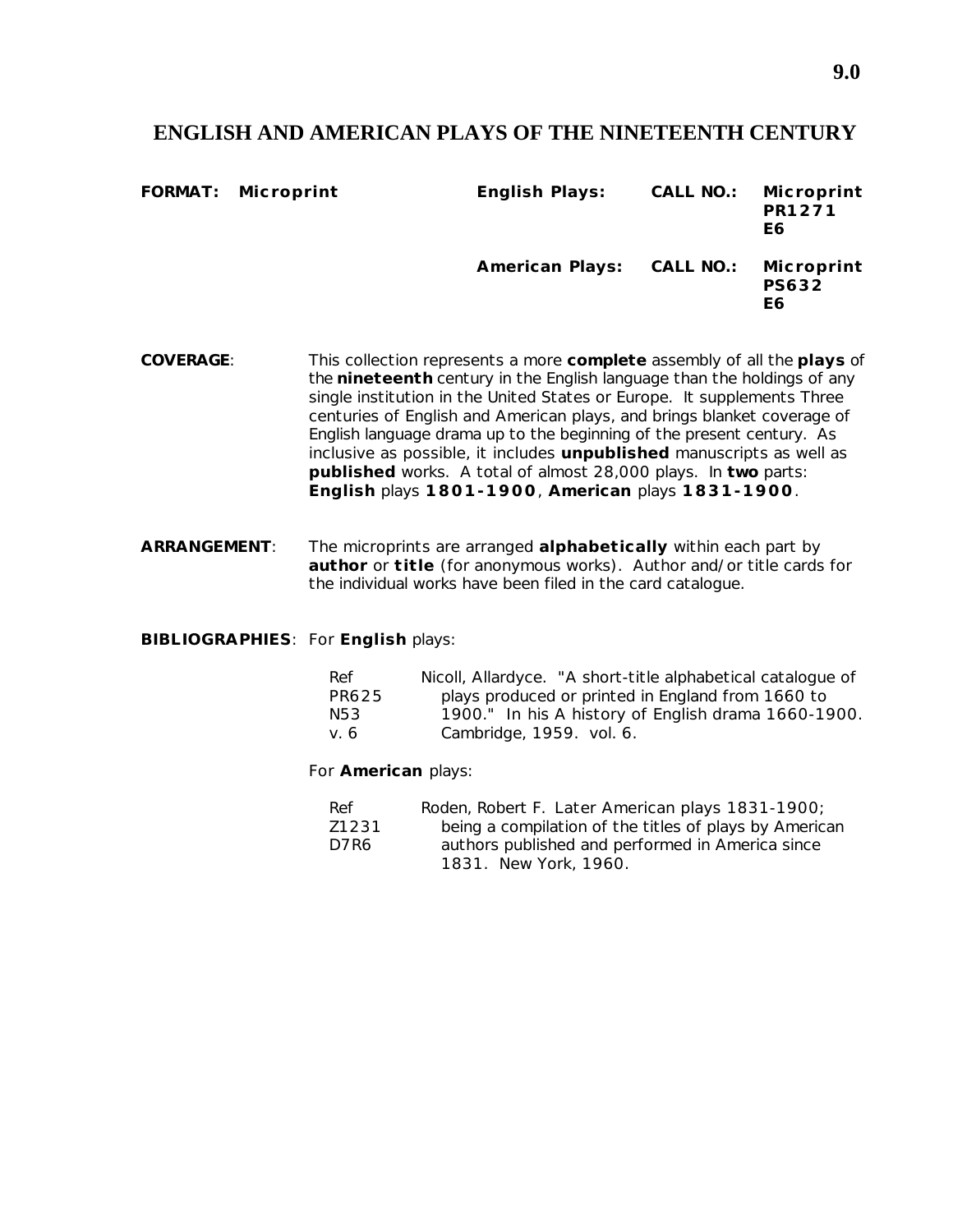## **ENGLISH BOOKS 1475-1700 (POLLARD AND REDGRAVE) (WING)**

 $FORMAT:$  Microfilm

| CALL NOS.: | Microf | Microf |
|------------|--------|--------|
|            | PR1105 | PR1105 |
|            | U5     | U52    |

**BIBLIOGRAPHIES**: This microfilm collection is based upon:

The most comprehensive record of **English books** for this period including about 26,500 editions. Arranged **alphabetically** by authors and other main entries; gives, for each item, author, brief title, size, printer, date, reference to entry of the book in the Stationer's registers and indications of libraries possessing copies.

2. Ref Wing, Donald Goddard. *Short-title catalogue of books* Z2202 *printed in England, Scotland, Ireland, Wales, and* W5 *British America and of English books printed in other countries, 1641-1700*. N.Y., pr. for the Index Society by the Colum. Univ. Pr., 1945-51. 3 v.

> Published as a **continuation** of the above *Short-title catalogue . . . 1475-1640*. The scope and method of selection and entry are described in the **preface**, which should be carefully read in order to understand fully the information given.

**THE MICROFILM** For 32 years now, and still not yet finished, University Microfilms has **SET:** been visiting libraries of the English-speaking world to capture on film the best examples of the **texts** of these early works. This means that when the project is complete, McPherson Library will be able to provide the researcher with the **original texts** of virtually **everything printed** in the British Isles, and to some extent abroad, since the first press came to Britain up until **1700**.

| <b>ARRANGEMENT:</b> |          | Microf ) 1475-1640 |          | Microf ) 1641-1700 |
|---------------------|----------|--------------------|----------|--------------------|
|                     | PR1105 ) |                    | PR1105 ) |                    |
|                     | U5       |                    | U52      |                    |

The arrangement of the microfilms in each of these series is by **reel number**. As there is therefore no **alphabetical** arrangement, a

continued . . .

<sup>1.</sup> Ref Pollard, Alfred William and G. R. Redgrave. *Short-title* Z2002 *catalogue of books printed in England, Scotland and* P77 *Ireland, and of books printed abroad, 1475-1640*. London, Bibliographical Society, 1926.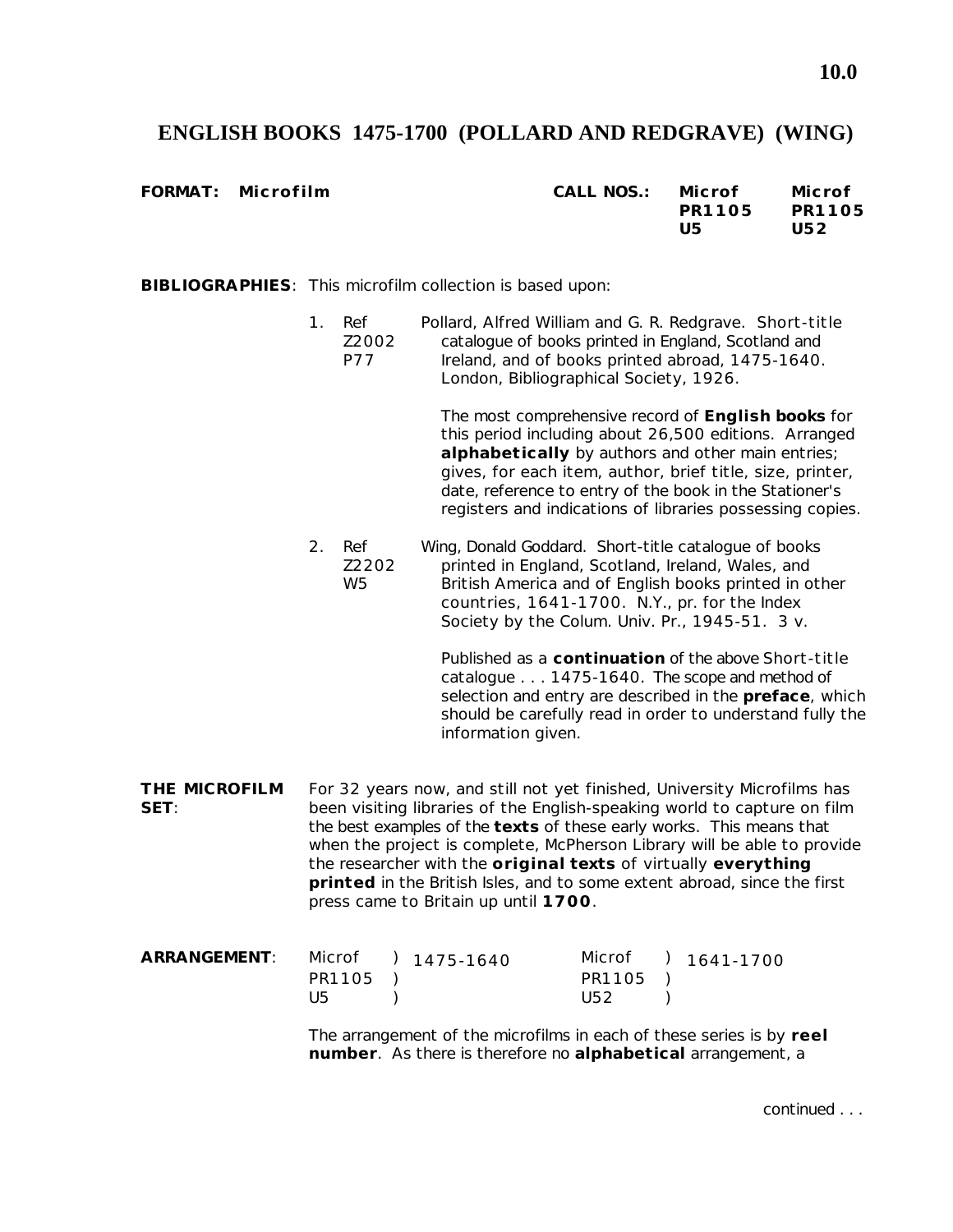**cross-index** is provided by University Microfilms. Of these, there is one for each of the **two** periods:

| Ref             | University Microfilms, Ann Arbor, Mich. Early English                                                                                                                                      |
|-----------------|--------------------------------------------------------------------------------------------------------------------------------------------------------------------------------------------|
| Z2002           | books, 1475-1640: a partial list by STC numbers. Ann                                                                                                                                       |
| P8              | Arbor, Mich., 1961-                                                                                                                                                                        |
|                 | Issued annually with cumulations. Lists the microfilms<br>published each year of the books listed in Pollard and<br>Redgrave's Short-title catalogue. Includes cumulated<br>cross-indexes. |
| Ref             | University Microfilms, Ann Arbor, Mich. English books,                                                                                                                                     |
| Z2002           | 1641-1700; a partial list by Wing numbers. Ann Arbor,                                                                                                                                      |
| W <sub>52</sub> | Mich., 1961-                                                                                                                                                                               |
|                 | Issued annually with cumulations. Lists the microfilms                                                                                                                                     |

published each year of the **books** listed in **Wing**'s *Shorttitle catalogue*. Includes cumulated **cross- indexes**. Superseded, in part, by *Accessing early English books, 1641-1700* (see below) for units 1-32.

To find a **title**, look up appropriate *Short-title catalogue* corresponding **entry number**. The **cross-index** then will give the **reel numbers**. Both of these indexes will be found in Microforms.

The Library has filed into its public card catalogue individual entries for many items in this microfilm collection and access for these is directly from the **author**, **title** or **subject** in the catalogue to the reel in question. Below are examples of **cards** presently in the catalogue which indicate how this works: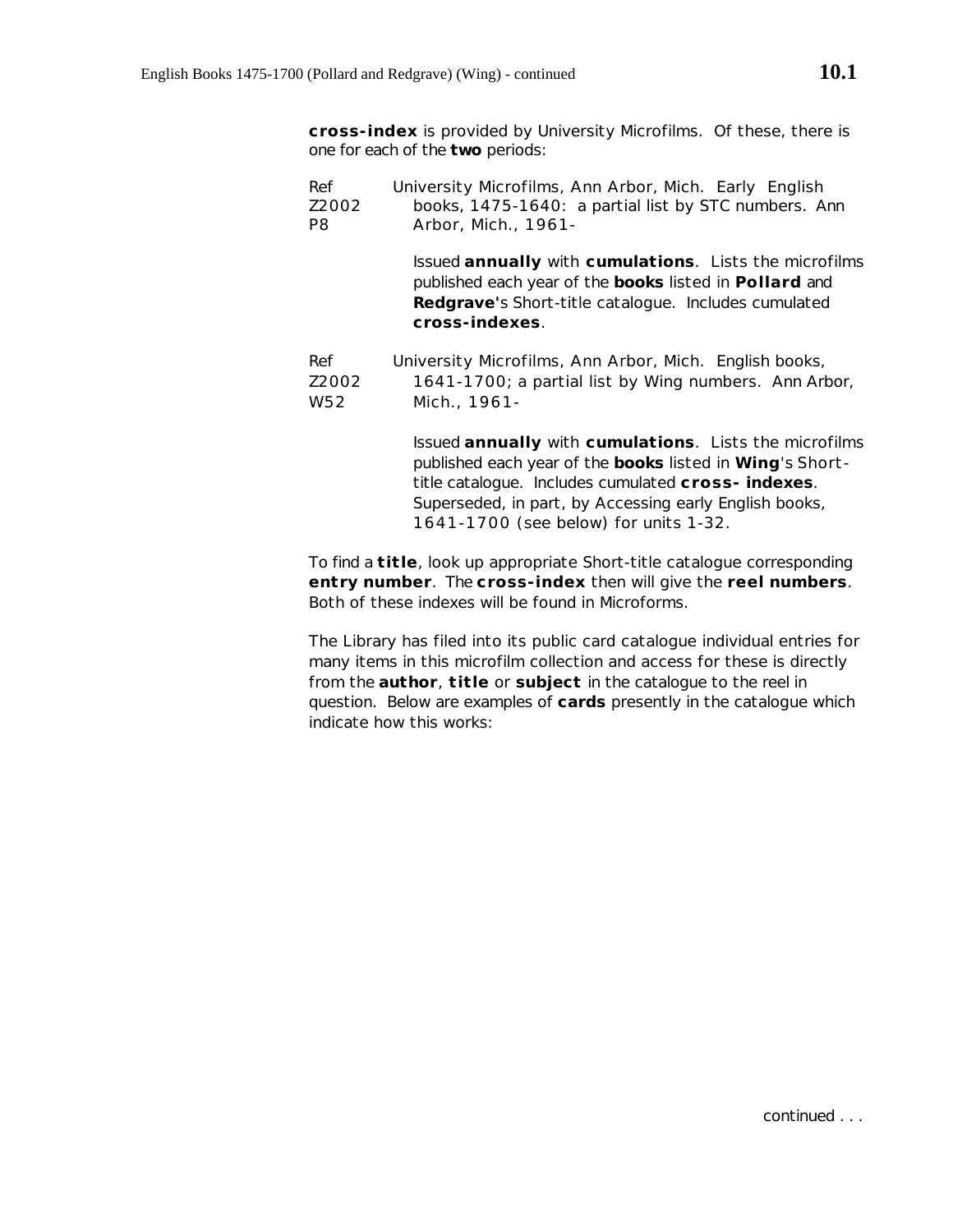|                                                                                             | <b>FILM</b>             |                                                                                                                                                                                                                                                                                                                                                                                                                                                                                            |
|---------------------------------------------------------------------------------------------|-------------------------|--------------------------------------------------------------------------------------------------------------------------------------------------------------------------------------------------------------------------------------------------------------------------------------------------------------------------------------------------------------------------------------------------------------------------------------------------------------------------------------------|
| General Call No.<br>for series:<br>English books,<br>1475-1640<br>(Pollard and<br>Redgrave) | Microf<br>PR1105<br>U5  | Brathwaite, Richard, 1588?-1673.<br>Whimzies: or, A New cast of characters,<br>London, Printed by R.K[ingston] and are<br>to be sold by A. Rithirdon, 1631.<br>Dedication signed: Clitus-Alexandrinus.<br>"A cater-character, throwne out of a boxe<br>by an experienc'd gamester" has special t.p.<br>with imprint: London, Imprinted by F.K. and<br>are to be sold by R.B., 1631.<br>Short-title catalogue no.3591 (carton 1021)<br>Reel<br>1. Characters and characteristics. 1. Title. |
|                                                                                             |                         | <b>MIU F65-9</b>                                                                                                                                                                                                                                                                                                                                                                                                                                                                           |
| General Call No.<br>for series:<br>English books,<br>1641-1700.<br>(Wing)                   | Microf<br>PR1105<br>U52 | Illingworth, James, d. 1693<br>A just narrative, or account of the<br>man whose hands and legs rotted off<br>London, Printed by A.C. for<br>Henry Brome, 1678.<br>2 p. 1., 12, [8] p.<br>A discourse<br>Wing 150<br>Microfilm of original in Bodleian Library.<br>Ann Arbor, Mich., Univ. Microfilms, 1972. 1 reel.                                                                                                                                                                        |

```
35 mm. (English books 1641-1700, 422:9) Reel
                                + titl
                                withi
```
reel

**Note:** Many of the titles in these collections are also in **letterpress** in the general collection.

| Accessing early English books, 1641-1700: a cumulative<br>Ref<br>index to units 1-32 of the microfilm collection. Ann Arbor,<br>Z2002<br>U586<br>Mich., Univ. Microfilms International, 1981. |                                                                                                                                                                                                                                                                                                                                                                     |
|-----------------------------------------------------------------------------------------------------------------------------------------------------------------------------------------------|---------------------------------------------------------------------------------------------------------------------------------------------------------------------------------------------------------------------------------------------------------------------------------------------------------------------------------------------------------------------|
|                                                                                                                                                                                               | Provides access to the collection of more than 25,000<br>currently available titles based on Wing's Short-title<br>catalogue of books. The 125,000 entries are arranged by<br>author, title, subjec and Wing number. Essentially<br>cumulates the annual, English books, 1641-1700; a<br>partial list by Wing numbers (Ref/Z2002/W52) up to<br>unit 33 (see above). |

[Aug 85]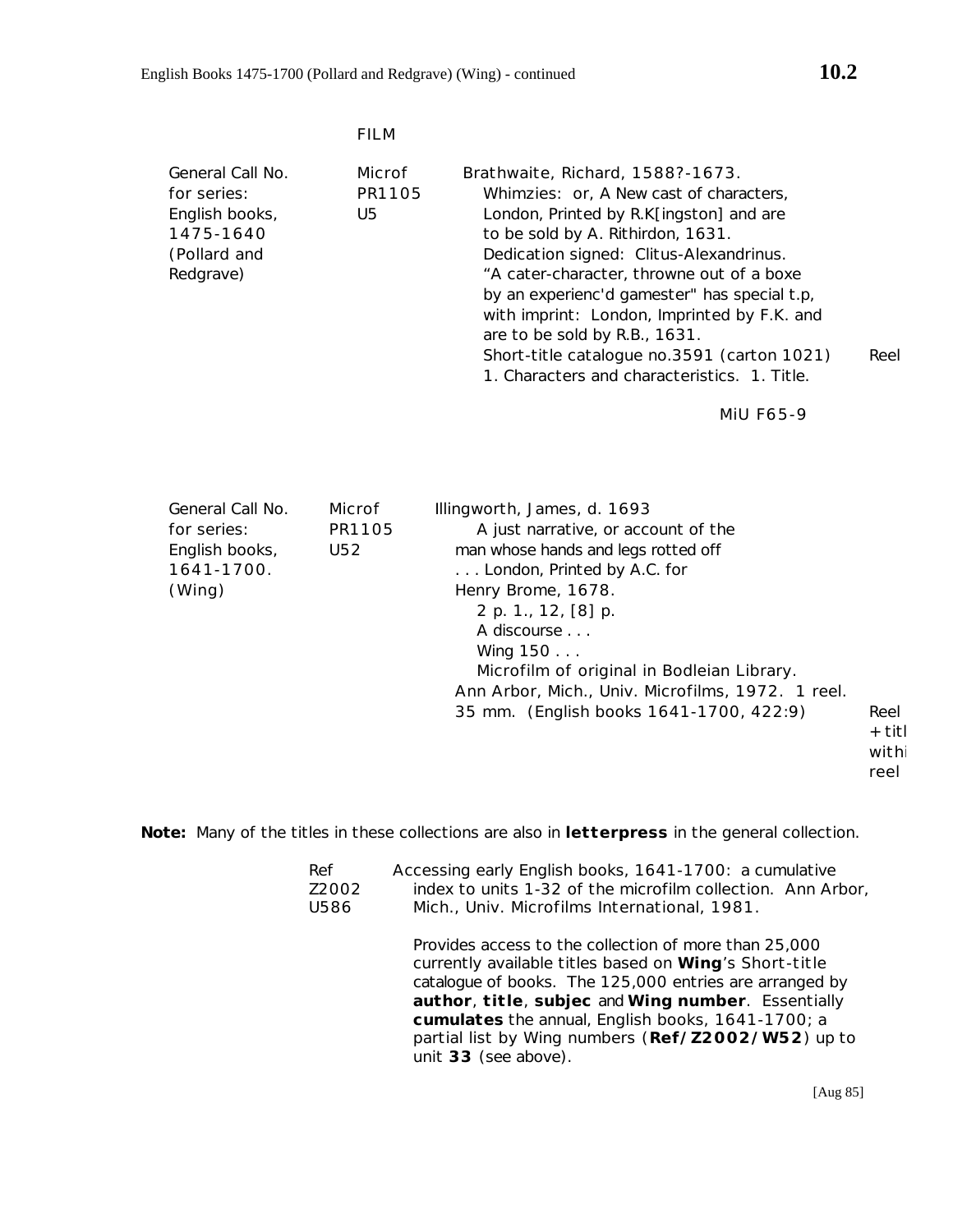## **ENGLISH LITERARY PERIODICALS OF THE 17th, 18th AND 19th CENTURIES**

#### **FORMAT: Microfilm CALL NO.: Microf**

# **AP3 E5**

Here are the **primary sources** for the scholar tracing the main currents in English thought across the recent centuries. More so than books, **periodicals** capture the ephemera of the times. Books chronicle the rise and fall of empires, periodicals capture the waspish **mood** of the moment. Particularly in the 18th century when satirical polemic was waged in essay and letter, making them the dominant literary genres of the times, the periodical was the vehicle of intellectual and literary expression, and even now is the forum of critical opinion and the crucible of fashion.

In these periodicals, one can read, unedited, unamended, unbowdlerized, and with all the excitement of contemporary urgency, the **original** statements of those who now seem so remote--Addison, Swift, Steele--and across the years trace the flux of their opinion, the maturity of their style without the taint of editorial bias or sepulchrous reverence that sometimes creeps into modern editions.

**SCOPE**: See attached lists.

- **NOTE**: These are not **all** the periodicals included in the University Microfilm series. Again, the Library holds periodicals of this period both in **microfilm** and **letterpress**, which have no connection with this series.
- **ARRANGEMENT**: The arrangement of the reels in the microfilm filing cabinet is a straight **numerical** sequence. The attached list of the periodicals in this series provides an **alphabetical** sequence of **titles**, and a **numerical** sequence of **reels**. Note that the numbering is **not continuous**.

All titles will be found in the card catalogue and in the current *Serials holdings catalogue*.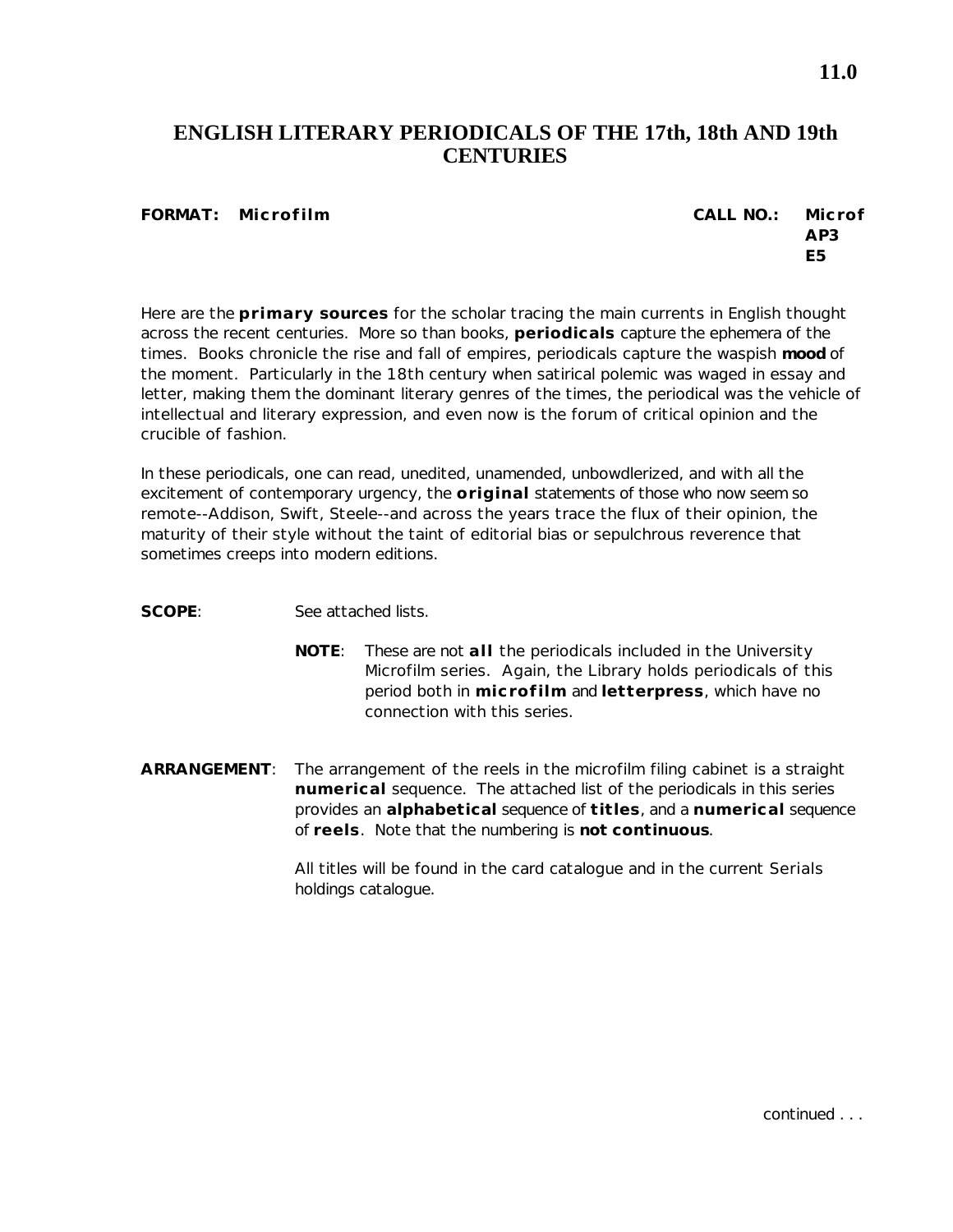## **LIST OF PERIODICALS**

| REEL | 32E        | Athenian news, or Dunton's oracle          |
|------|------------|--------------------------------------------|
|      | 12E        | <b>British Apollo</b>                      |
|      | 144E       | British librarian                          |
|      | 14E        | Cursor                                     |
|      | 16E        | Champion                                   |
|      | 41E        | Compleat library                           |
|      | 38E        | Democritus ridens                          |
|      | 46E        | Diverting post                             |
|      | 4E         | Edinburgh Magazine and literary miscellany |
|      | 58E        | Entertainer                                |
|      | 16E        | Examiner                                   |
|      | 16E        | Female tatler                              |
|      | 60E        | Free-holder, or Political essays           |
|      | 61E        | Grub Street journal                        |
|      | <b>20E</b> | History of learning                        |
|      | 52E        | History of the reign of Queen Anne         |
|      | 21E        | History of the works of the learned        |
|      | 53E        | History of the works of the learned        |
|      | 132E       | Lay monk                                   |
|      | 136E       | Literary magazine                          |
|      | 62E        | London spy                                 |
|      | 22E        | Medley                                     |
|      | 23E        | Memoirs of literature                      |
|      | 16E        | Midwife, or Old woman's magazine           |
|      | 168E       | Monthly miscellany                         |
|      | 38E        | Northampton miscellany                     |
|      | 27E        | Observer                                   |
|      | 28E        | Plain dealer                               |
|      | 216E       | Satirist, or Monthly meteor                |
|      | 217E       | Scourge and satirist                       |
|      | 38E        | Tory tatler                                |
|      | 20E        | Works of the learned                       |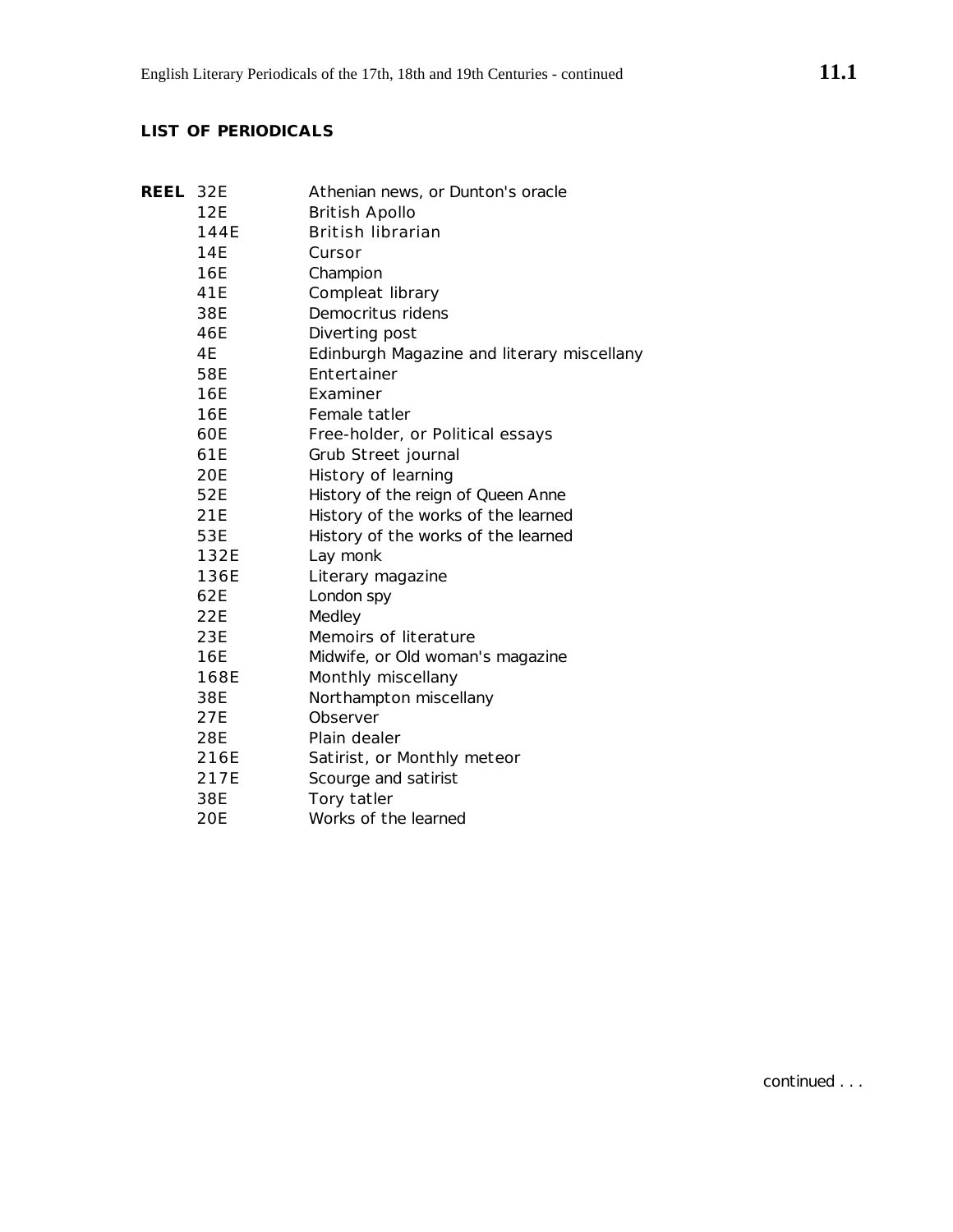## **LIST OF REELS**

| 4Ε   | Edinburgh magazine and literary miscellany |
|------|--------------------------------------------|
| 12E  | <b>British Apollo</b>                      |
| 14E  | Censor                                     |
| 16E  | Female tatler                              |
|      | Champion                                   |
|      | Examiner                                   |
|      | Midwife, or Old woman's magazine           |
| 20E  | History of learning                        |
|      | Works of the learned                       |
| 21E  | History of the works of the learned        |
| 22E  | Medley                                     |
| 23E  | Memoirs of literature                      |
| 27E  | Observator                                 |
| 28E  | Plain dealer                               |
| 32E  | Athenian news, or Dunton's oracle          |
| 38E  | Tory tatler                                |
|      | Democritus ridens                          |
|      | Northampton miscellany                     |
| 41E  | Compleat library                           |
| 46E  | Diverting post                             |
| 52E  | History of the reign of Queen Anne         |
| 53E  | History of the works of the learned        |
| 58E  | Entertainer                                |
| 60E  | Free-holder, or Political essays           |
| 61E  | Grub Street journal                        |
| 62E  | London spy                                 |
| 132E | Lay monk                                   |
| 136E | Literary magazine                          |
| 144E | British librarian                          |
| 168E | Monthly miscellany                         |
| 216E | Satirist, or Monthly meteor                |
| 217E | Scourge                                    |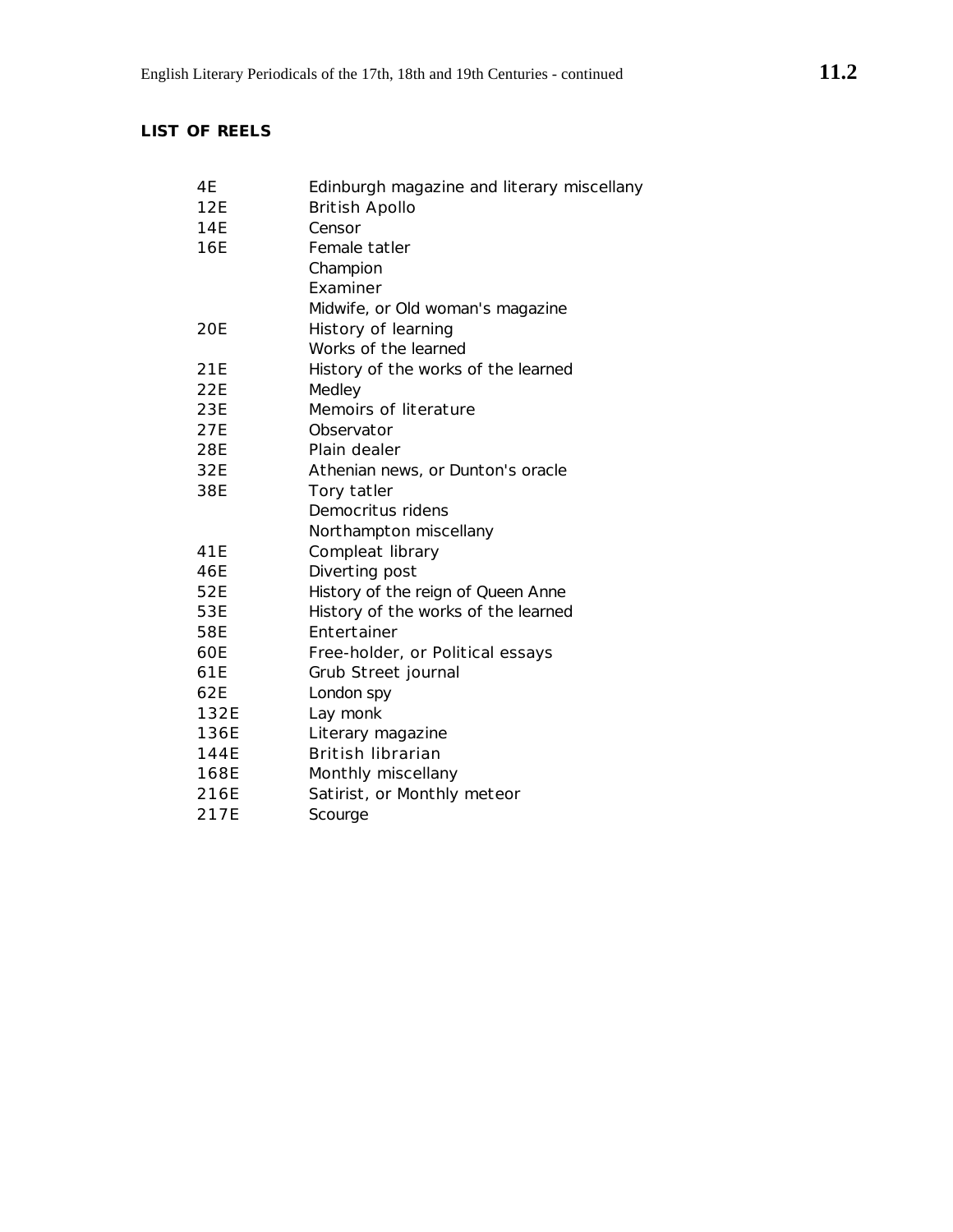#### **ERIC REPORTS, 1972-**

**FORMAT:** Fiche, 115 x 148 mm.

| CALL NO.: Microfiche |
|----------------------|
| LB5                  |
| F7                   |

**COVERAGE**: ERIC (**Educational Resources Information Center**) is a national information system designed and supported by the U.S. Office of Education for providing ready access to results of programs, research and development efforts, and related information that can be used in developing educational programs. Through a network of specialized centres or clearinghouses, each of which is responsible for a particular educational area, current significant information relevant to education is monitored, acquired, evaluated, abstracted, indexed and listed in ERIC reference products. The actual reports or documents cited in the ERIC reference works are available (except as noted) from the **ERIC Document Reproduction Service** (**EDRS**). The **ERIC Reports** represent the microfiche collection of these documents from **1972** on.

> The names of the clearinghouses below will indicate the **subject** coverage of the ERIC Reports:

Adult, Career, and Vocational Education Counseling and Personnel Services Educational Management Elementary and Early Childhood Education Handicapped and Gifted Children Higher Education Information Resources Junior Colleges Language and Linguistics Reading and Communication Skills Rural Education and Small Schools Science, Mathematics and Environmental Education Social Studies/Social Science Education Teacher Education Tests, Measurement, and Evaluation Urban Education

**ARRANGEMENT**: Filed **sequentially** by **ERIC number**, ED 037 821, ED 037 822, etc.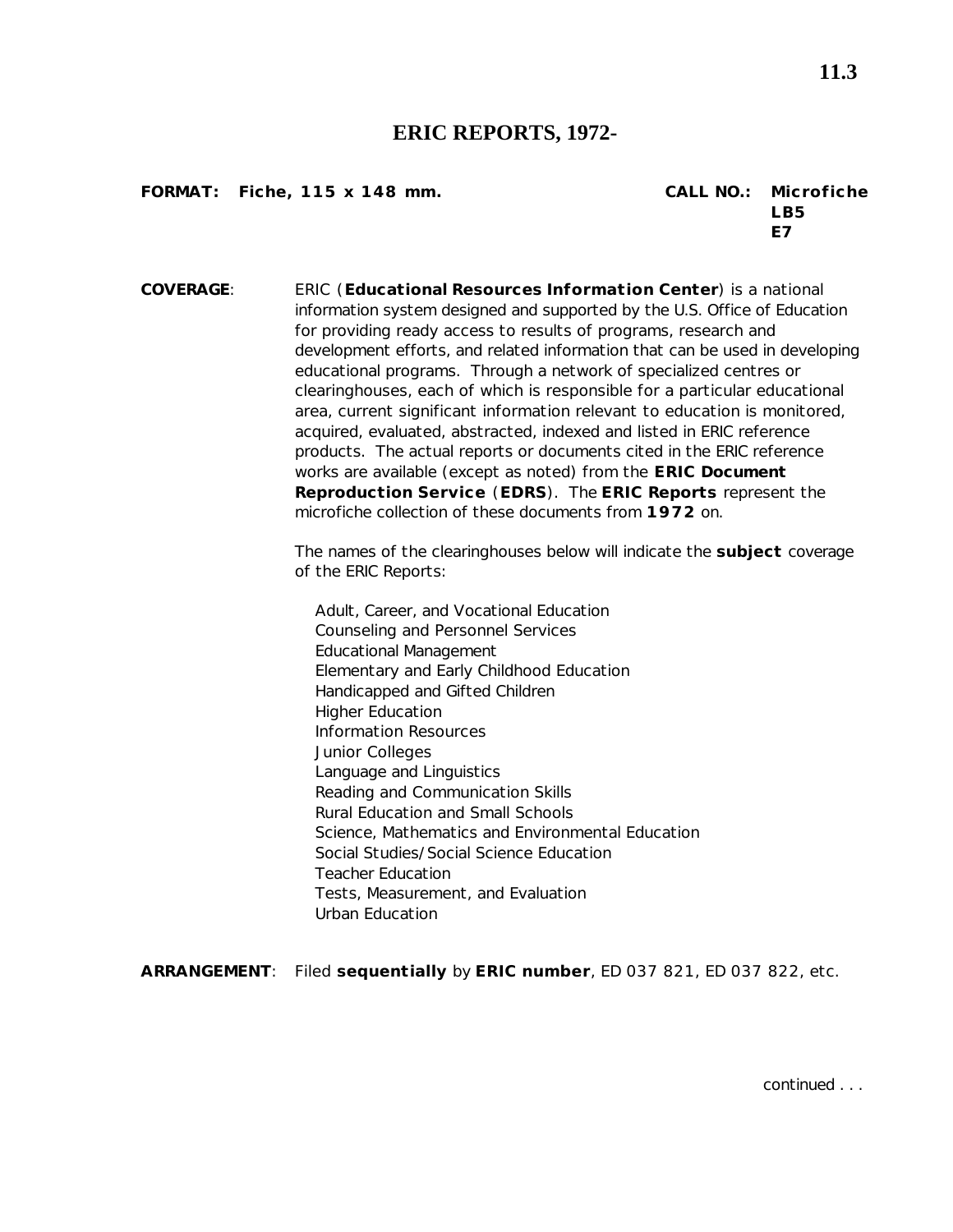- **INDEX**: Ref *Research in education*.**\*** . Washington, D.C. v. 1- Nov. 1966-
	- R3 A monthly abstract journal made up of document resumes and indexes. The resumes highlight the significance of each document and are numbered **sequentially** in the Document section by **ED numbers**. The **indexes** which follow the resumes in each issue cite the **contents** by subject, author, institution and accession number. The indexes are **cumulated** semi-annually and annually.

**\*** Present title: *Resources in education*.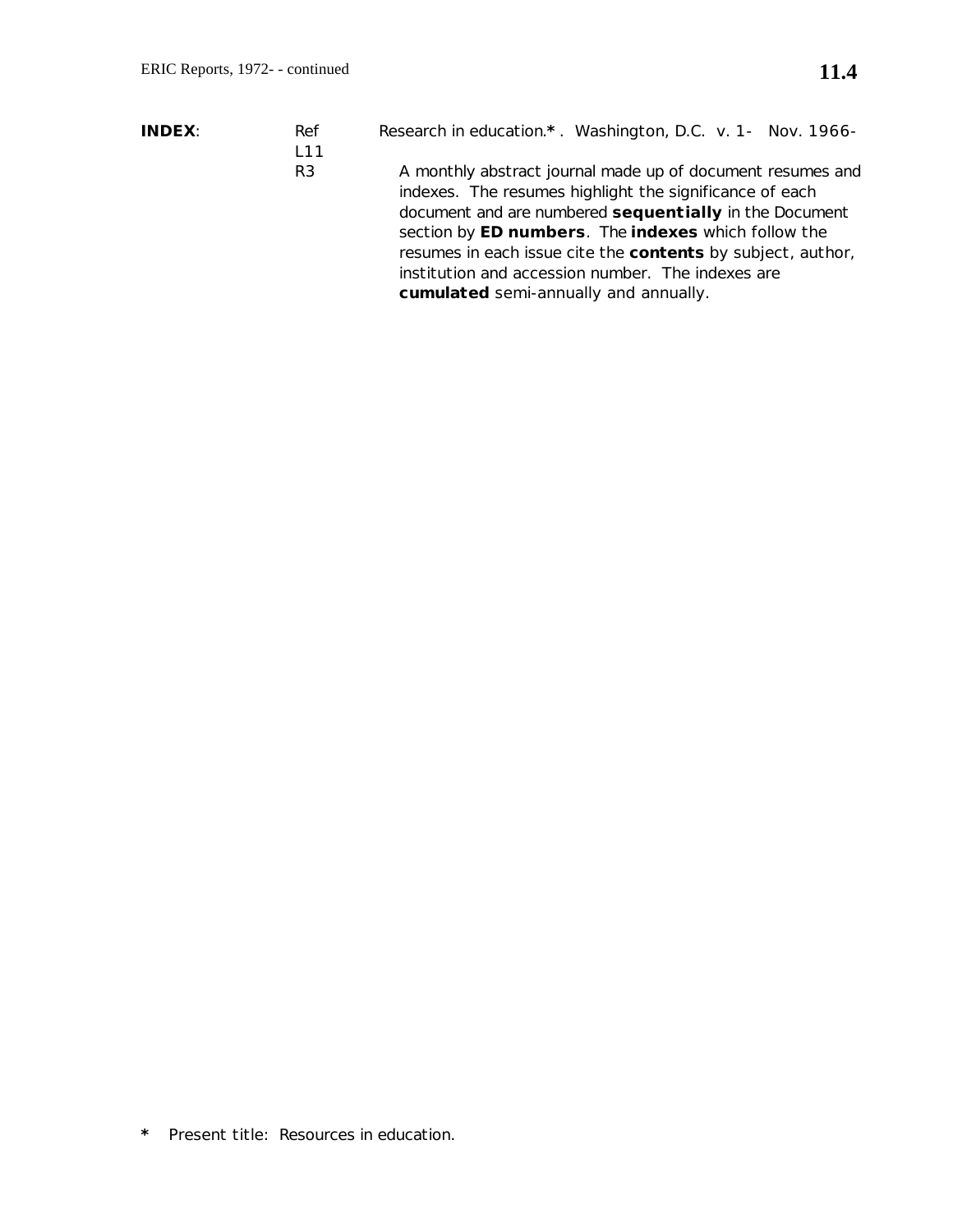## **FRANCE. JOURNAL OFFICIEL. DEBATS PARLEMENTAIRES. CHAMBRE DES DEPUTES, 1881-1940**

**FORMAT: Microfiche CALL NO.: Microfiche J341 K2**

- **COVERAGE**: The *Journal* was published as one consecutive-numbered volume through 1880. Beginning in **1881**, it was broken into various sections (Chamber of Deputies, Senate, Documents, etc.), each with its own pagination. The part of the *Journal* we are dealing with here is the **official record** of the country's legislative body, the National Assembly (Chambre des Deputes) from 1881 to the dissolution of the Third Republic on July 9, **1940**, at Vichy. It gives **verbatim** accounts of parliamentary debates, **records** of roll-call votes, **texts** of laws and decrees and various public documents.
- **ARRANGEMENT**: **Chronological**.
- **FINDING AIDS**: The **indices** and **tables** of the original publication are reproduced; eyelegible bibliographic descriptions contain title, legislative year and fiche number. Each index includes several **sections**.
	- 1. Index of **names** of deputies, their constituencies and terms of office, names of ministers, commissioners of government who spoke in the National Assembly and the subject of their speech.
	- 2. **Subject** index to the *Journal*. This is the major portion of the index. All laws are listed in **alphabetical** order by title. For each there is a brief statement of content and the name of the sponsor. With each **ministry** are gathered its reports, decrees, decisions, circulars and announcements. **Questions** submitted to a minister in writing are in a separate index.
	- 3. **Parliamentary** documents are also listed in a **chronological** index.
	- 4. The list of **administrative** documents, such as reports, lists and statistics, is published as an appendix. There are cross-references to help one find the way to the right page of the *Journal*.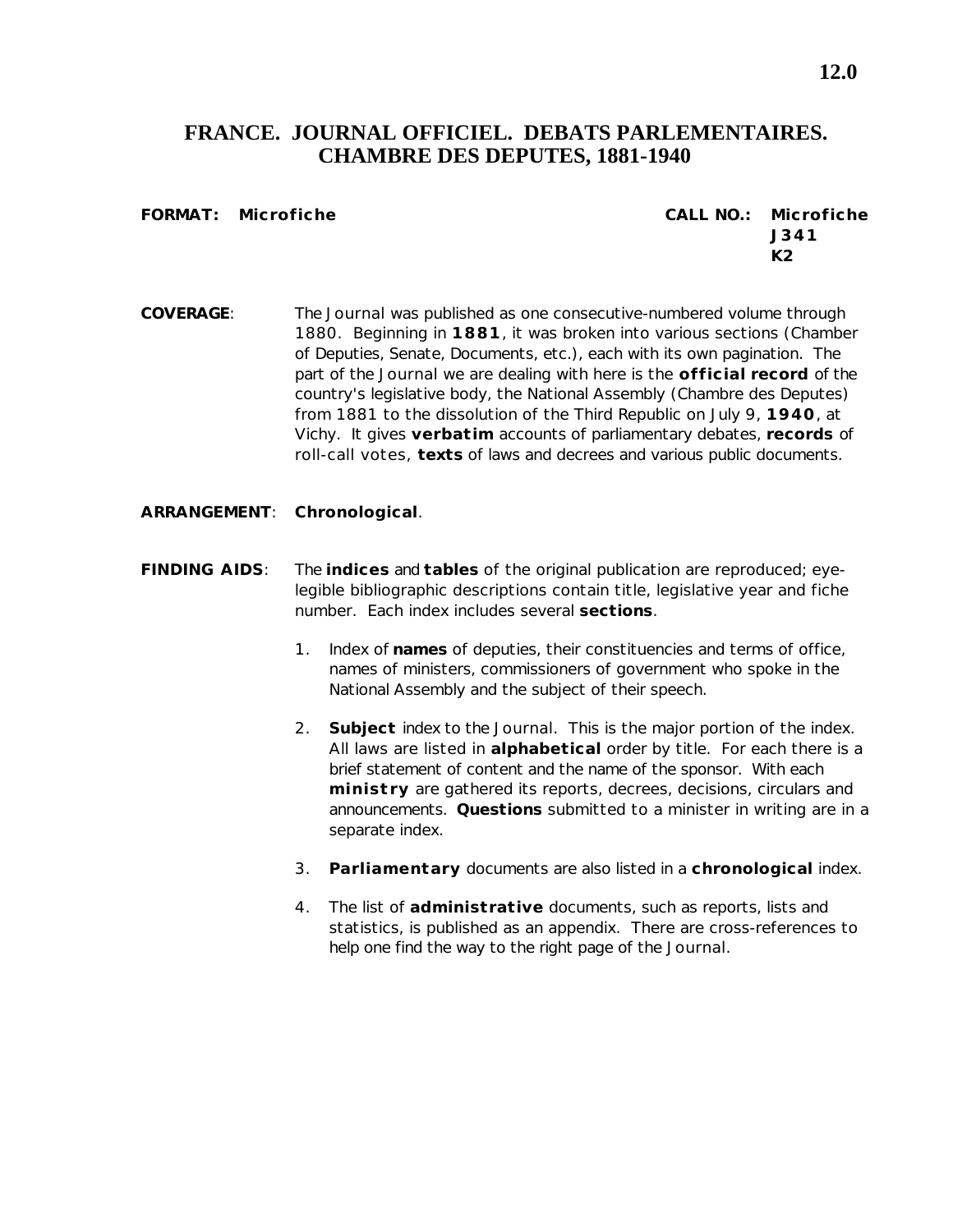## **GREAT BRITAIN. HISTORICAL MANUSCRIPT COMMISSION REPORTS. SERIES 1-81, 1870-1946**

#### **FORMAT: Microfiche CALL NO.: Microfiche DA25 M1**

- **COVERAGE**: Since the time of its first appointment, the Commission has reported on the **manuscripts** of over 400 **private** owners and of over 200 **corporate** bodies including boroughs, cathedrals, counties, parishes and endowed institutions. These *Reports* now amount to over 250 volumes, and more are in preparation. The microfiche collection consists of the reports from **1870** to **1946**.
- **ARRANGEMENT**: The *Reports* are of two kinds: the **Commissioners'** Reports to the Crown, and the **Inspectors'** Reports to the Commissioners (mainly mss. of the individual collections in **chronological** order). The first nine of the former reports are included in the reports of the latter (Series 1-9). The 10th to the 22nd (1885-1946) Commissioners' *Reports* are separate publications and are filed in that order after the Inspectors' *Reports* (Series 1-81, 1870-1946), which are themselves filed in **numerical** order, i.e., 1 to 81.

#### **LISTS AND** The following **aids** to the use of the collection are available in Microforms: **INDEXES**:

1. *Guide to the Reports*: Part I - Topographical guide; Part II - Index to persons.

On microfiche and are filed at the beginning of the collection.

2. Gt. Brit. HMSO. *Government publications. Sectional list no. 17*.

Detailed list of the publications of the Historical Manuscript Commission.

3. Eleanor S. Upton. *Guide to sources of English history from 1603 to 1660 . . .* New York, Scarecrow Press, 1964.

In **Reference** (**Ref/DA25/M1U6**). Contains a subject index to materials on the period from 1603 to 1660 in collections represented in the first **nine** reports of the Historical Manuscript Commission, and in later reports dealing with the same collection. It is limited to collections which were in England or Wales, in private hands and not in possession of any corporate body.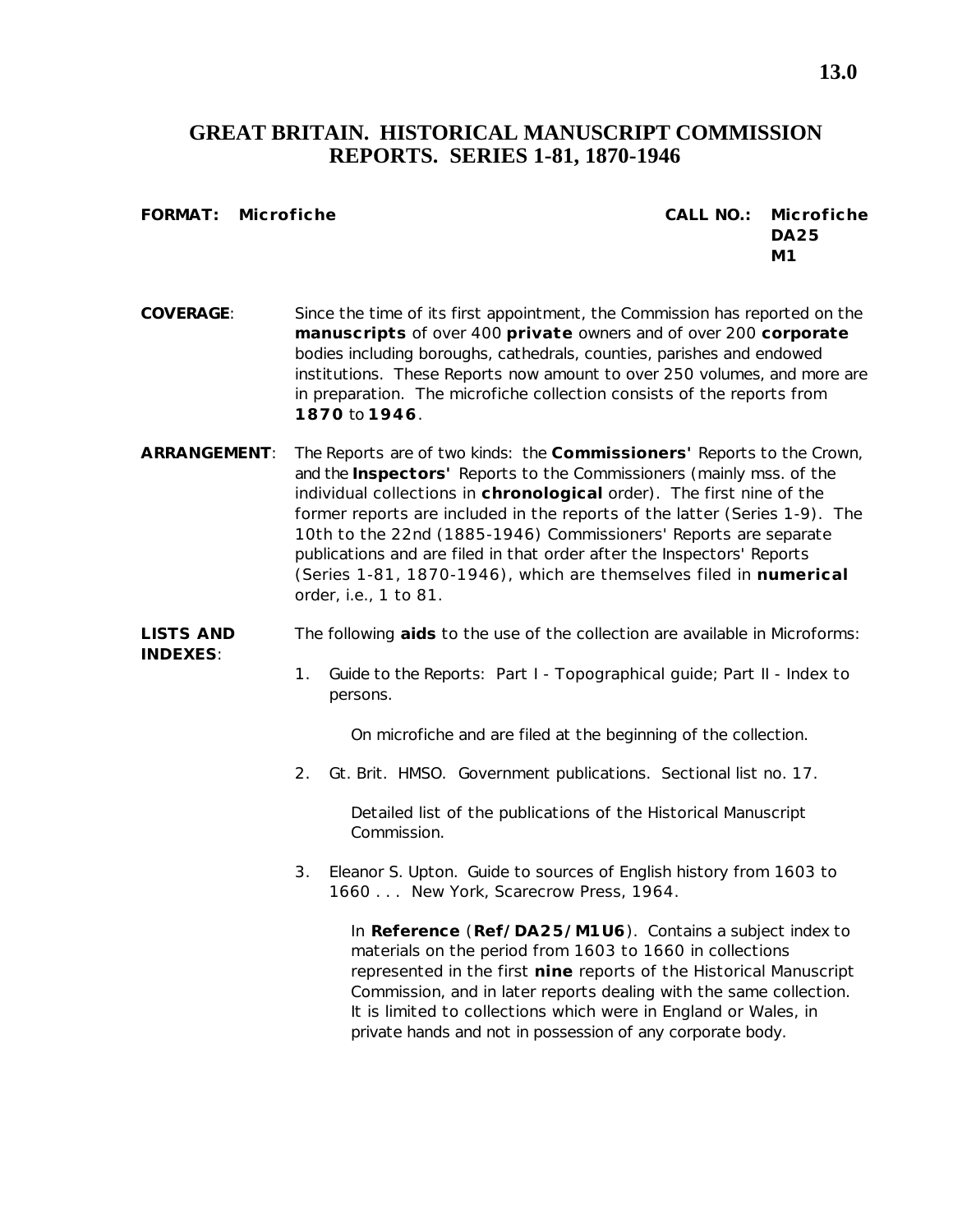#### **GREAT BRITAIN. PARLIAMENT. HOUSE OF COMMONS. SESSIONAL PAPERS 1801-**

**FORMAT: Microprint CALL NO.: Microprint J301 K6**

Expressed very simply, it may be said that the papers of Britain's Parliament are of **three** kinds:

- 1. **JOURNALS**. These are records of what has been **done** by Parliament in the transaction of its daily business. They include such matters as votes, proceedings, divisions, notices of meetings, questions and orders of the day, and are prepared from the notes kept by the Clerk of the House. The Library does **not** hold these.
- 2. **PARLIAMENTARY DEBATES**, popularly known as **Hansard**. These are **verbatim** records of what has been said. They will be found in the stacks under the call number **J301/K22**.
- 3. **THE SESSIONAL PAPERS**. **1801-** . These are papers giving Parliament information and other material bearing on questions of policy, administration and other matters which it may have to consider. They become less important after **1921** as much is printed elsewhere. They are of **three** kinds:
	- a. **House of Commons Papers**. These arise **inside** the House itself in the form of **reports** of its own Select Committees, or as a result of its own request for, or insistence upon, being given information, such as reports (**Returns**) it has specifically called for or has required by statute (**Act Papers**). They are numbered **chronologically** each session.
	- b. **Command Papers**. These arise **outside** the House, from the activities of Royal Commissions and government departments, and consist of reports of inquiries, statements, annual reports, etc.; traditionally, they are "Presented by Command" of the Crown to Parliament. The Papers are numbered unlike the House papers, a series extending over several sessions, the number usually being **bracketed** and preceded by an **abbreviation** for the term '**command**.'
	- c. **Bills**. Of **two** kinds, **public** and **private**. Public bills, relating to matters of **policy**, are numbered in a **separate** series. Private bills, relating to particular **interests**, are not printed until they have been **enacted**.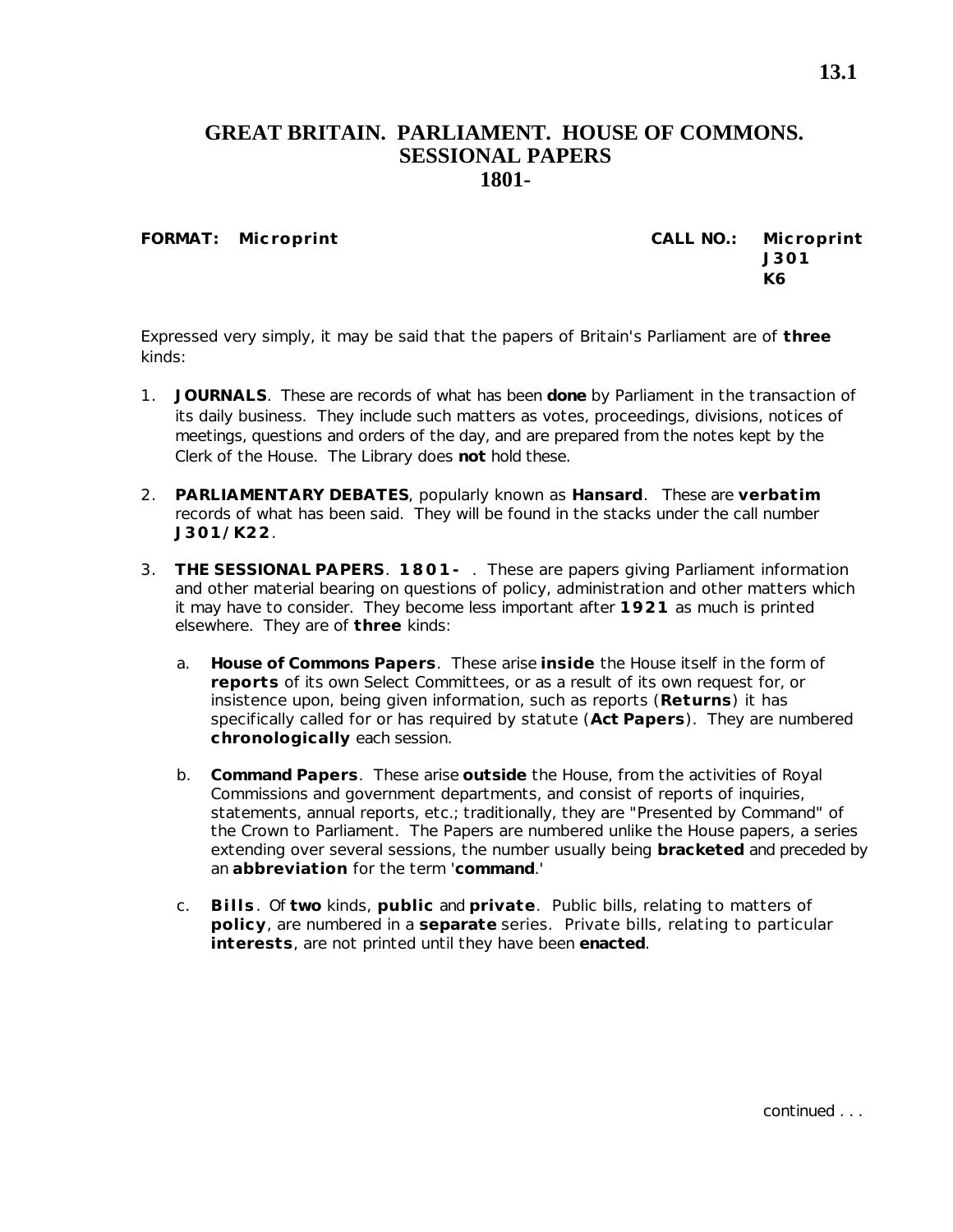The **Sessional Papers** are bound **annually** and grouped as follows, the papers within each group being bound in **alphabetical** order:

- 1. Bills
- 2. Reports of Committees
- 3. Reports of Commissioners
- 4. Accounts and papers

Each group runs to many volumes and has its own **sequence** of numbers. In addition, there is, for each year, an overall **enumeration** of volumes. It is this **latter number** that is used in the **indexes**, and on the **Microprint boxes**.

**INDEXES**: The *Sessional index* is the **last volume** in each **year**'s Sessional Set. For the period **1801-1900**, these have been collected into the boxes at the **end** of the run labelled *Collection of indexes*. They comprise:

List of Bound Volumes Numerical List of Bills Numerical List of Papers Numerical List of Command Papers Alphabetical Index

The *Alphabetical index*, the most **usefu**l section, has been **cumulated** into the following collections:

1801-1852 1852-1869 1870-1879 1880-1889 1890-1899

From **1901** and on, the *Sessional index* remains in its place, i.e., as the **last volume** of each **session**.

These indexes are also being procured in **letterpress** editions. They are in **Reference** under the call number **Ref/J301/K623**.

In these, the entries, under the **subject** headings, are arranged in the **four** groups corresponding to the **arrangement** of the papers in the **annual volumes**:

- 1. Bills
- 2. Reports of Committees
- 3. Reports of Commissioners
- 4. Accounts and Papers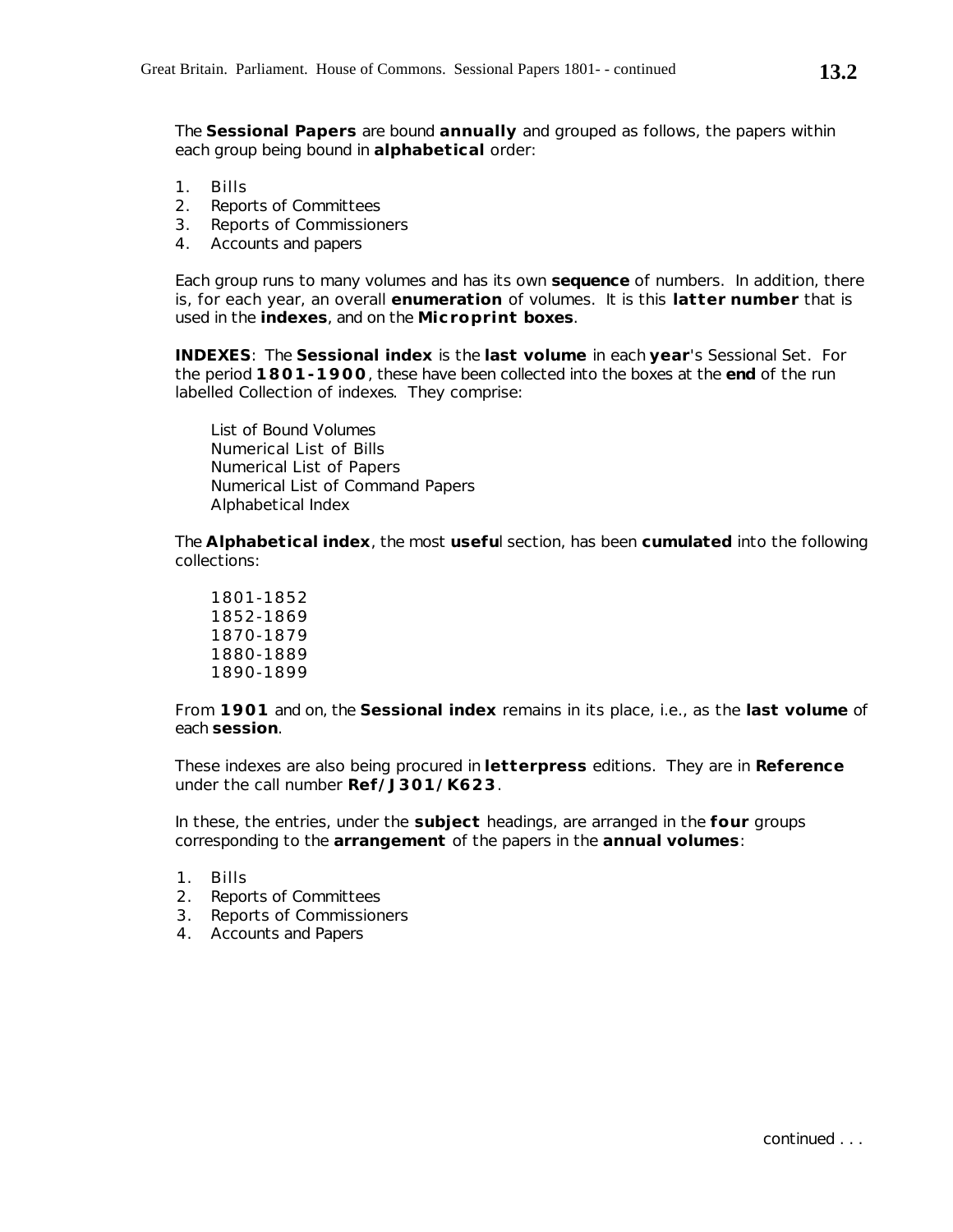In addition, **two selective** indexes form an excellent **guide** to the papers of the **period**. These contain a brief, and often full, **description** of the papers mentioned:

| Ref<br>J310<br>K62<br>1953 | Gt. Brit. Parliament. House of Commons. Hansard's catalogue and breviate<br>of Parliamentary Papers, 1694-1834; reprinted in facsimile<br>Oxford, Blackwell, 1953. |
|----------------------------|--------------------------------------------------------------------------------------------------------------------------------------------------------------------|
| Ref<br>J301<br>MЗ<br>1953  | Ford, Percy and G. Ford. Select list of British Parliamentary Papers,<br>1833-1899. Oxford, Blackwell, 1953.                                                       |

References in these indexes are first to the **year**, then to the **paper** number.

The **Roman** numerals refer to the **volume** number.

A further useful **index** where the **Command Paper number** only is known is:

| Ref   | Di Roma, Edward. A numerical finding list of British Command Papers |
|-------|---------------------------------------------------------------------|
| Z2009 | published 1933-1961-62. New York, Public Library, 1967.             |
| D5    |                                                                     |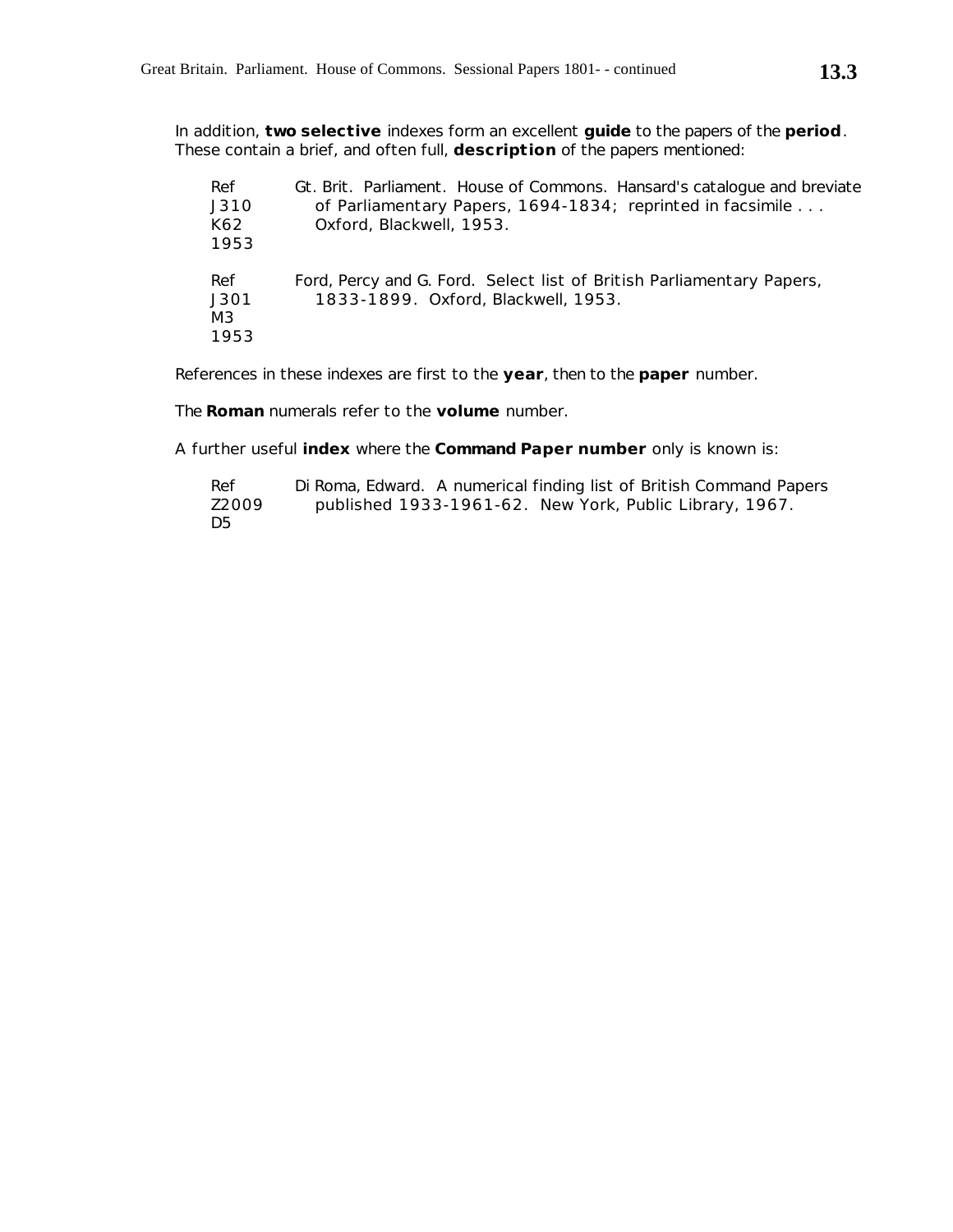## **GREAT BRITAIN. PARLIAMENT. HOUSE OF LORDS. SESSIONAL PAPERS**

#### **FORMAT: Microfilm CALL NO.: Microf**

# **J301 J6**

**COVERAGE**: Includes the years **1806** to **1859**. It will be the most complete set for this period available anywhere. A considerable portion of the papers are unique to the **Lords**. The 16,000 papers include reports of Select Committees and Royal Commissions, Bills (legislative drafts), statistical returns, peerage cases and the Minutes of Proceedings of the Lords from 1837.

#### **ARRANGEMENT**: Similar to the **Commons** sessional papers, i.e., a single series of volumes for each **session**, with the following sub-series:

- 1. Bills
- 2. Reports of Committees
- 3. Reports of Commissioners
- 4. Accounts and Papers

There is an **index** at the end of each **session**. See below for printed cumulated index.

**FINDING AID**: Ref *A General index to the Sessional papers printed by order of the* J301 *House of Lords . . . 1801 to 1859* (Session 1). Dobbsferry, J6 N.Y., Oceana Publications, 1976. 2 v. 1801-59 **Subject** index. Reference is to **session**, **volume** and **page** of *Papers*.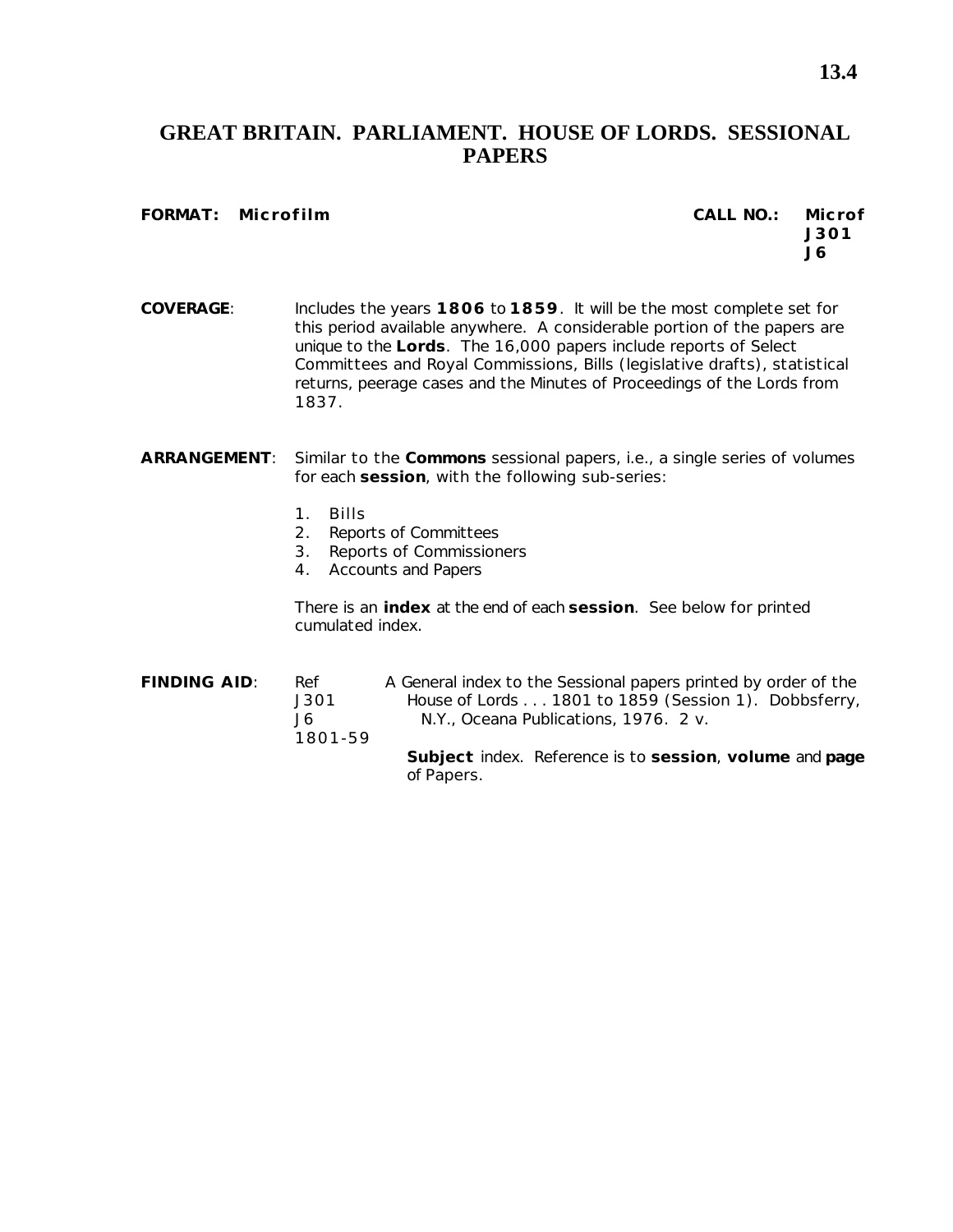## **GREAT BRITAIN. PRIME MINISTER. CABINET REPORTS BY PRIME MINISTERS TO THE CROWN, 1868-1916**

#### **FORMAT: 35 mm. film CALL NO.: Microf**

**J301 N5 1974**

- **COVERAGE**: Consists of 7,000 pages on **13** reels of "the unique and unpublished manuscript series of 1,700 **confidential** letters from Prime Ministers to the Crown, preserved in the Royal Archives in Windsor Castle."
- **ARRANGEMENT**: In **chronological** order of the letters. **Reel 1** lists the letters contained on each reel.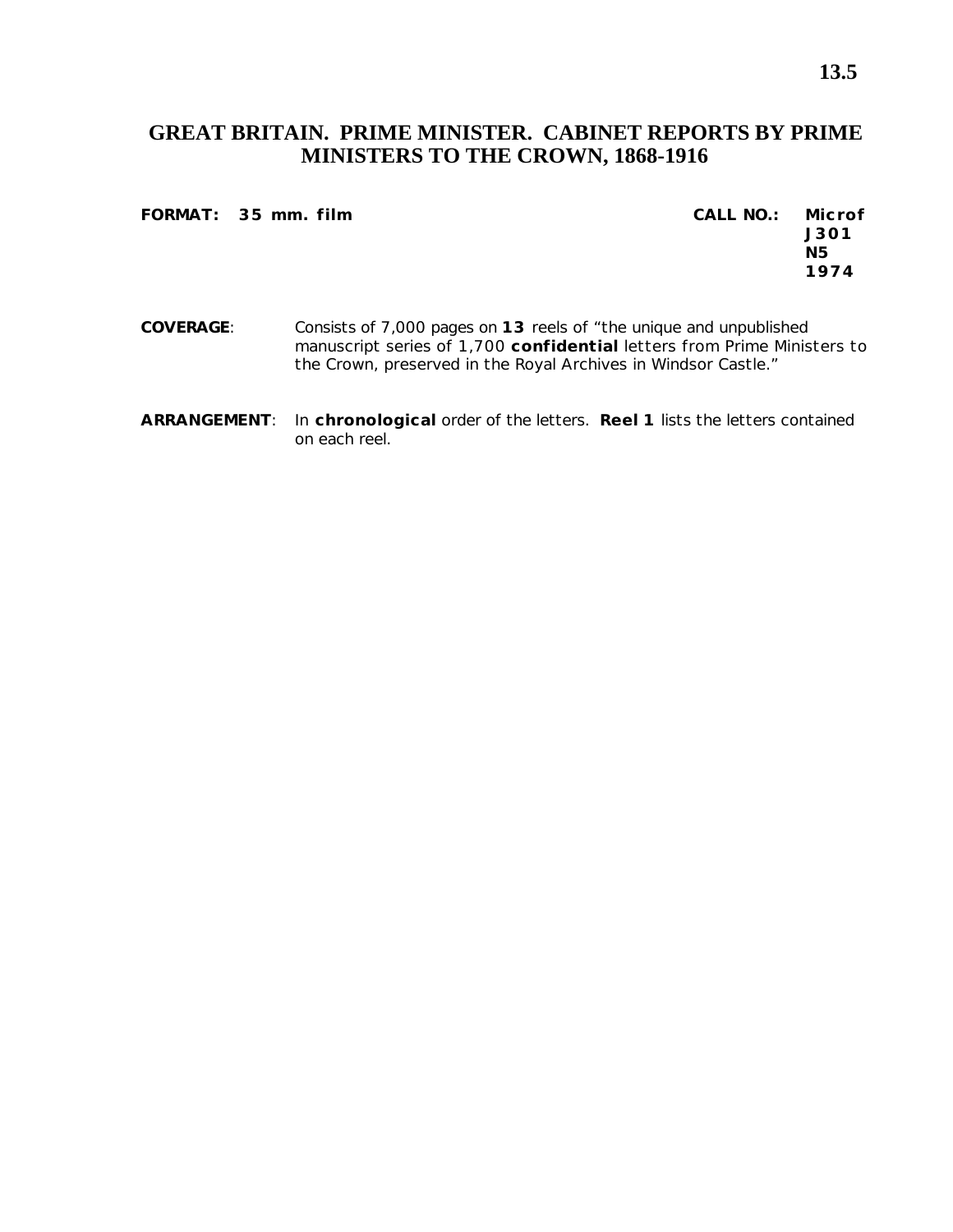## **HUMAN RELATIONS AREA FILES**

#### **FORMAT: Fiche, 115 x 148 mm. CALL NO.: Microfiche**

**GN4 H8**

Essentially a collection of **ethnographic** materials on **world societies**. The actual **Files** (compiled by Yale) are composed of 5 x 8" sheets, each of which is a duplicate of an original page of a published or unpublished source dealing with a particular **culture** or **society**. The **HRAF-Microfiles**, a microfilm version of these slips, are on 115 x 148 mm. (4 x 6") microfiche.

The materials processed for the Files are basically **descriptive** rather than theoretical, and the vast majority of sources are **primary** documents resulting from field observation. Most files are organized around identifiable **ethnic units** rather than political states, although a number of **national** files are also available. The collection is a growing one as new files are opened and others are added to.

**ARRANGEMENT**: File pages are filed according to **subject** content, following a standardized system of universal categories (*Outline of cultural materials*). Materials are arranged by the **ethnic** or other sociopolitical groupings (as in the *Outline of world cultures*). All materials dealing with a particular subject category are thus brought together in a single location within each ethnic or area file.

To use the microfiles, the researcher must **consult**:

- 1. *Outline of cultural materials***\*** (OCM): the **subject** classification system on which the Files are based.
- 2. *Outline of world cultures***\*** (OCM): the **area** or **culture** classification around which each File is organized.

**Supplementary** publications of interest are:

- 3. *HRAF research guide***\*** : explains the **nature** and **research** potentiality of the Files.
- 4. *HRAF source bibliography***\*** : lists all **sources** available in the Human Relations Area Files.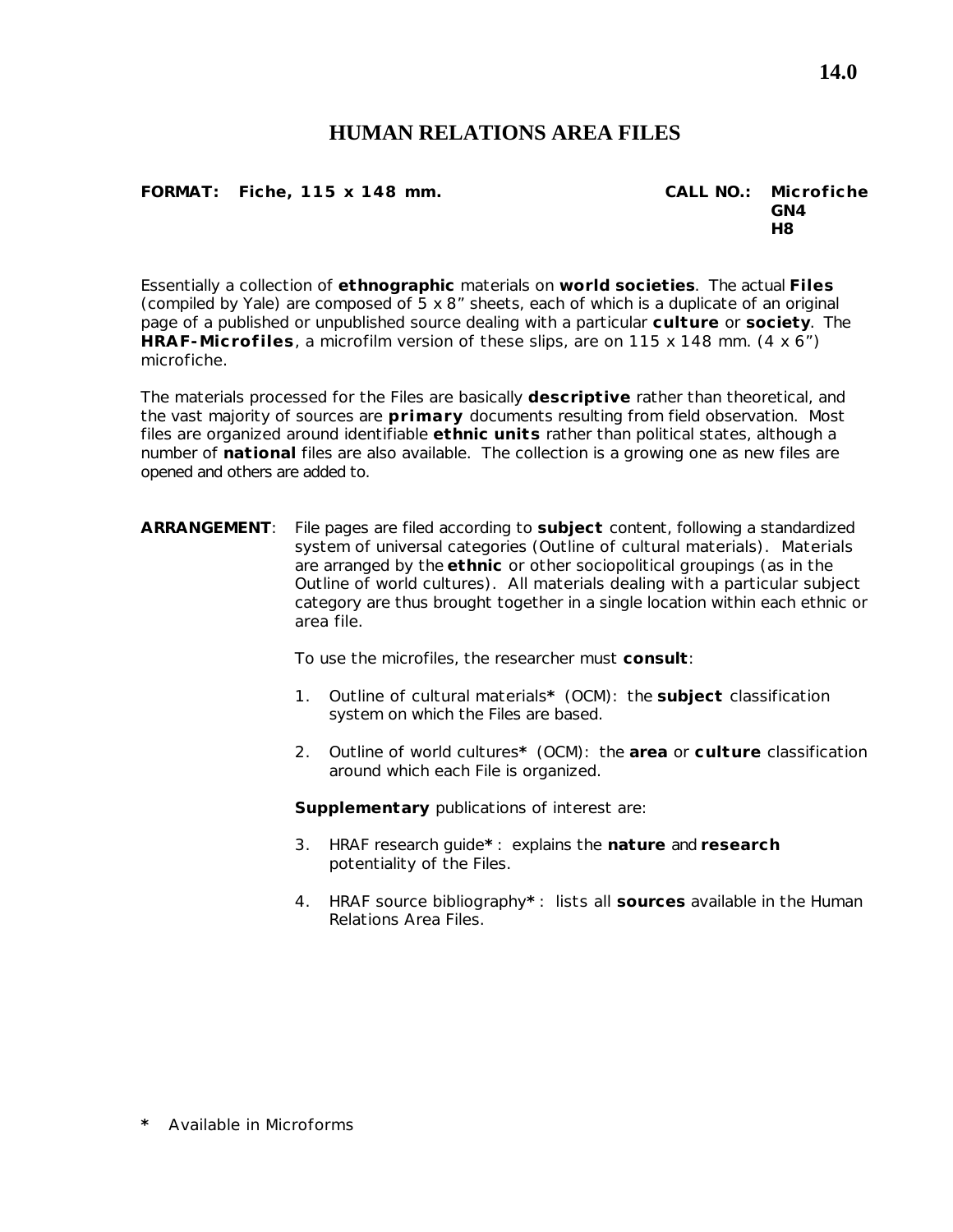# **INDEX TO CANADIAN PAINTERS AND THEIR WORK**

| FORMAT: Microfilm |                                                                                                                                                                    | CALL NO.: | Microf<br>Z5949<br>C2V3 |
|-------------------|--------------------------------------------------------------------------------------------------------------------------------------------------------------------|-----------|-------------------------|
| <b>COVERAGE:</b>  | Consists of 16 reels of microfilm of the card index to Canadian painters<br>and their work in the Fine Arts and Music Division of the Vancouver Public<br>Library. |           |                         |
| ARRANGEMENT:      | Alphabetical by painter. Coverage within each reel is indicated on the<br>carton.                                                                                  |           |                         |

**AIDS**: A **shelflist** of indexed material in **letterpress** is kept in Microforms. The shelflist is also on **film** and takes up almost the first reel.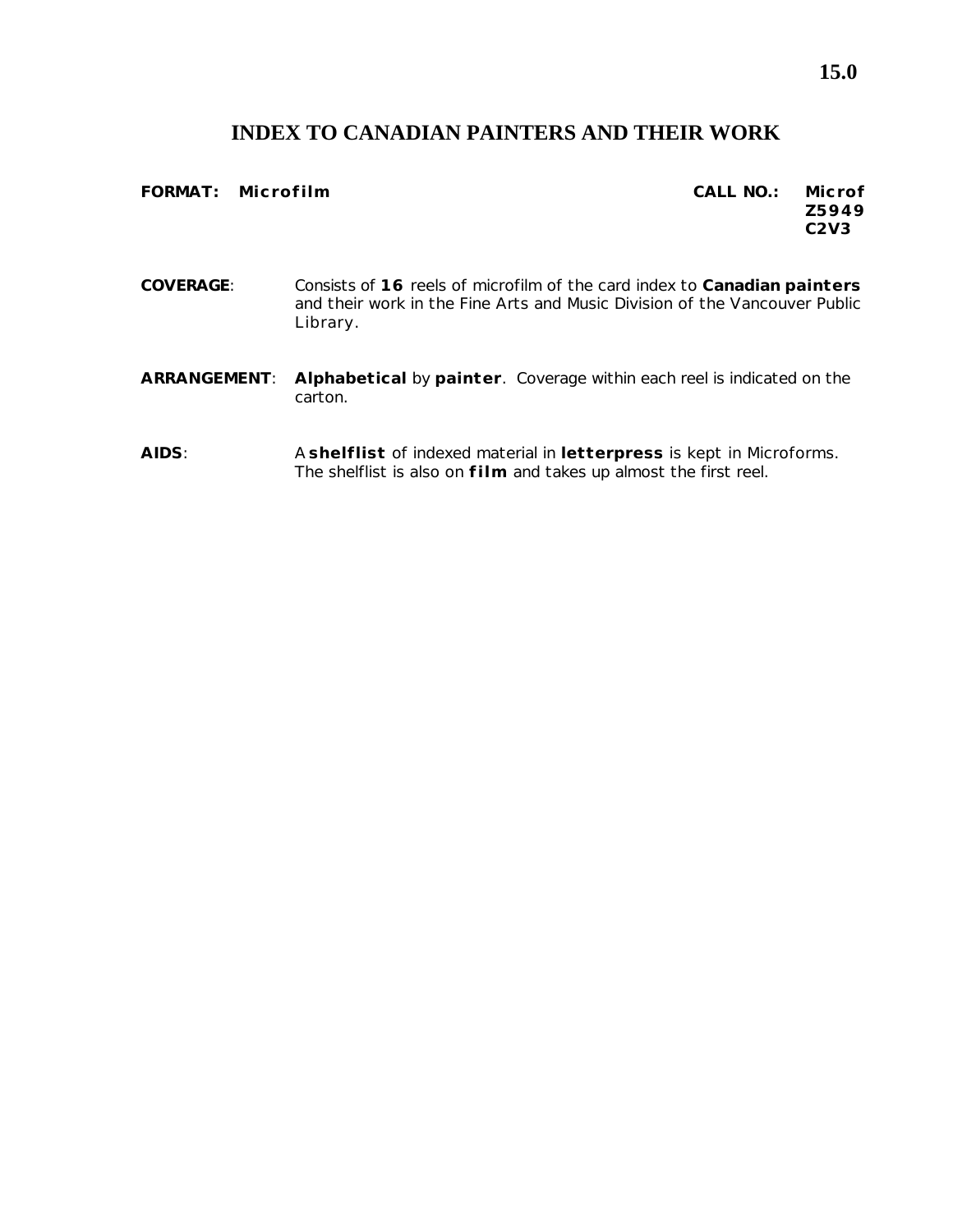### **MICHIGAN EARLY MODERN ENGLISH MATERIALS (MEMEM)**

**FORMAT: Fiche, 115 x 148 mm. CALL NO.: Microfiche**

**PE1650 M5**

- **COVERAGE**: The microfiche in this file are part of *Michigan early modern English materials* by Richard W. Bailey, James W. Downer and Jay L. Robinson (see above call number) with Patricia V. Lehman, and should be used only in **conjunction** with this work. A complete **description** of these microfiche will be found beginning on page xxxiii. Basically, MEMEM is a presentation of selected data illustrating the usages of a large number of words in the period **1475** to **1700**.
- **ARRANGEMENT**: The data are arranged to give access to the more than 38,000 **citations** constituting the collection. Access to these citations takes **four** forms.
	- 1. **Primary Index**: arranges citations **chronologically** within an **alphabetized** set of **entry words**--the Early Modern English verbs and verbal auxiliaries.
	- 2. **Secondary Index**: provides access to all **lexical** forms stored in the collection.
	- 3. **Forward Word Occurrence List**: **alphabetizes** each occurring **lexical** item and **counts** its occurrences.
	- 4. **Reverse Word Occurrence List**: provides the **same** inventory but **alphabetizes** from **final** letter to **first**.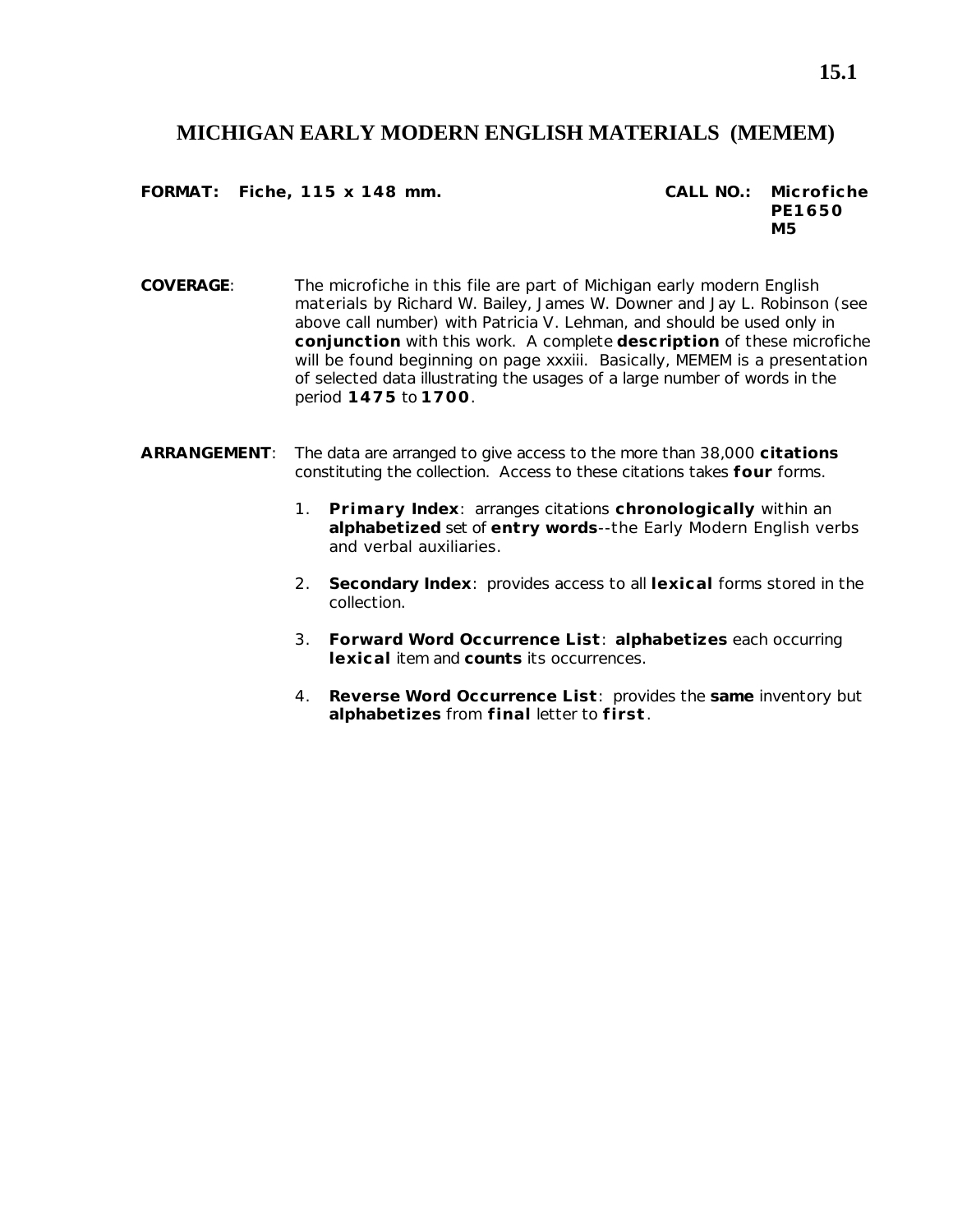#### **MICROLOG, 1979- \***

**FORMAT: Fiche, 115 x 148 mm. CALL NO.: Microfiche**

**J103 C3M5**

**BIBLIOGRAPHY**: Ref *Microlog index*. v. 1, Jan.-Feb., 1979- Toronto, Micromedia Z1373 Ltd., monthly. M5

**COVERAGE**: Generally includes **Canadian report literature** of reference value from government and institutional sources of the type covered formerly by *Publicat* (q.v.), *ProFile* and *Urban Canada* (q.v.). UVic Library's subscription to *Microlog* is to **only** those documents that would have been included in *Publicat* and *Urban Canada* (i.e., not *ProFile*). Those that are specifically available in Microforms have been ticked in the main entry index of *Microlog index*.

> For a more detailed **description** of *Microlog*, see the **introduction** in any issue of *Microlog index* (**Ref/Z1373/M5**).

**ARRANGEMENT**: **Numerically** according to fiche **accession number** used in the main entry section of the *Microlog index*.

**\*** Continues *Publicat*, *Urban Canada*.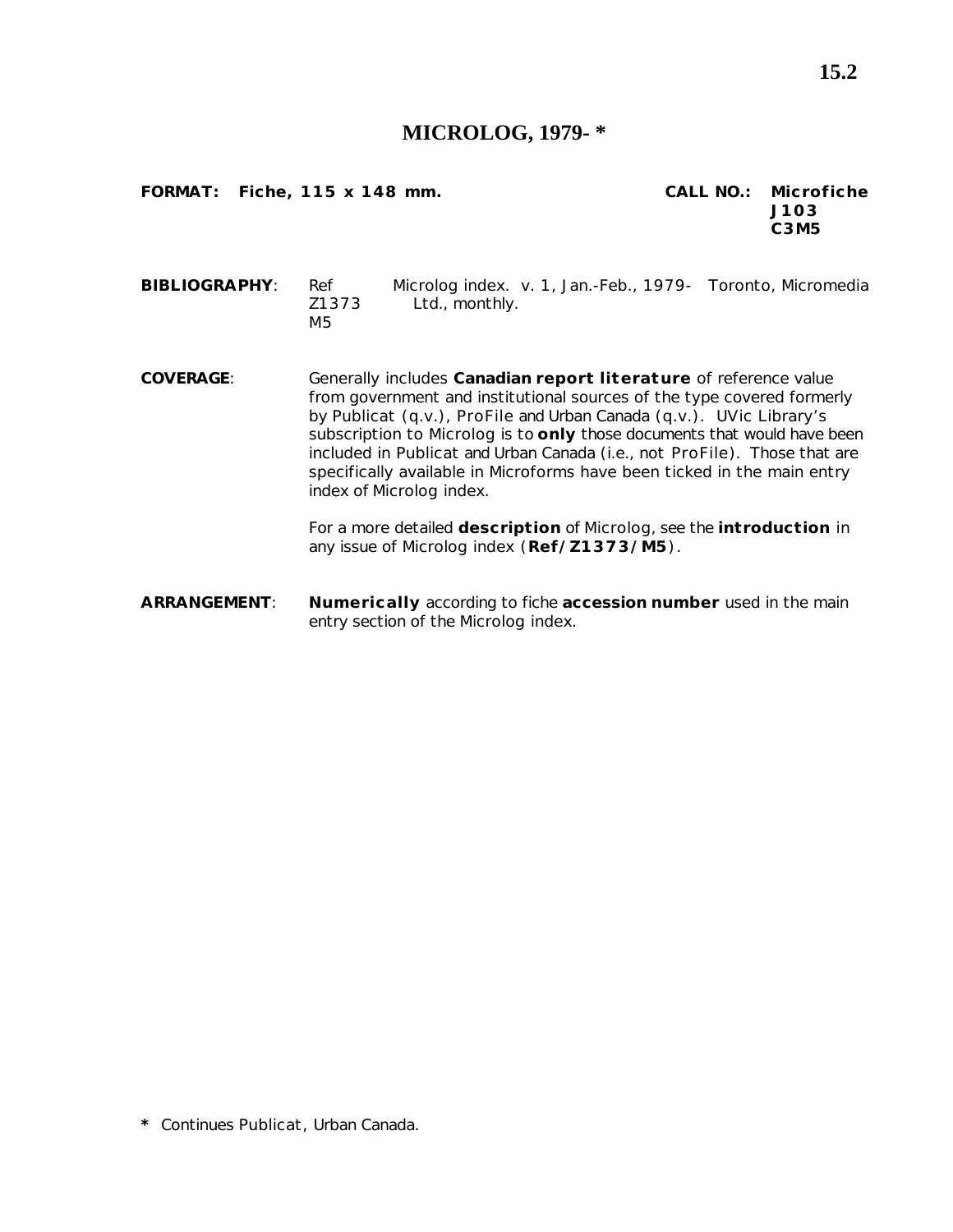## **MIGNE, J. P. PATROLOGIAE CURSUS COMPLETUS (Patrologia Latina)**

**FORMAT: Microfilm CALL NO.: Microfilm BR60 M36**

**COVERAGE**: Published by the Catholic Microfilm Center, Berkeley, California, 1969, in **29** reels. The **collected writings** of the Latin "Fathers of the Church" extending from the earliest times to Innocent III (**1216**).

**ARRANGEMENT**: **Chronological**.

**INDEX**: **Alphabetical** index extracted from volume 218 of the *Patrologia Latina* and published by Gregg Press in 1965.

Kept in **Reference**: **Ref/BR60/M37**.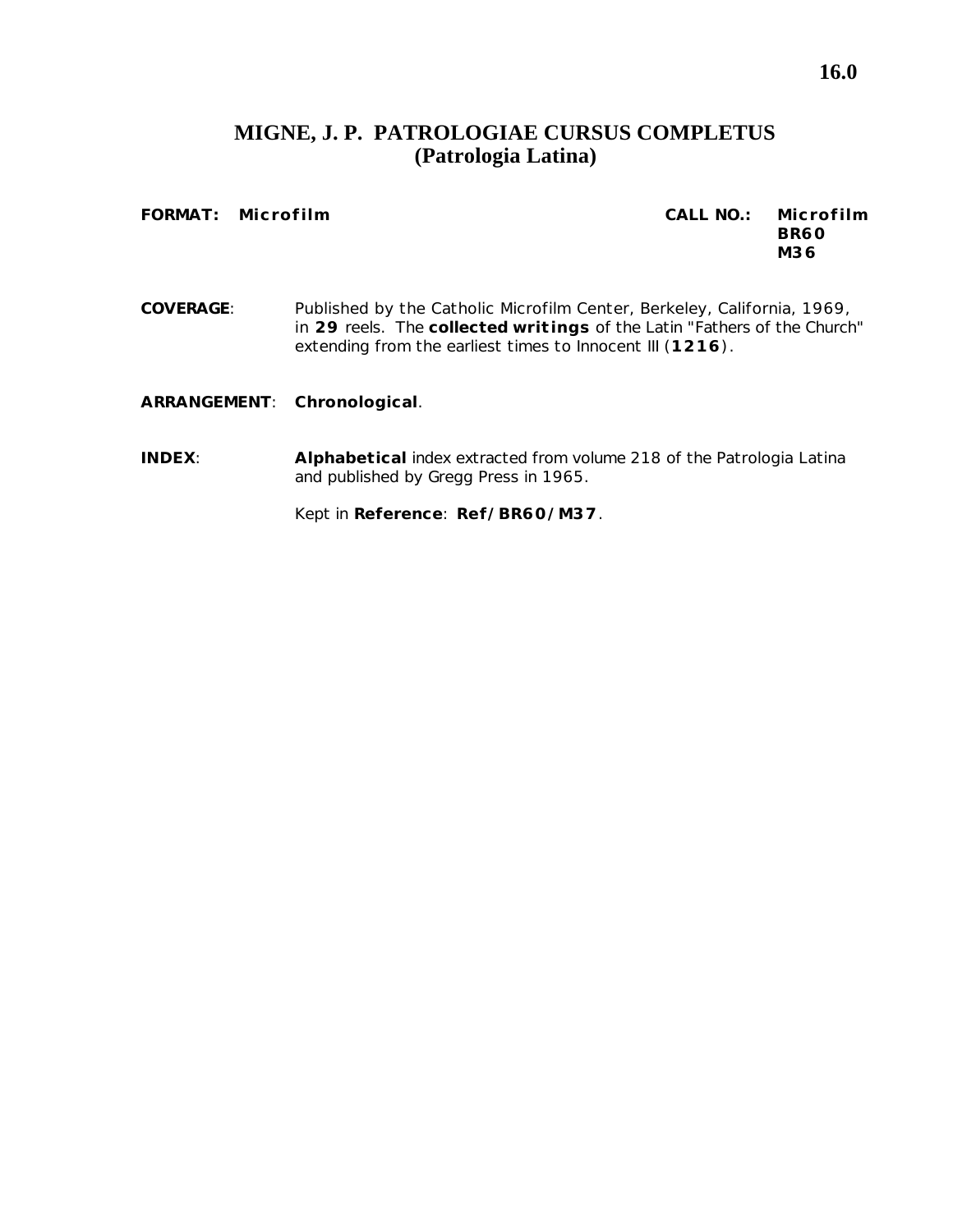## **MIGNE, J. P. PATROLOGIAE CURSUS COMPLETUS (Series graeca)**

**FORMAT: Microfiche CALL NO.: Microfiche**

# **BR60 M35**

- **COVERAGE**: Published by the International Documentation Centre. **161 v.** in **166**. One of the richest collections of **ancient** and **medieval Christian** texts consisting basically of the **writings** of the "Fathers of the Church" extending from the earliest times to the Council of Florence (**1439**).
- **ARRANGEMENT**: **Chronological**. The fiche collection includes the *Index Locupletissimus* published in 2 v.
- **INDEX**: A **complete list of names of the authors** whose works are printed in the Greek series of Migne's "Patrologia," compiled by J. B. Pearson. Cambridge, 1882.

Kept in **Reference**: **Ref/BR60/M37**.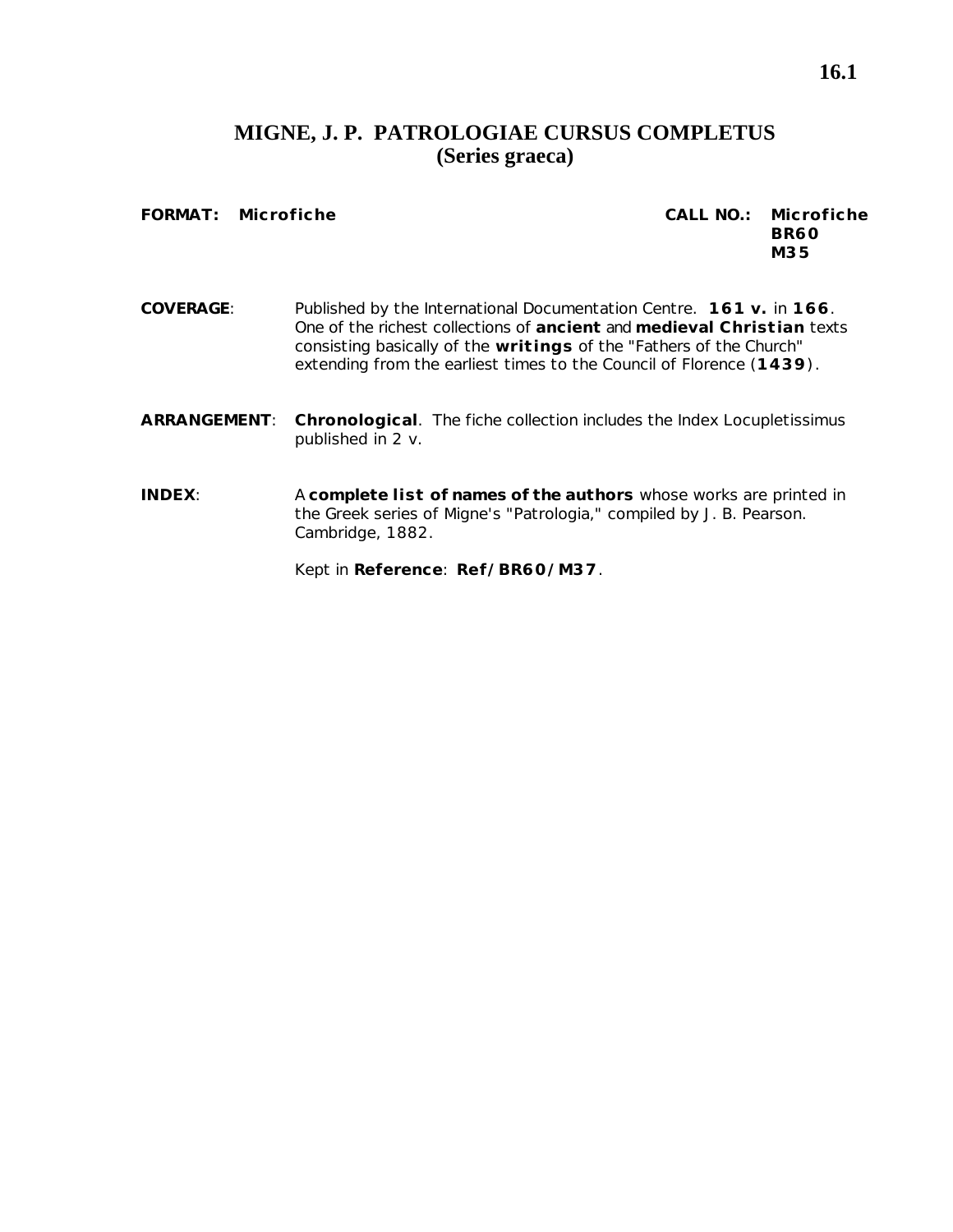## **PACIFIC SALMON LITERATURE COMPILATION, 1900-59**

**FORMAT: Microfiche CALL NO.: Microfiche QL638 S2M3**

Edited and compiled by Galen H. Maxfield, Fishery Biologist, Bureau of Commercial Fisheries Biological Laboratory, Seattle. The purpose of the compilation, totaling **645** microfiches, is to make **published** scientific information on the **five** North American species of **Pacific salmon** immediately accessible and usable.

**COVERAGE**: Contains 1,406 **articles** on **original research** comprising 17,895 pages of text from 119 serials, journals and reports. **ARRANGEMENT**: The text material was analyzed and items of information were coded according to an outline of **subject** categories. The pages of text are **duplicated** as many times as different items of information under these subject categories are contained in the text. Each item is arranged by **author** and **date of publication**. **AID**: Ref Maxfield, Galen H. et al. *Pacific salmon literature compilation,* QL638 *1900-59*. Bureau of Commercial Fisheries, Seattle, Wash., S2M3 April, 1965. Index Contains **instructions** for finding information on a subject as well as the actual **key** that leads one from the **subject** category to the **fiche**. One copy kept with the collection in

**Microforms**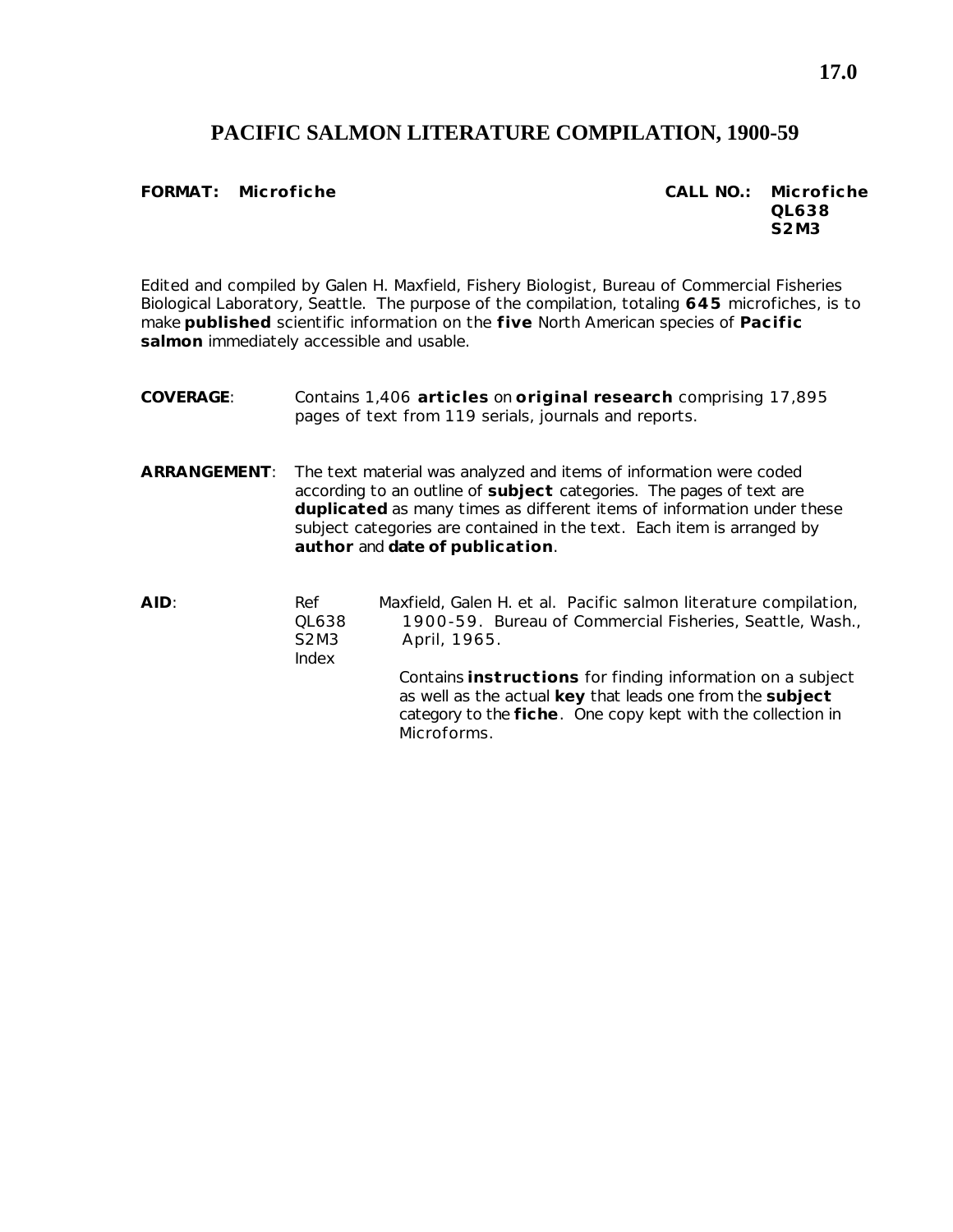#### **PEEL BIBLIOGRAPHY ON MICROFICHE**

**FORMAT: Fiche, 115 X 148 mm. CALL NO.: Microfiche**

**FC3231 P4**

**BIBLIOGRAPHY**: Ref Peel, Bruce P. *A bibliography of the Prairie Provinces to 1953* Z1365 *with bibliographical index*. 2nd ed. Toronto, Univ. of Toronto P4 Press, 1973. 780 p. 1973

**COVERAGE**: Includes microreproductions of all the titles in the above **bibliography** that could be found, and/or that were not restricted by copyright. For the **scope** of the bibliography itself, see the **preface**, pp. xvii-xxi.

#### **ARRANGEMENT**: By **number** as given in the above bibliography, which is **chronological**.

**FINDING AID**: Above **bibliography**: one copy in **Reference**, another copy in **Microforms**.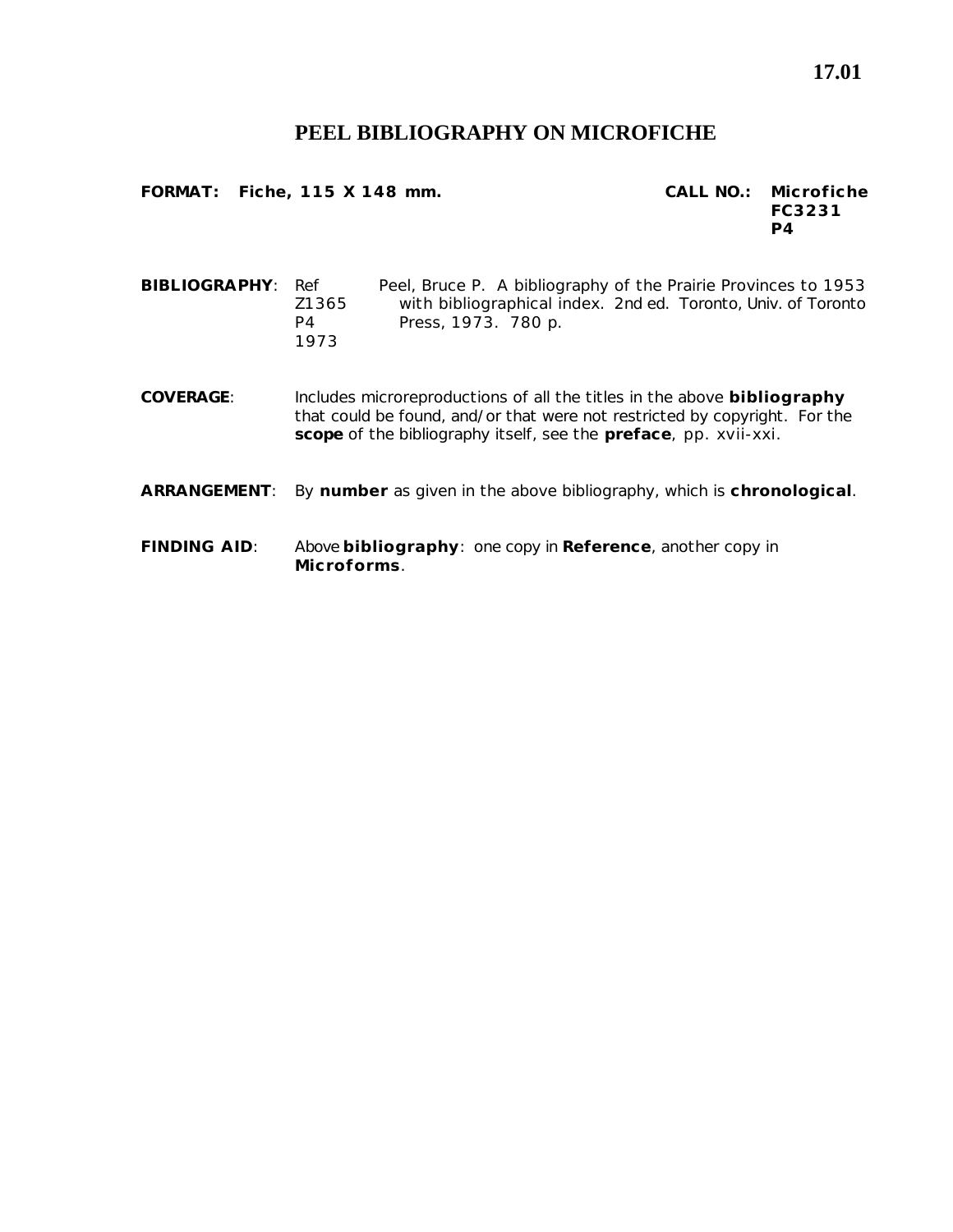### **PROFILE, 1973-78 \***

**FORMAT**: Fiche, 110 x 150 mm. **CALL NO.**:

**BIBLIOGRAPHY**: Ref *Profile index*. 1973-78. Toronto, Micromedia Ltd., annual. Z1373.5 A1P68

- **COVERAGE**: Includes **selected publications** of all the **provinces** (except P.E.I.) and the **two territories** for the period covered (**1973-78**). Types of material **covered** are: annual reports, bibliographic aids, budget statements, estimates, public accounts, statistical summaries, board, committee and commission reports, research studies, Royal Commission reports and studies and planning reports. *Profile* does **not** include: gazettes, Hansards, journals, minutes, statutes, bylaws, regulations, ephemera and maps.
- **ARRANGEMENT**: **Numerically**, within each **year**, according to fiche **accession number** used in the **bibliographic** section of the *Index*.

**\*** Continued by *Microlog*, 1979- .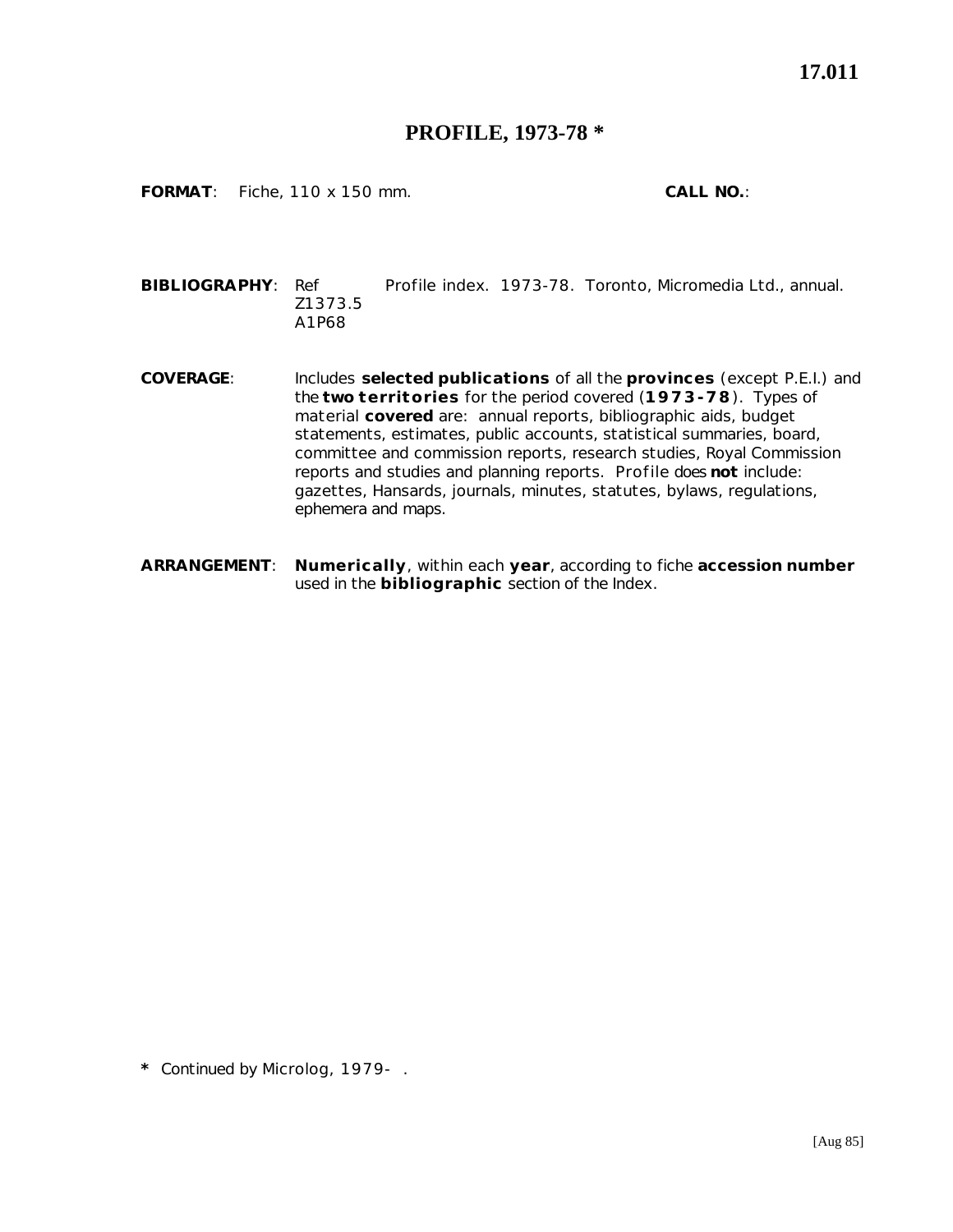## **PROJECT INFORMATION EXCHANGE**

**FORMAT: Fiche, 115 x 148 mm. CALL NO.: Microfiche**

**HN101 P7**

**BIBLIOGRAPHY**: Ref *Project information exchange*. 1st ed. 1967/70- Z7164 C4P7

**COVERAGE**: The **bibliography** above is an inventory of studies, briefs and social action projects compiled by the Canadian Council on Social Development. The microfiche collection consists of some of the **reports** that have become available.

**ARRANGEMENT**: **Numerically** by **project number** as given in each **edition** of the above bibliography.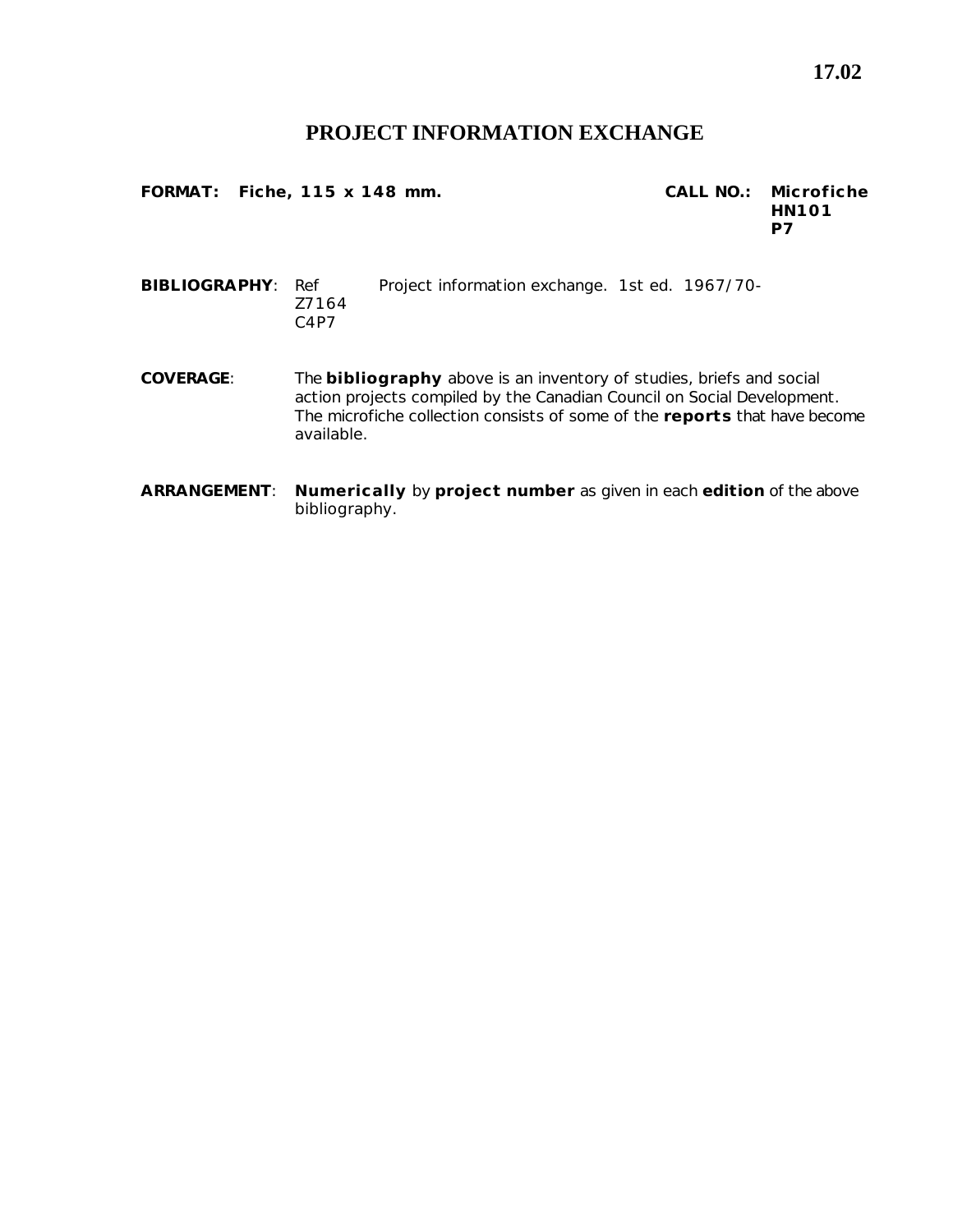## **PUBLIC ARCHIVES OF CANADA. MANUSCRIPT DIVISION. FINDING AIDS ON MICROFICHE. 1977-**

**FORMAT: Fiche, 115 x 148 mm. CALL NO.: Microfiche**

**Z6621 P8**

- **COVERAGE**: Detailed **lists** and **indexes** to about **200** collections in the Public Archives. Those for another **800** will be added over the next few years. Among the collections of **papers** for which there are **aids** are those of Eugene Forsey, Sir Alexander Galt, William Lyon Mackenzie King, Archibald Lampman, Sir Wilfrid Laurier, David Milne, the Papineau family, Lester Pearson, Louis Riel, Sir Charles Tupper and J. S. Woodsworth. The many **organizations** included range from the Canadian Council on Social Development to the Ottawa Little Theatre, the Canadian Water Ski Association, the Denholm Angling Club and the Order of the Daughters of Penelope.
- **ARRANGEMENT**: **Numerically**. The first fiche in the set is an **alphabetical index** to the file.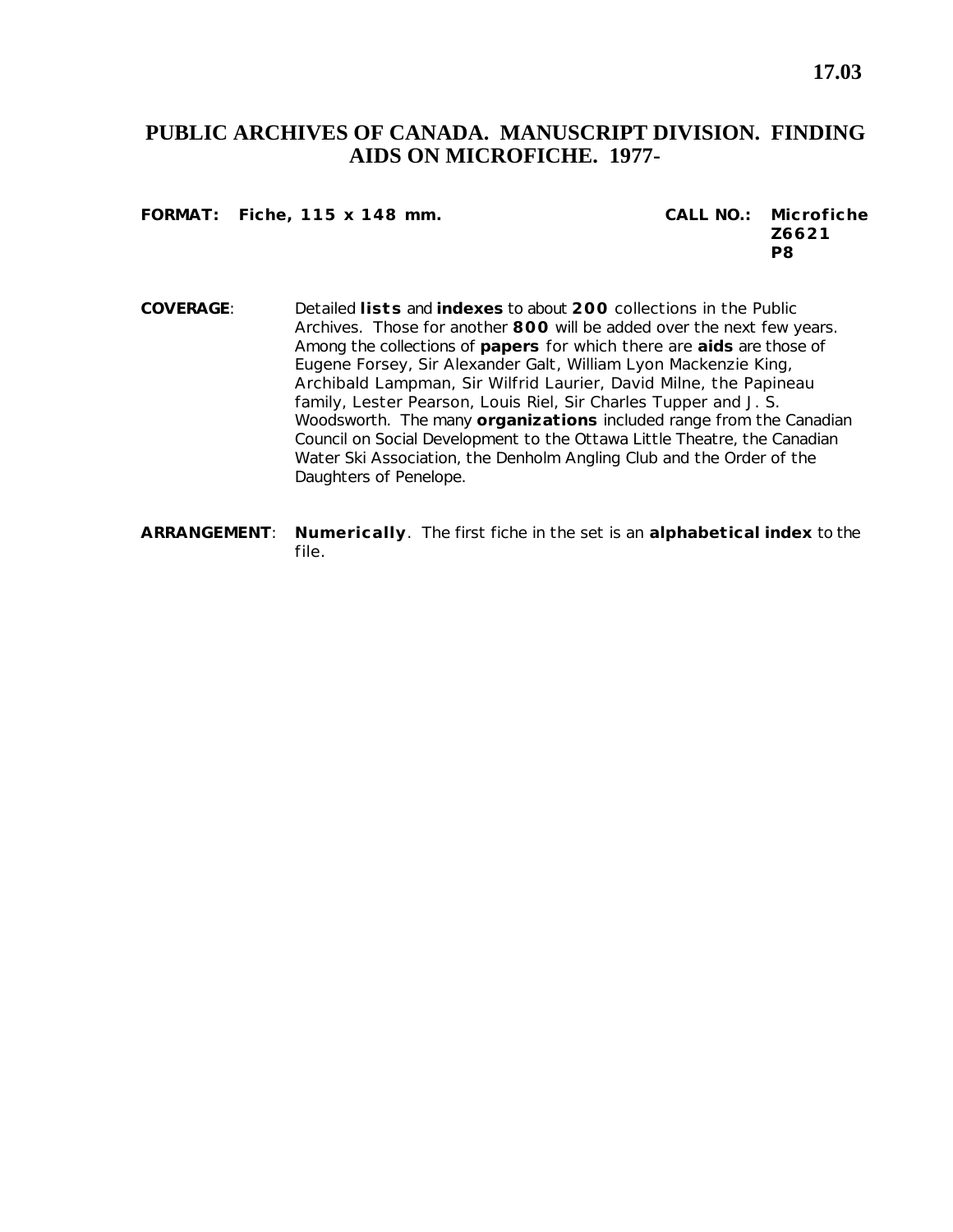#### **PUBLICAT, 1977-78 \***

**FORMAT: Fiche, 115 x 148 mm. CALL NO.: Microfiche**

**J103 C3P8**

**BIBLIOGRAPHY**: Ref *Publicat index*. v. 1-2. Jan./Mar. 1977-78. Toronto, Z1373 Micromedia Ltd. Monthly. P85

- **COVERAGE**: Contains the **complete text** on fiche of many of the documents listed in the **bibliographic** section of the *Publicat index* (above). The *Index* lists **Canadian federal government** publications of general reference value, many of which do **not** appear in the government's own catalogues and checklists. Specific types **included** are annual reports; research reports and special studies, including those submitted by outside consultants working under contract to government departments and agencies; policy announcements and important press releases; position papers and discussion guides; selected proceedings of government-sponsored conferences; working papers and planning studies; public documents prepared for commissions of inquiry; significant statements and speeches; bibliographies and catalogues; and organization manuals and directories.
- **ARRANGEMENT**: The microfiche collection is in **numerical** order. In order to find a publication in the collection, obtain the **fiche number** from the **bibliographic** section of the *Index*. A **subject** approach is provided by a **subject** and **name index** section.

**\*** Continued by *Microlog* (q.v.).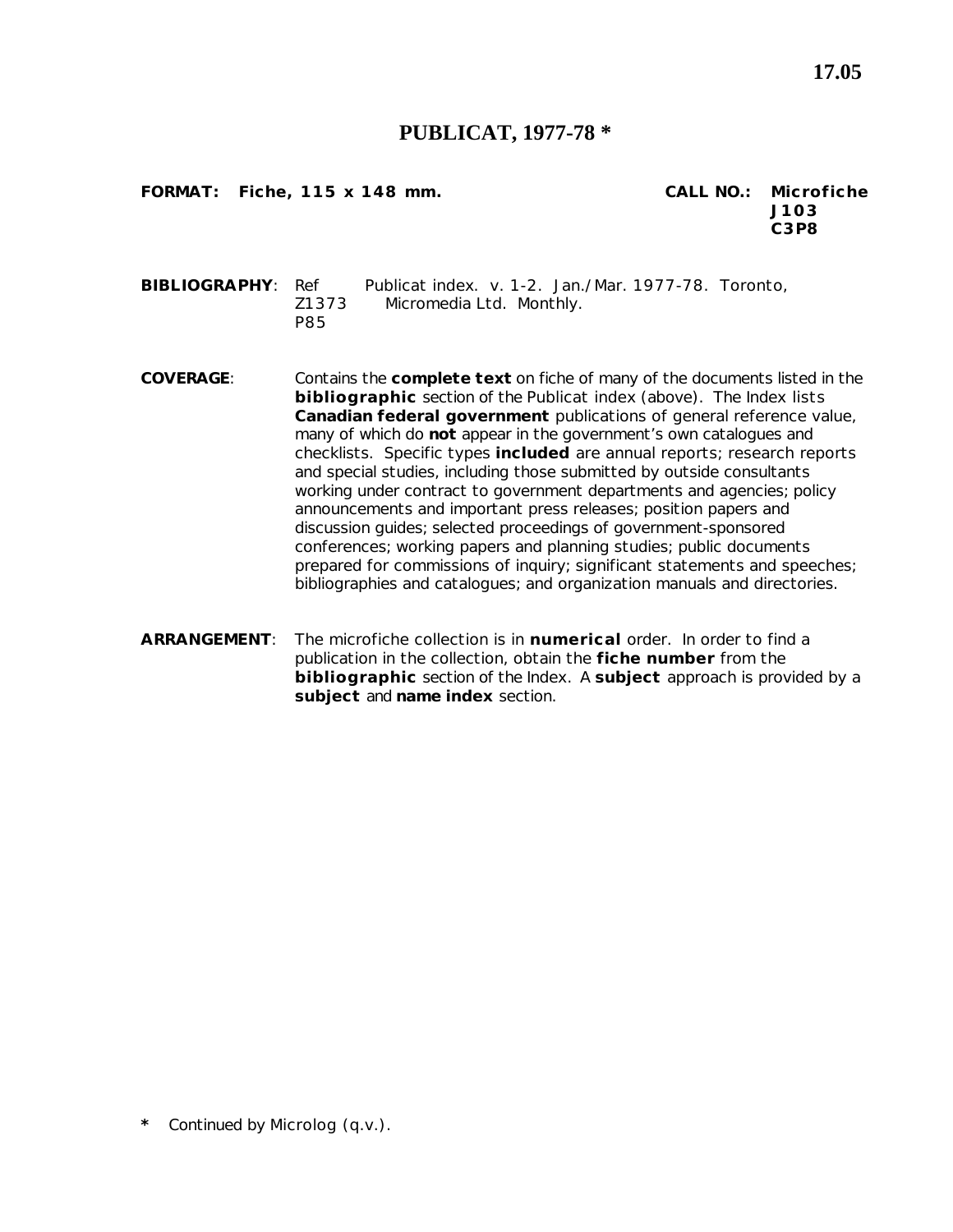## **PUBLICATIONS OF THE ENGLISH RECORD SOCIETY AND THE INDEX LIBRARY ON MICROFICHE**

**FORMAT: Fiche, 10.5 x 15 cm. CALL NO.: Micfiche**

**DA670 to DA690**

**BIBLIOGRAPHY**: Ref Mullins, Edward L. C., *Tests and calendars; an analytical guide to* Z2016 *serial publications*. London, Royal Historical Society, 1958. M8 674 p.

**COVERAGE**: The volumes in microfiche are a selection from the **publications** listed in the above **bibliography**, which can also be used as an **index** to the series. As indicated in the subtitle, it is 'an **analytical guide**' and thus outlines the **contents** of each publication. The **preface** is a good general **introduction** to the **types** of material covered.

- **GUIDE**: Ref *Publications of the English Record Societies and the Index Library* DA30 *on microfiche*. Cambridge, Chadwyck-Healey, 1979. P8 1978 Lists all the **titles** held in the microfiche **set**. It is kept in **Microforms**.
- **ARRANGEMENT**: The collection is catalogued **separately** under the various **societies**, etc., that have published the records, e.g., Bristol Record Society is under **Micfiche/DA690/B8B75**. For other parts of the collection thus catalogued, see the above **guide**. They are shelved in **call number** order in **Microforms**.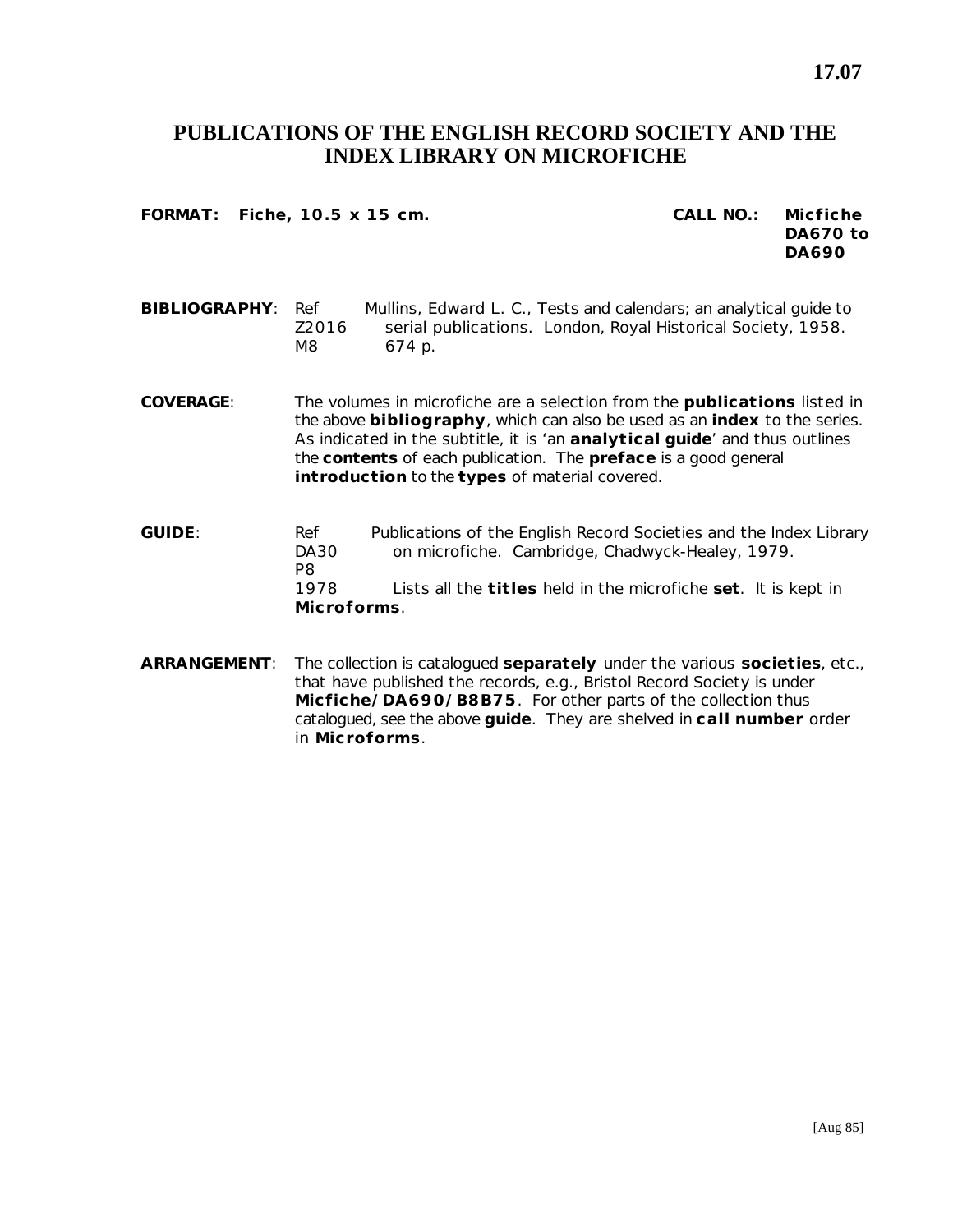### **ROOSEVELT, FRANKLIN D. THE PRESS CONFERENCES OF**

#### **FORMAT: Microfilm CALL NO.: Microf**

**E742.5 R7**

- **COVERAGE**: During his more than 12 years in office (**1933-1945**), FDR met with **reporters** some 1,011 times to discuss--frequently in "**off the record**" terms--such crucial issues as the banking crisis; New Deal agencies and legislation; party politics; the "Court-packing" controversy; America's involvement in Europe and Asia; wartime policies and priorities; meetings with Churchill and Stalin; the United Nations; and many of the controversial figures of his day. Considered to be the **most important** source for the **New Deal** presidency.
- **INDEX**: A **subject** index to each **roll** of microfilm precedes the volumes on that roll. Each **entry** cites the volume, page number and date of the pertinent press conference.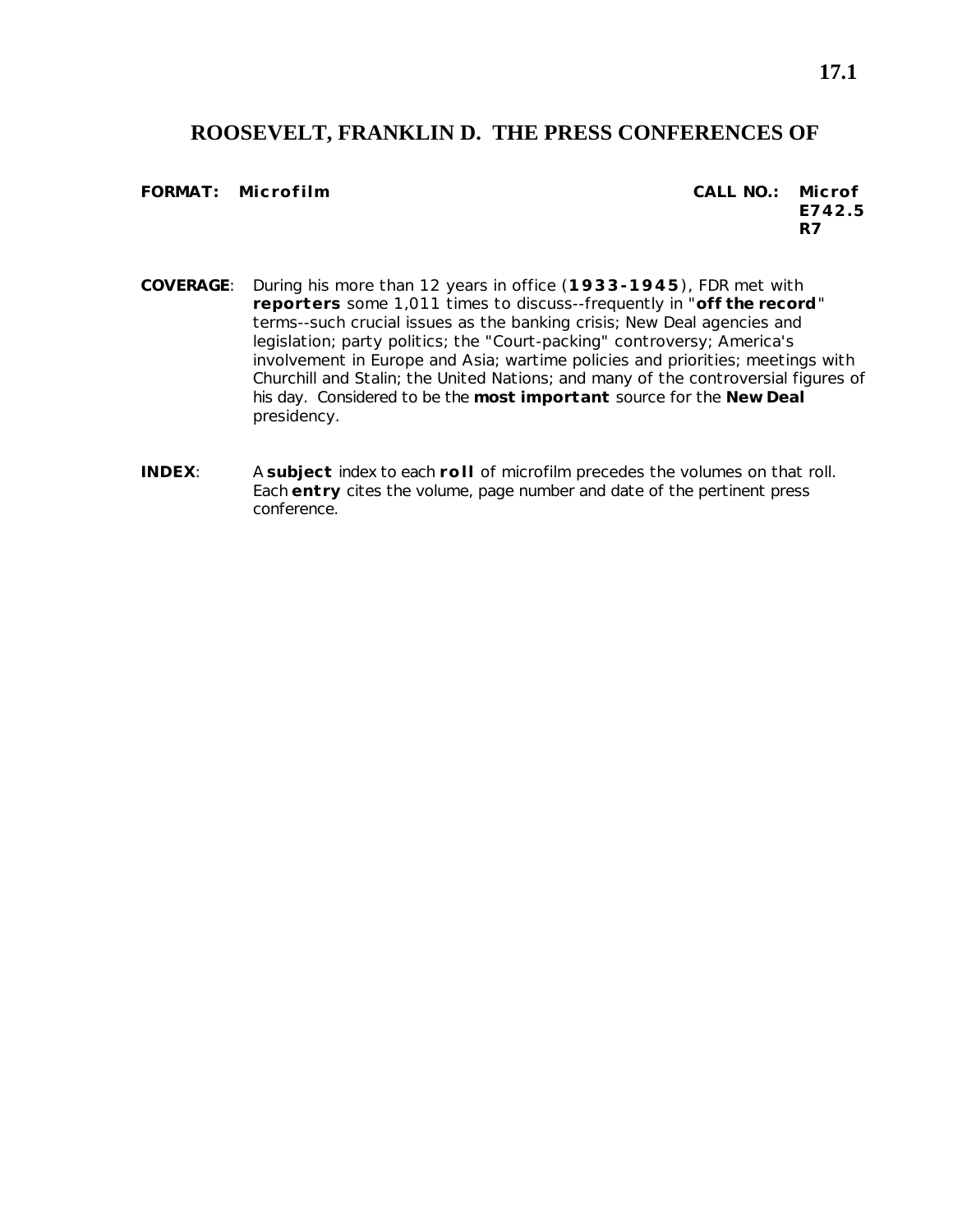## **SOURCE MATERIALS IN THE FIELD OF THEATRE**

#### **FORMAT: Microfilm CALL NO.: Microfilm**

**PN2020 S7**

- **COVERAGE**: This collection of **80** books, periodicals, manuscripts, journals and diaries contains selected **primary** and **secondary** sources of **historical** and **critical** importance. Gathered from scattered **private** collections in **American** and **foreign** libraries in a series of **22** reels of microfilm, many of these works are now accessible for the first time to a larger number of libraries and students of theatre.
- **BIBLIOGRAPHY**: Angotti, Vincent L. *Source materials in the field of theatre*; an annotated bibliography and subject index to the microfilm collection. Ann Arbor, Michigan, University Microfilms Library Services, 1967. 73 p.

**Call number** as above. Designed as a **complementary guide** to the microfilm collection. Its general **purpose** is twofold:

- 1. to serve as a **research** aid for the student of **theatre** and **drama** in implementing the available material
- 2 to serve as a **bibliographic aid** for the **catalogers** of libraries owning the set.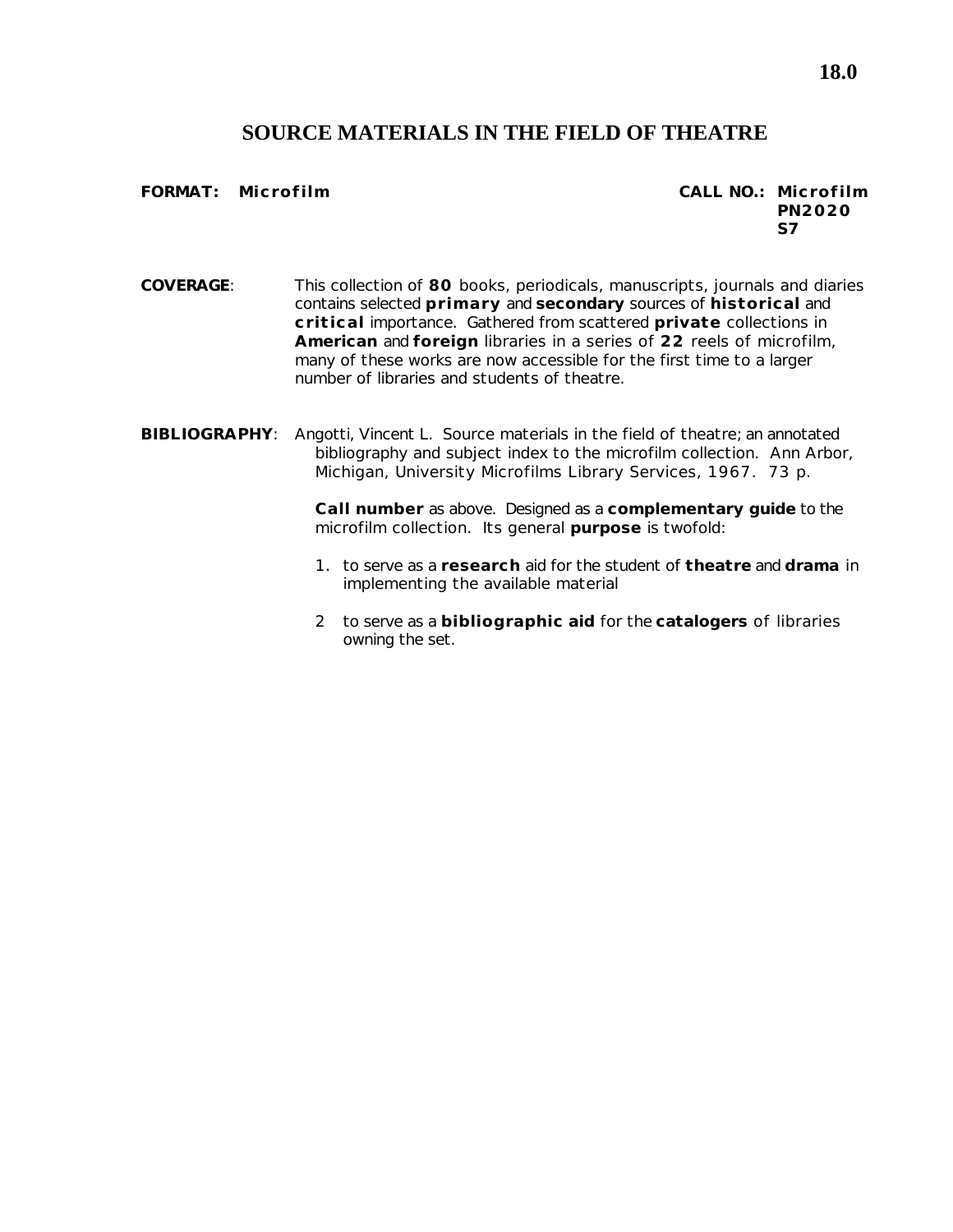### **STUART PAPERS . . .**

#### **FORMAT:** Microfilm **CALL ACCOUNTED C**

| CALL NO.: Microf |            |
|------------------|------------|
|                  | DA370      |
|                  | <b>S88</b> |

**COVERAGE AND** Collection consists of **243** microfilm reels and represents **641** volumes **ARRANGEMENT**: of the Stuart Papers held at the Royal Archives in Windsor Castle. Included are **four** reels of **indexes**.

> The Papers **consist** mostly of letters, domestic papers, entry books, warrants and certificates, etc., arising out of or collected by the exiled Stuart court in France and Italy. Of **special interest** are the four volumes of the *Life of James II*, instructions of King James to his son, and the will of the former. **Eye-witness** accounts of Prince Charles' expedition to Scotland are also included. Generally the Papers cover the period from **1687** to **1796\***. They are in **chronological** order.

The **index** is to **names** of writers and **addressees**, arranged in **alphabetical** order.

**\*** For further **information**, see Alistair and Henrietta Tayler's *The Stuart papers at Windsor* (1930), call number **DA813/T27**.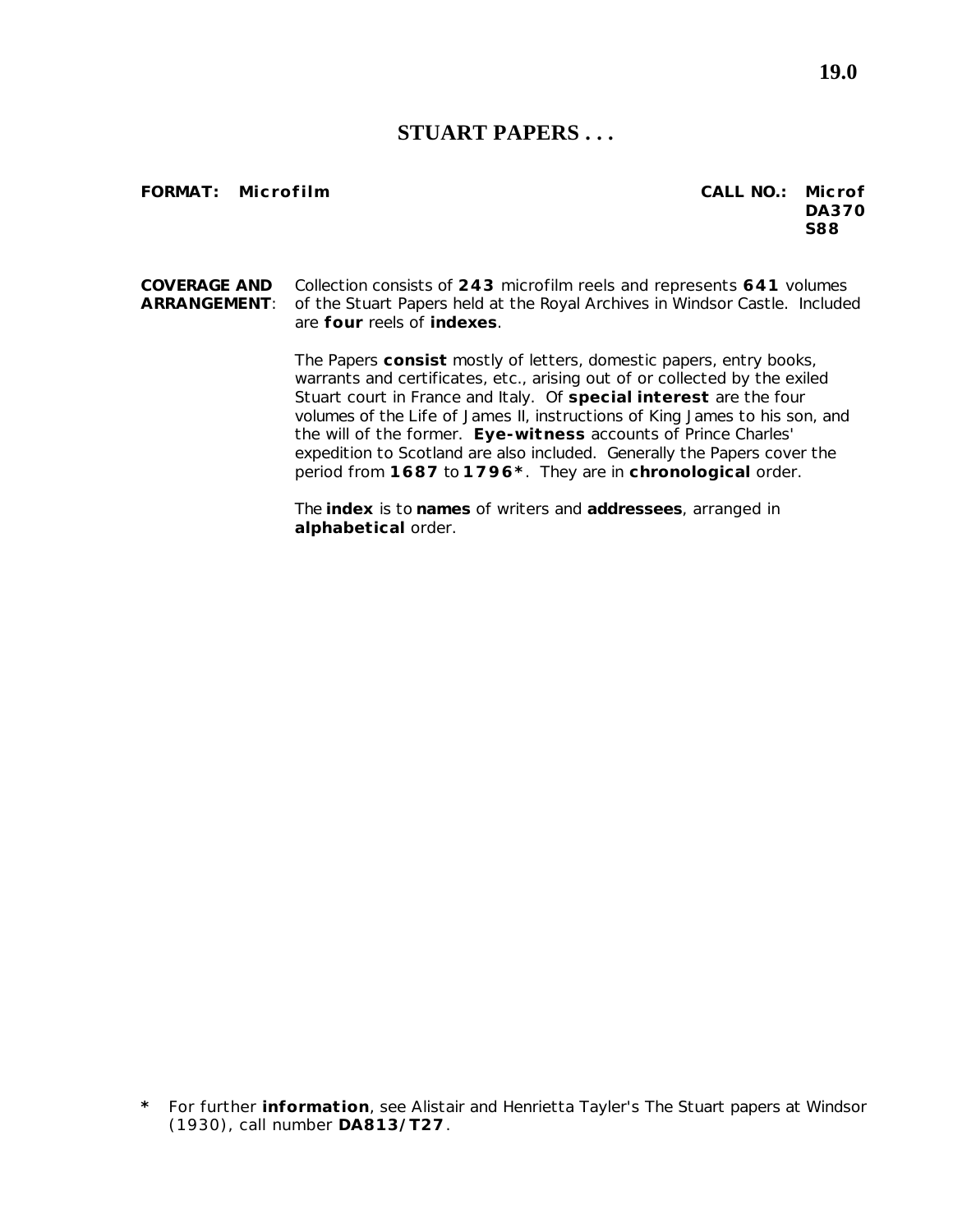## **THREE CENTURIES OF ENGLISH AND AMERICAN PLAYS**

**FORMAT: Microprint**

| CALL NO.: Microprint<br>PR1241 |                                               |
|--------------------------------|-----------------------------------------------|
| W3                             | 1714-1830. American                           |
|                                | 1516-1641. Elizabethan, Shakespeare, Jacobean |
| W31                            | 1642-1700. Restoration drama                  |
| W32                            | 1701-1750. Early eighteenth century           |
| W33                            | 1751-1800. Late eighteenth century            |
| W34                            | 1737-1800. Larpent MS plays                   |

**COVERAGE**: This collection, **supplemented** by another, *English and American plays of the nineteenth century*, means that the Library can provide the **complete text** of virtually every important English language **play** from *Gammer Gurton's needle*, considered to be the first of the secular drama, up to the **beginning** of this century. It can probably also provide the **drama** of this **century** but not in this microcard series.

> *The Larpent collection*. In 1737, the Licensing Act provided for the **censorship** and **certification** of all **English drama**. John Larpent, then censor, retained copies of all plays submitted to him, and, as inevitably some plays were refused licenses, the collection therefore includes the MSS of some plays never hitherto published. Hence, it is an **invaluable** source for the researcher. The total **series** exceeds 5,000 plays.

- **HOW TO FIND**: All the plays in this collection are entered in the card catalogue. But do not think that this is the only text of the play that the Library has. Most plays are published in **collections** and the individual items in collections are not usually listed in the catalogue. To find out in what collection a particular play is included, consult the **PLAY INDEX**. If you do not find it there, consult a librarian.
- **ARRANGEMENT**: The cards within each box are arranged **alphabetically** by **author** or by **title** where the authorship is unknown. They are **consecutively** numbered.
- **BIBLIOGRAPHY**: Ref Bergquist, G. William. *Three centuries of English and American* Z2014 *plays: a checklist*. England 1500-1800; United States D7B4 1714-1830. New York, Readex Microprint Corporation, 1963.

One copy is in **Reference**; another is with the **microprints**. In both, reference is made from the **play** to the **card** number.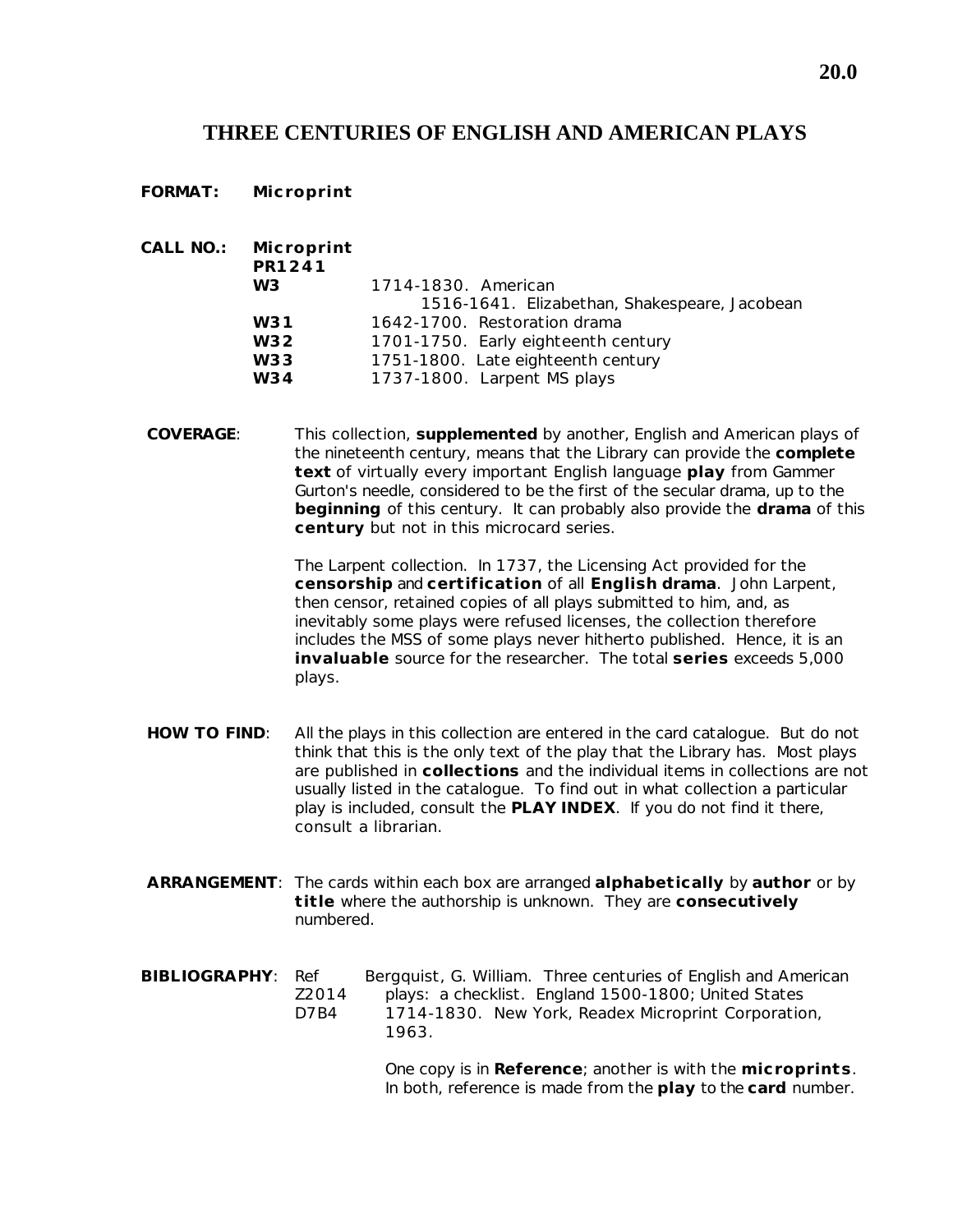## **THE THOMASON TRACTS**

#### **FORMAT: CALL NO.:**

George Thomason, born in or about 1602, was a noted London bookseller who became perhaps one of the most noted English bibliographers. Following the execution of Charles I and the initial meeting of the Long Parliament on November 3, 1640, George Thomason collected "every book, pamphlet and newspaper issued in London and as many as he could obtain from the provinces or abroad." He continued this until the restoration of Charles II, April 23, 1661.

The Wing collection of English books covers the period 1641-1700 and, while indeed some of Thomason's bibliography is included, the researcher for the time of the Protectorate (1640- 1661) is wise to consult the Catalogue of the Thomason Tracts 1640-1661 (Z2018/B85).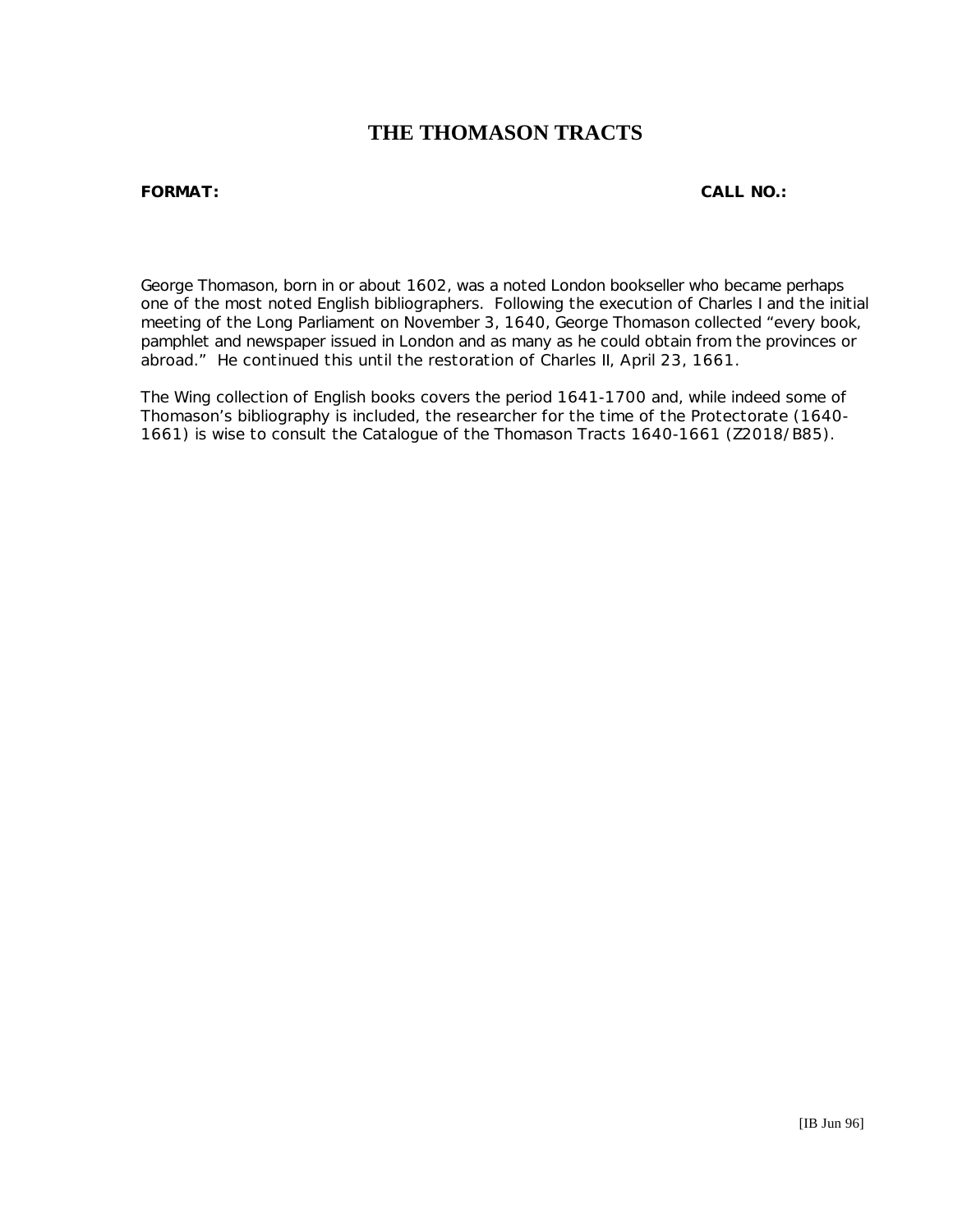## **UNITED NATIONS CONFERENCE ON THE HUMAN ENVIRONMENT, STOCKHOLM, 1972**

#### **FORMAT: Microfiche CALL NO.: Microfiche HM206 U55**

- **COVERAGE**: Includes the **national** reports, case studies and other basic documents received by the Conference secretariat from States invited to the Conference in accordance with General Assembly resolution 2850 (XXVI), and the basic **documents** received from members of the U.N. system and other sources, including inter-governmental and non-governmental sources. It should be noted that the basic documents listed are those which were **specially prepared** in connection with the secretariat's preparations for the Conference. In most cases, these documents have not until now been accessible outside the Conference secretariat.
- **ARRANGEMENT**: By **document number**.
- **FINDING AID**: *A guide to the Conference bibliography*. Lists the documents by **type** and by **country**.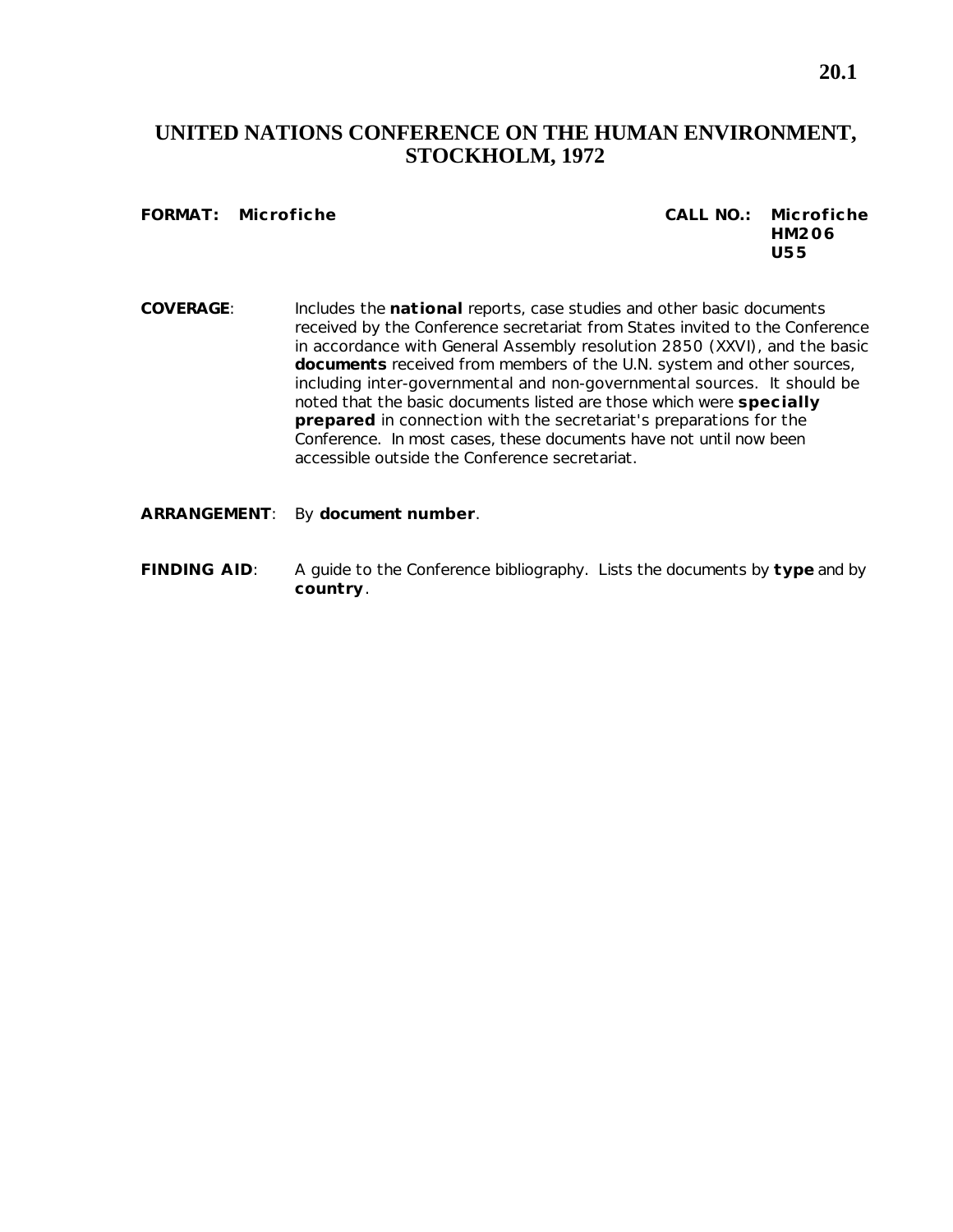### **UNITED NATIONS DOCUMENTS**

#### **FORMAT: Microprint CALL NO.: None**

**COVERAGE**: The Readex Microprint edition of the United Nations Publications provides as **complete** a set as is possible of the mimeographed and printed symbol series **documents** of Commissions, Plenary Committees, Conferences and Committees, as well as all the **Official Records** of all the principal organs of the United Nations--the General Assembly, Economic and Social Council, Security Council, Trusteeship Council, Disarmament Commission, Atomic Energy Commission--in addition to those of the recently created organ, Trade and Development. **Included** in the collection is also the documentation of all the functional and regional commissions of the Economic and Social Council, as well as the Journal of the United Nations.

> At present, the documents and publications series of the U.N. Secretariat are **not** included in the Microprint edition unless they are also issued as a document under the symbol series of another organ and are therefore entered in the United Nations Documents Index.

The **value** of the collection is enhanced by the fact that materials which are **not** available anywhere else, such as the whole series of publications of the Scientific Committee for Atomic Radiation, are supplied in the Microprint edition of the United Nations publications.

**ARRANGEMENT**: The arrangement (**1946-75**) is by **issuing agency**, **alphabetical** by the identifying **letter symbol** of each. For a detailed **description** of the arrangements and sub-arrangements, Reference has prepared a **guide**, "The Arrangement of United Nations Documents." Ask for this at the **Reference Desk**.

> Starting with the **1976** documents, arrangement is **alphabetical** by the **letter symbol** within each **year**.

| <b>INDEXES:</b> | Ref<br>Z6482 | United Nations documents index. v. 1-                                                                                                                                                                                                                                                                                                                      |
|-----------------|--------------|------------------------------------------------------------------------------------------------------------------------------------------------------------------------------------------------------------------------------------------------------------------------------------------------------------------------------------------------------------|
|                 | U45          | A checklist and a subject index, the index cumulating<br>annually. Covers the United Nations documents and<br>publications received in the Documents Index Unit. Beginning<br>with v. 14 (1963), the monthly issues are replaced and<br>superseded by two separate annual cumulations: (1)<br>Cumulative checklist, and (2) Cumulative (subject)<br>index. |

continued .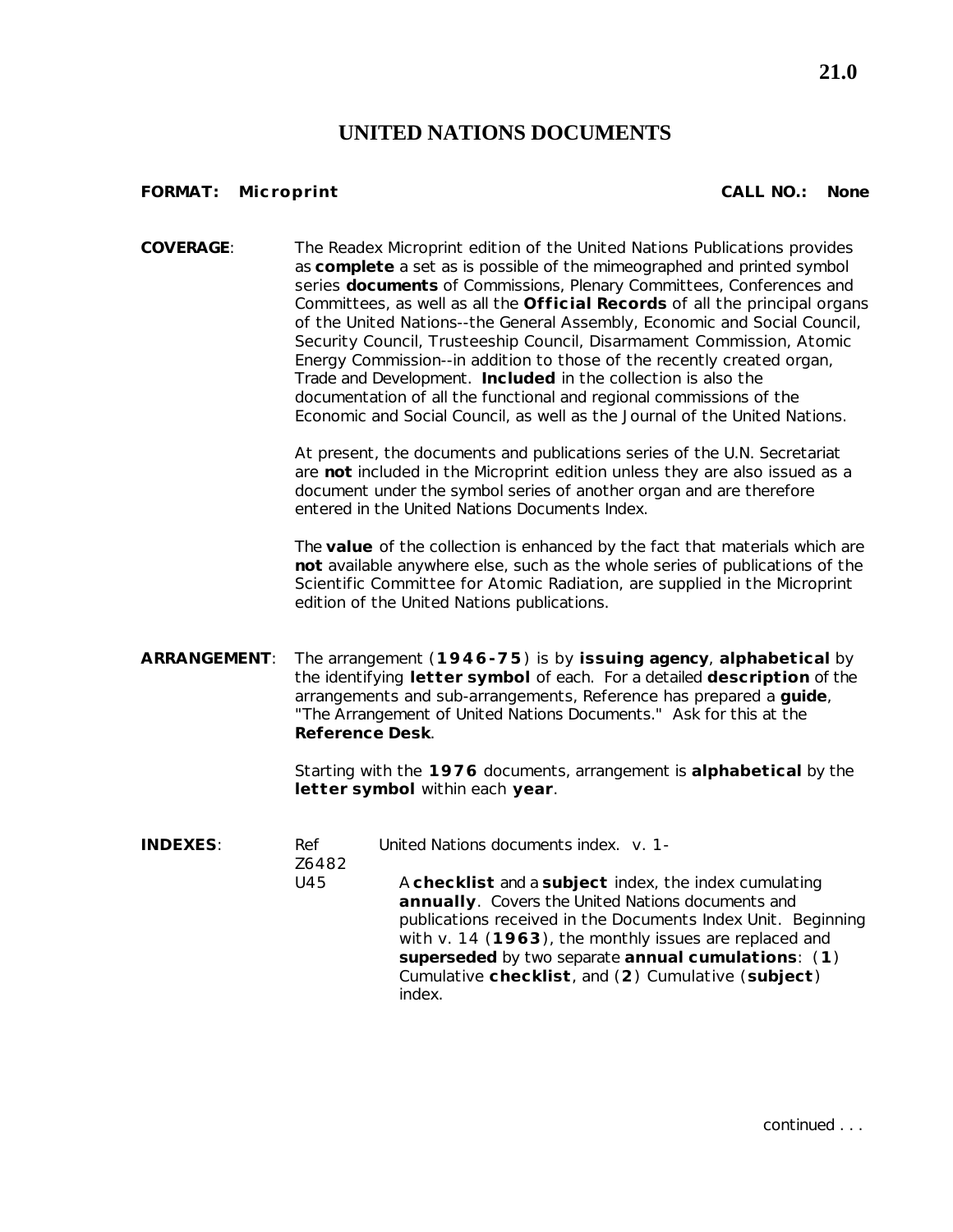In **1974**, the title **changed** to *Undex; United Nations documents index*, issued in **three** parts: Series **A**, **Subject** index; Series **B**, **Country** index; Series **C**, **List** of documents issued. Each series appears **ten** times a **year**. A **12-year cumulation**, *Cumulated index volume, 1-13, 1950-1962*, appeared in 1974 as well.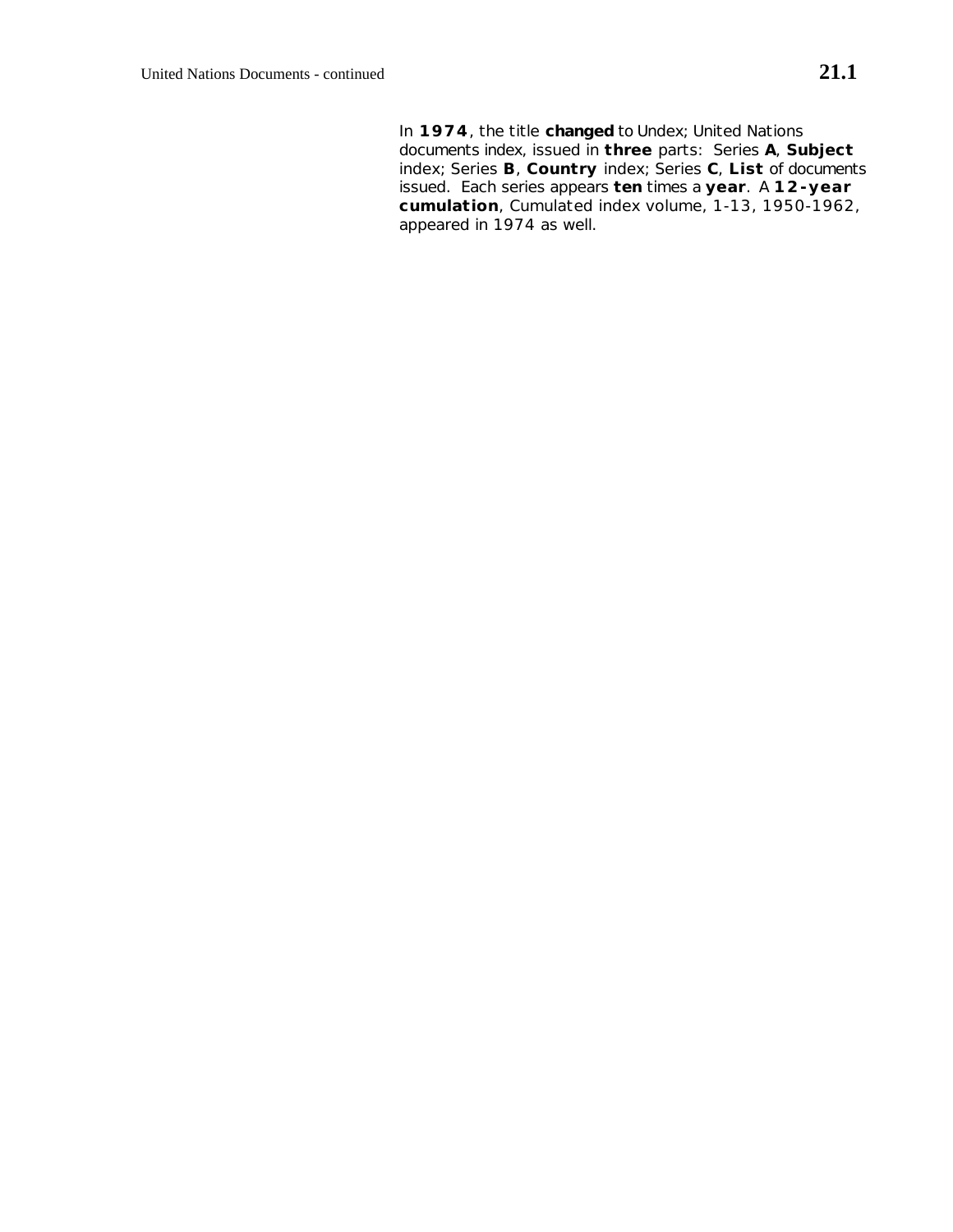## **UNITED STATES. CONGRESSIONAL RECORD**

**TITLE**: U.S. Congress. Congressional record: Containing the **proceedings** and **debates** of the 43rd Congress - March 4, **1873-** . Wash., Govt. Prt. Off., 1873-

#### **FORMAT: Microfilm. CALL NO.: Microf**

**J11 R5**

Issued **daily** while Congress is in **session**, revised and issued in bound form at the **end** of the session, the issue for each session **numbered** as one volume and **paged** continuously throughout though **bound** in several parts. There are frequent **indexes** during the session and a final index to the whole volume, this index sometimes bound separately, sometimes included in the **last** bound part. It **contains** the Presidents' messages, congressional speeches and debates in full, and record of votes. It does **not** include text of bills.

Each **index** is in two parts:

- 1. **alphabetical** index of **names** and **subjects**, giving, under subjects, **bills** and **bill number**
- 2. **history** of **bills** arranged by **bill number**.

The **second** index is the one to use for **full information** about a bill, as it gives **page** reference to everything in the *Record* about the bill from its **introduction** to its **final passage** and **signing**.

For material **before 1873**, the following earlier compilations should be consulted. They **precede** the *Congressional record* in the microfilm cabinets:

| Microf<br>J11<br>A5 | Debates and proceedings (better known as Annals of Congress). 1st-18th<br>Congress, 1789-1824.      |
|---------------------|-----------------------------------------------------------------------------------------------------|
| Microf<br>J11<br>D5 | Register of debates in Congress, 18th Congress, 2nd sess. - 21st Congress, 1st<br>sess., 1824-1837. |
| Microf<br>J11<br>G5 | Congressional globe, 23rd-43rd Congress, 1833-1873.                                                 |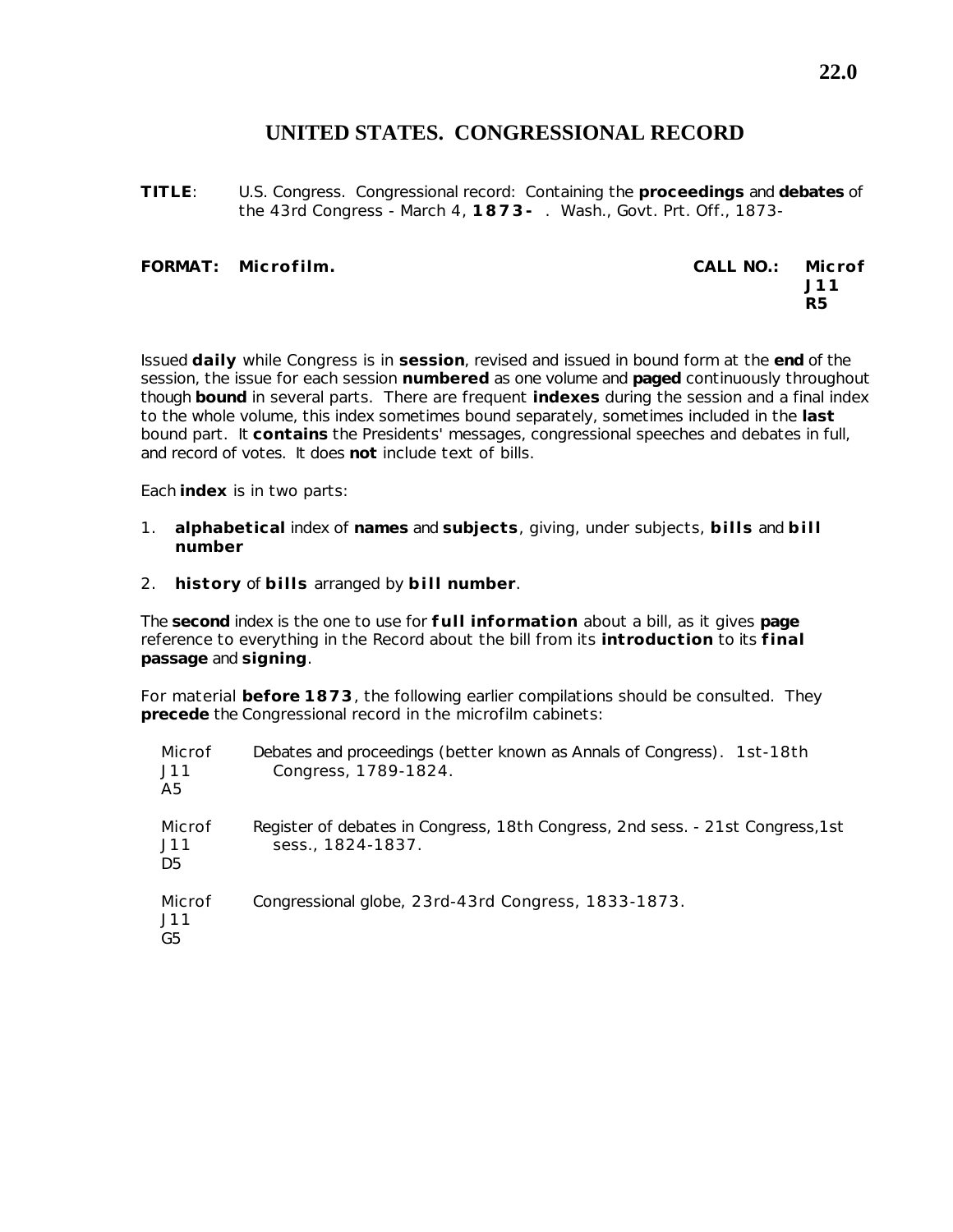## **UNITED STATES. GOVERNMENT DEPOSITORY PUBLICATIONS**

**FORMAT: Microfilm CALL NO.: Microprint J83 A4**

**COVERAGE**: **Complete** collection from **1956** to **1980**.

This collection of **depository** publications, and the following of **nondepository** publications, includes everything **published** by the United States Government Printing Office.

Under current United States statutes, selected government publications are **automatically distributed** to **designated depository libraries**. These **consist** of annual reports, yearbooks, manuals, directories, serial reports, and bulletins, periodicals, and other major publications of government agencies, as well as Senate and House hearings, and reports and documents which make up the Congressional, or Serial Set.

**Every** important department, agency, commission and authority is represented here by long runs of its reports, bulletins, special studies, journals and papers such as the Farmers bulletins, Marketing research reports, Technical bulletins, etc., of the Department of Agriculture; reports of the Census Bureau; House and Senate bills; the Geological Survey's bulletins; Treaties and other International Act Series; and many similar serials.

It is, therefore, a virtual **record** of the operations of the American government, and a **primary** source of statistical material.

- **ARRANGEMENT**: The material is arranged by the **entry number** under which each publication is listed in the *Monthly catalog of United States government publications***\*** . This arrangement was adopted because, together with the annual and ten-year **cumulative indexes** of the Catalog, the **monthly** indexes serve as an effective approach to the Microprint edition. The documents are arranged in boxes by their *Monthly catalog* **entry numbers**, making them easy to locate.
- **NOTE:** This Microprint edition begins with the items entered in the January **1956** issues of the *Monthly catalog*. However, the **1955** documents listed are **not** included.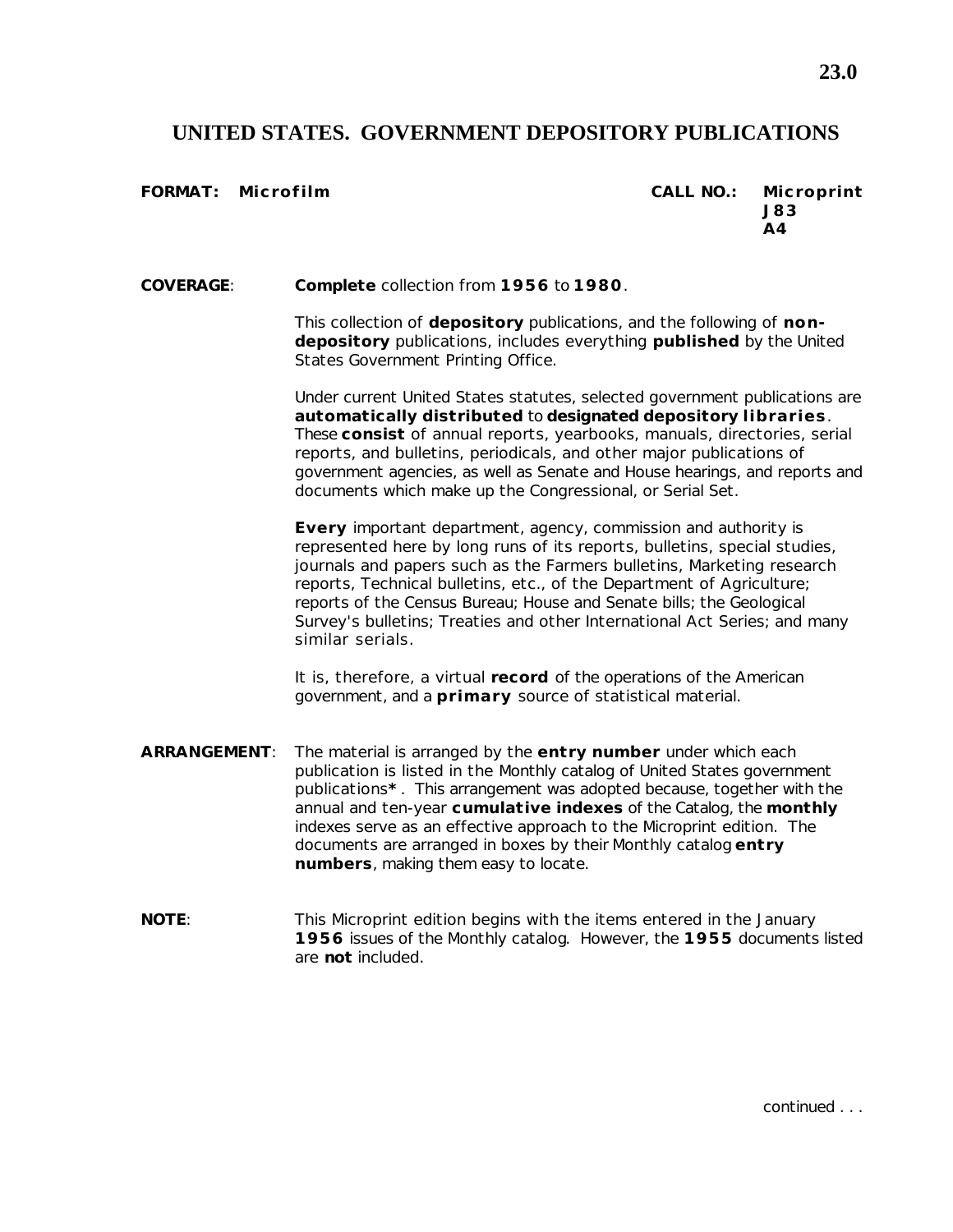- 
- **\* INDEX**: Ref U.S. Superintendent of documents. *Monthly catalog of United* Z1223 *States government publications*. Wash., GPO, 1893- A18 For access to serial titles, the **Title** index to U.S. government serials, **1953-55** and **1956-60**, **Ref/Z1223/Z7R52 & R5**, is useful as it brings serial volumes together and

refers to **depository numbers**, as does the *Monthly catalog*.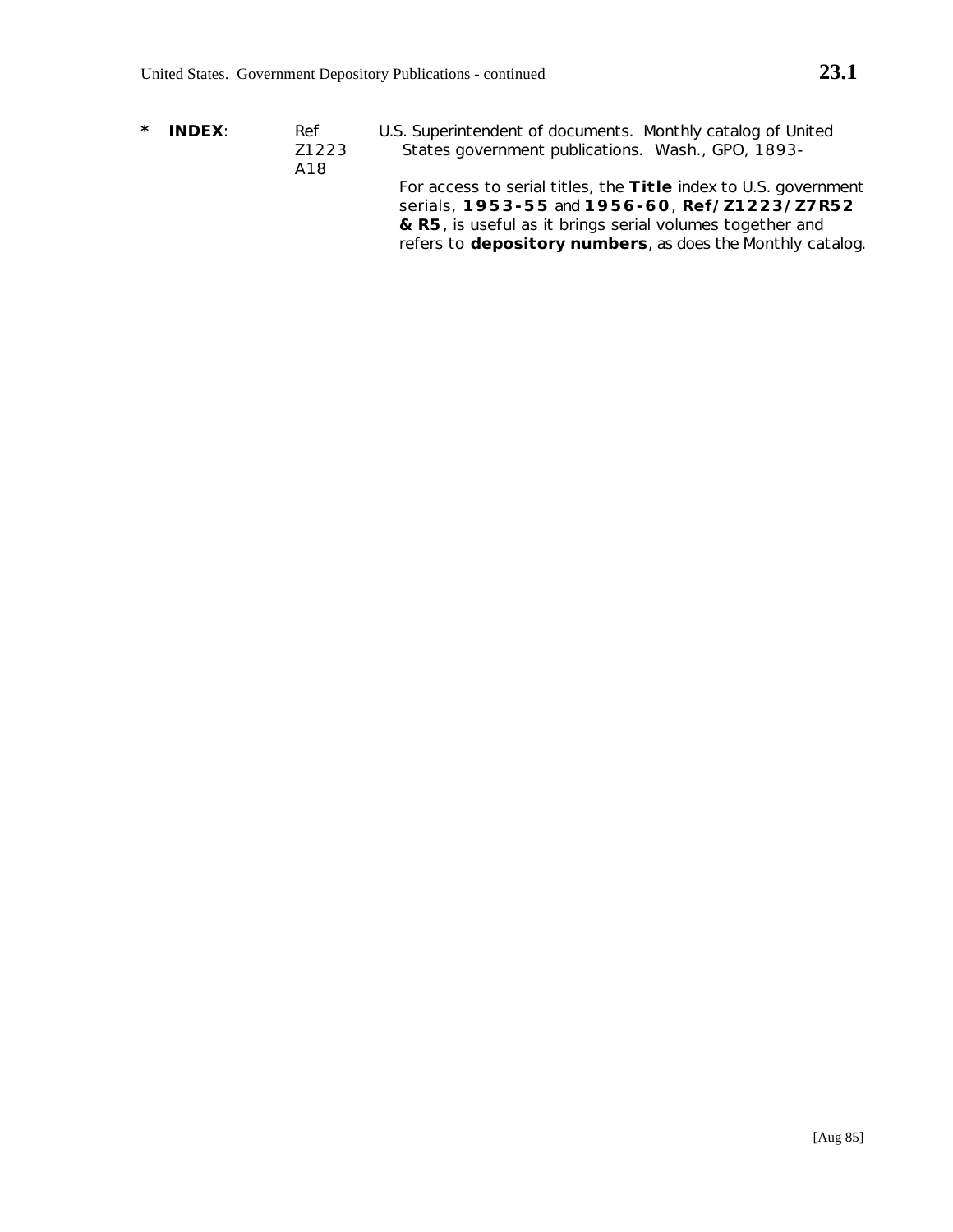#### **UNITED STATES. GOVERNMENT NON-DEPOSITORY PUBLICATIONS**

**FORMAT: Microprint CALL NO.: Microprint J83 A42**

**COVERAGE**: **1953** to date.

These publications consist of approximately **12,000** items **annually**, which, for the most part, are not printed by the Government Printing Office, but are **produced independently** by the issuing agencies, usually in small editions. Most of them are processed materials produced by mimeograph, multilith, or some similar process. They **include** all manner of material, from the trivial to the tedious, from miniscule 5 cent pamphlets on how to crack crabs to expensive and ponderous volumes on rural electrification data. Despite the trivial, which in its way can be valuable, they nonetheless contain a large amount of essential **reference** matter. This ephemeral material is infrequently added to a library's permanent collection and quickly becomes unavailable to the library patron; this microcard edition, however, puts such material on lasting record.

The following list of **agencies**, all or most of whose publications are **included** in the Non-Depository Publications, illustrates the **importance** of the material included in this collection:

Air Force Atomic Energy Commission Customs Bureau Economic Co-operation Administration Entomology and Quarantine Bureau Federal Power Commission Federal Reserve System Board of Governors Fish and Wildlife Service Forest Service General Accounting Office Interstate Commerce Commission Joint Publications Research Service Library of Congress Mines Bureau N.A.S.A. Naval Research Bureau Reclamation Bureau Rural Electrification Bureau Smithsonian Institution Wage, Hour & Public Contracts Division Weather Bureau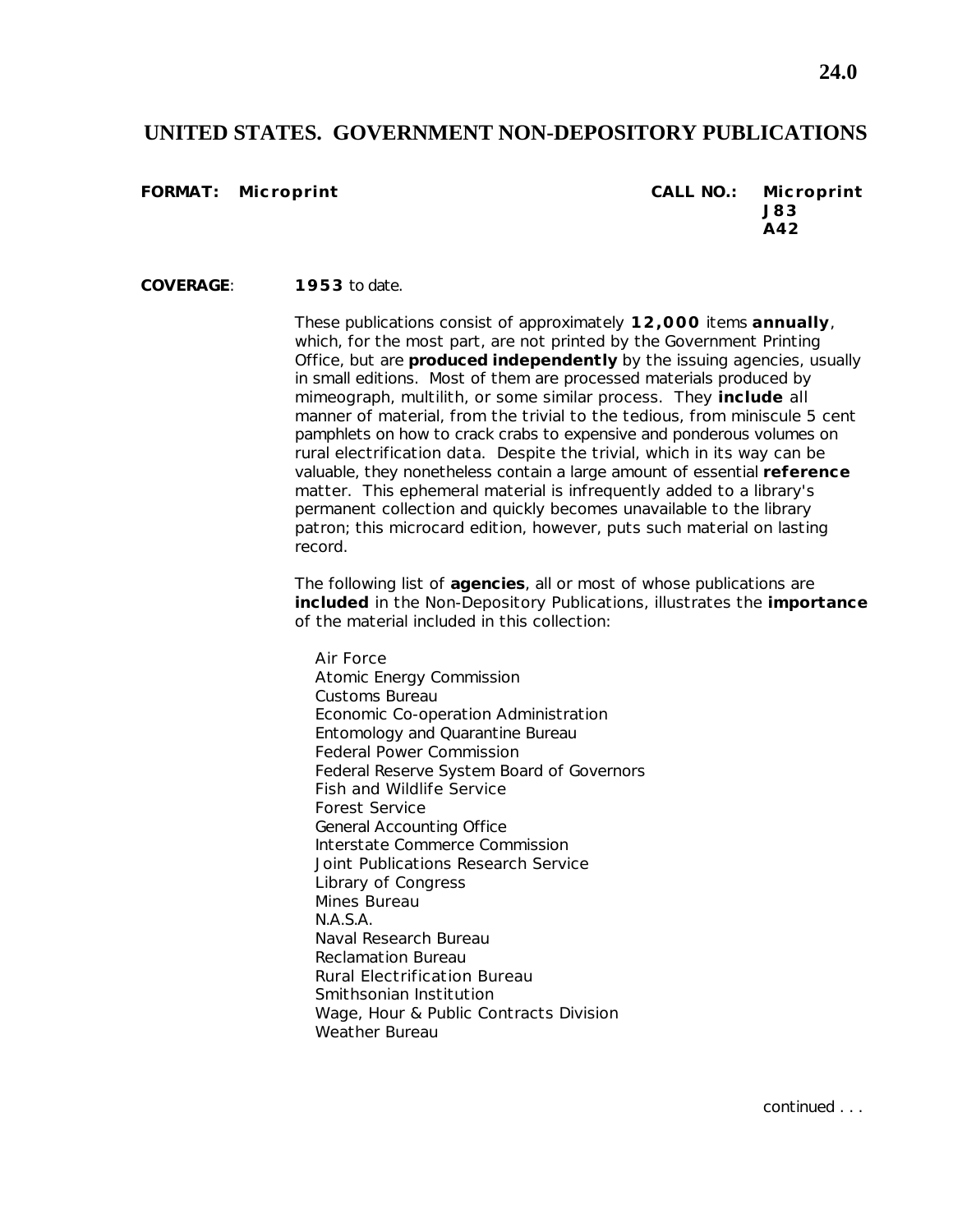**ARRANGEMENT**: The U.S. Government **Non-Depository** material is arranged in the same manner as the **Depository** Publications, that is, by **entry number** under which each publication is listed in the *Monthly catalog* **\*** .

> The **indexes** to the *Monthly catalog*, therefore, serve as an effective **author-subject** index to the Microprint edition. Again, the documents are arranged in boxes by their *Monthly catalog* **entry number**, making them easy to locate.

**\* INDEXES**: Ref U.S. Superintendent of Documents. *Monthly catalog of United* Z1223 *States government publications*. Wash., GPO, 1893- A18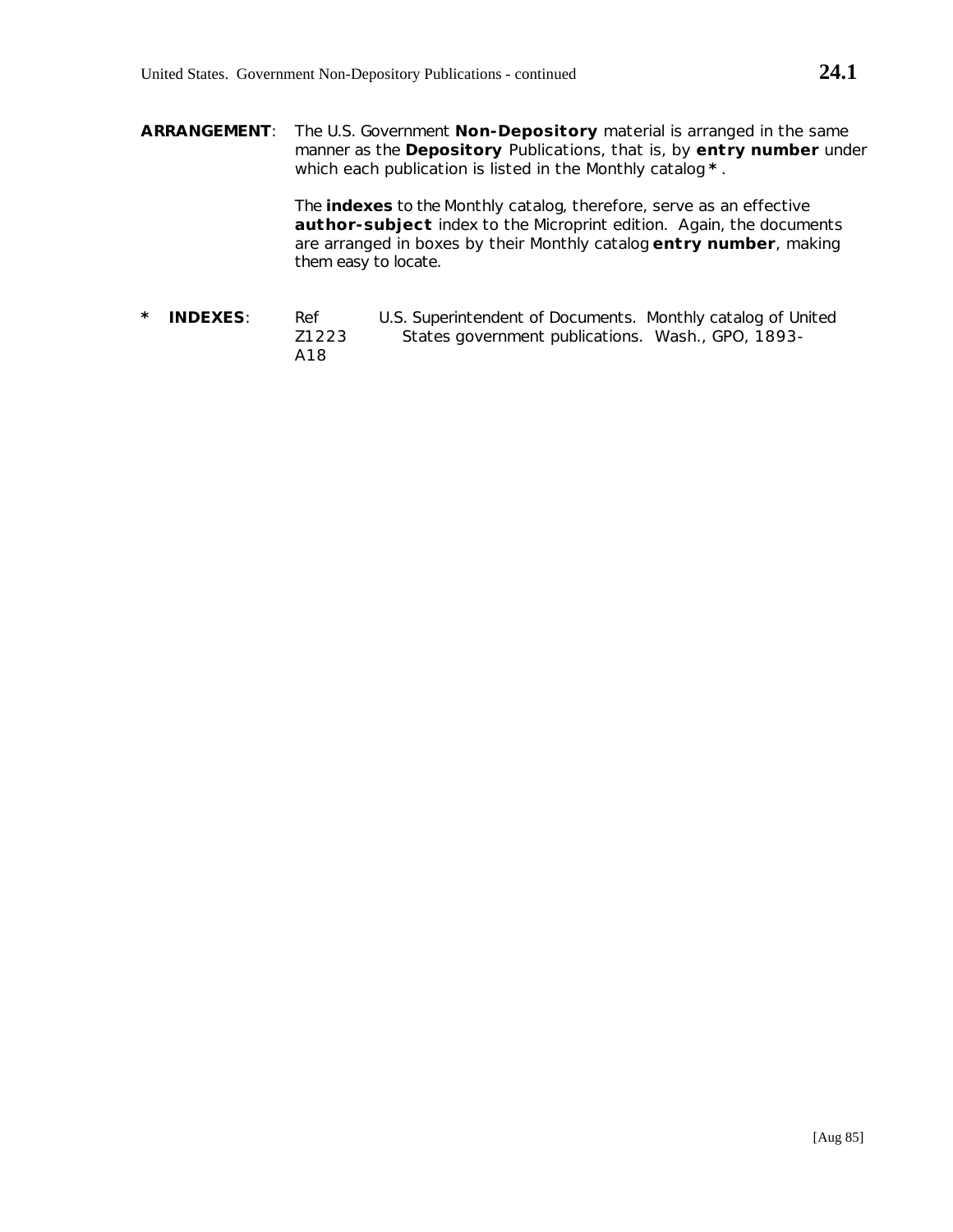## **UNITED STATES. LIBRARY OF CONGRESS. CYRILLIC UNION CATALOG**

#### **FORMAT: Microprint CALL NO.: Microprint**

# **Z881 A1C9**

**COVERAGE**: Consists not only of the **holdings** of the Library of Congress in Russian, Ukrainian, Byelorussian, Bulgarian and Serbian, but also of **titles** reported by 185 American libraries. This **includes** major parts of the collections of the New York Public Library, the Hoover Library and the libraries of Columbia, Harvard and Yale.

**ARRANGEMENT**: In **three** parts:

- a. by **author** and **added entry**
- b. by **title**
- c. by **subject**.
- **1,244** cards in seven boxes.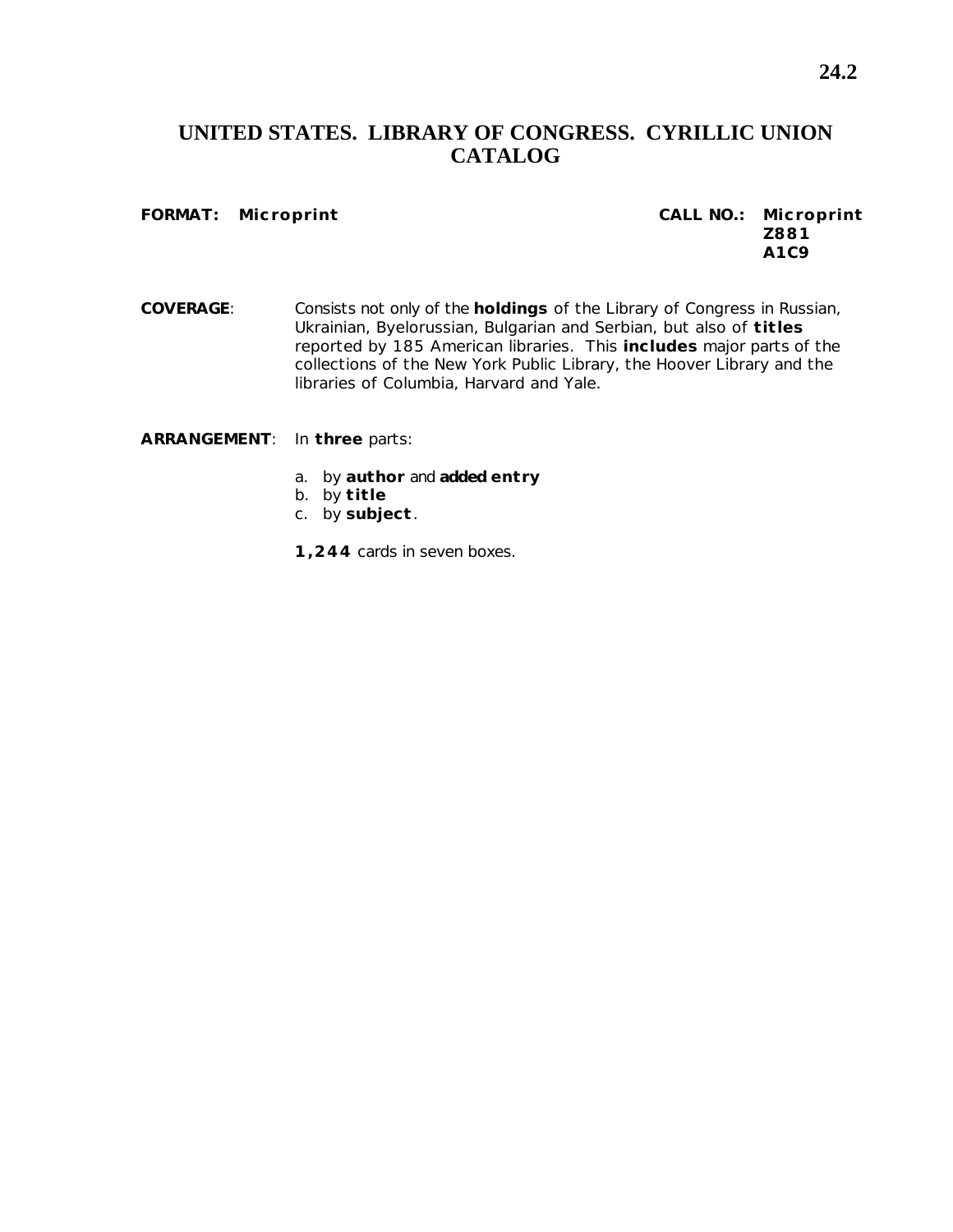### **UNITED STATES. SERIAL SET \***

#### **FORMAT: Microprint CALL NO.: Microprint J83 A43**

**COVERAGE AND** The University of Victoria's Readex edition of the U.S. Serial Set currently **ARRANGEMENT**: **contains** U.S. government publications covering the years **1817** to **1954** (15th to 83rd Congresses), **serially numbered** from **1** to **11814**.

> These publications are gathered **sessionally**, in straight **serial number** sequence, into **three** groups--the **Journals**, **Documents** and **Reports** of the **House** and of the **Senate**--and each is then provided with its own **index** for that session of Congress. If one knows **either** the serial number, the year, the Congress or the Congress and session, one can go directly to the material (in the case of the serial number, to the **actual** publication; in the other cases, to the **indexes** within the set). If **none** of these is known, the information would have to be obtained from **outside** indexes, viz.:

| Ref<br>Z1223          | Checklist of United States public documents 1789-1909.                                                                                                                                                           |
|-----------------------|------------------------------------------------------------------------------------------------------------------------------------------------------------------------------------------------------------------|
| A113<br>1911          | Part One: a listing of all documents by serial number.<br>Part Two: a classified listing, by agency, of the agencies<br>at the back.                                                                             |
| Ref<br>Z1223<br>A1885 | Descriptive catalogue of the government publications of the<br>United States government 1774-1881, by B. S. Poore.                                                                                               |
|                       | A chronological listing, by year, of most U.S.<br>publications, subarranged by document and report number.                                                                                                       |
|                       | Subject and name index at the back.                                                                                                                                                                              |
| Ref<br>Z1223<br>A13   | Comprehensive index to the publications of the United States<br>government 1881-1893, by John C. Ames.                                                                                                           |
| 1962                  | A straight alphabetical index.<br>A personal name index at back of v. 2.<br>Three columns:<br>originating author or agency<br>1.<br>index proper<br>2.<br>gives publication source (House or Senate), name<br>3. |
|                       | of publication (whether a document or a report),<br>and number, i.e., HED 94, SR 132, SMD 69, etc.                                                                                                               |

**\*** For a **fuller** explanation on how to use the U.S. Serial Set, see Reference Publication, "Guide to the American State Papers and the U.S. Serial Set," available at the **Reference Desk**.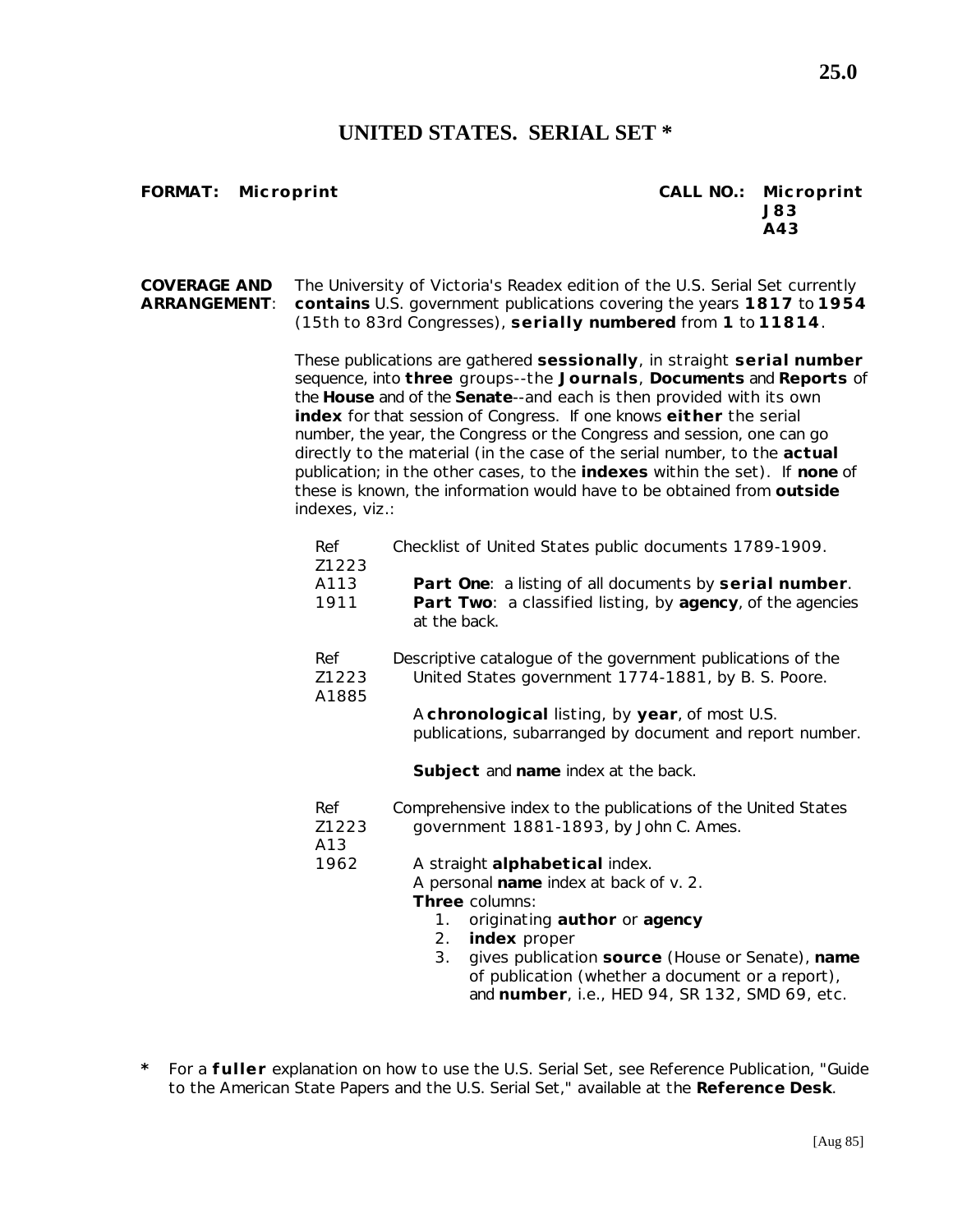#### **URBAN CANADA 1976-78**

**FORMAT: Fiche, 115 x 148 mm. CALL NO.: Microfiche**

**HT127 U66**

**BIBLIOGRAPHY**: Ref Canadian Council on Urban and Regional Research. *Urban and* Z1391 *regional references*. 1945/62-1976. Ottawa.  $C<sub>3</sub>$ Ref *Urban Canada*. Toronto, Micromedia, 1977-78. Z1391 U7

- **COVERAGE**: Collection is based on the above **bibliographies**. It **includes** noncommercial publications in the field of Canadian urban affairs, including government documents, research reports, consultant's studies, institutional publications and some theses. Also **includes** selected municipal government publications.
- **ARRANGEMENT**: By **accession number** as they appear in the above **bibliographies**. Accession number reflects the **date** of issue, e.g., S74-0013, 77-4004, etc. "**S**" stands for "**Sources**," when the collection was called *Canadian urban sources* (q.v.).

Continues *Canadian urban sources* (q.v.).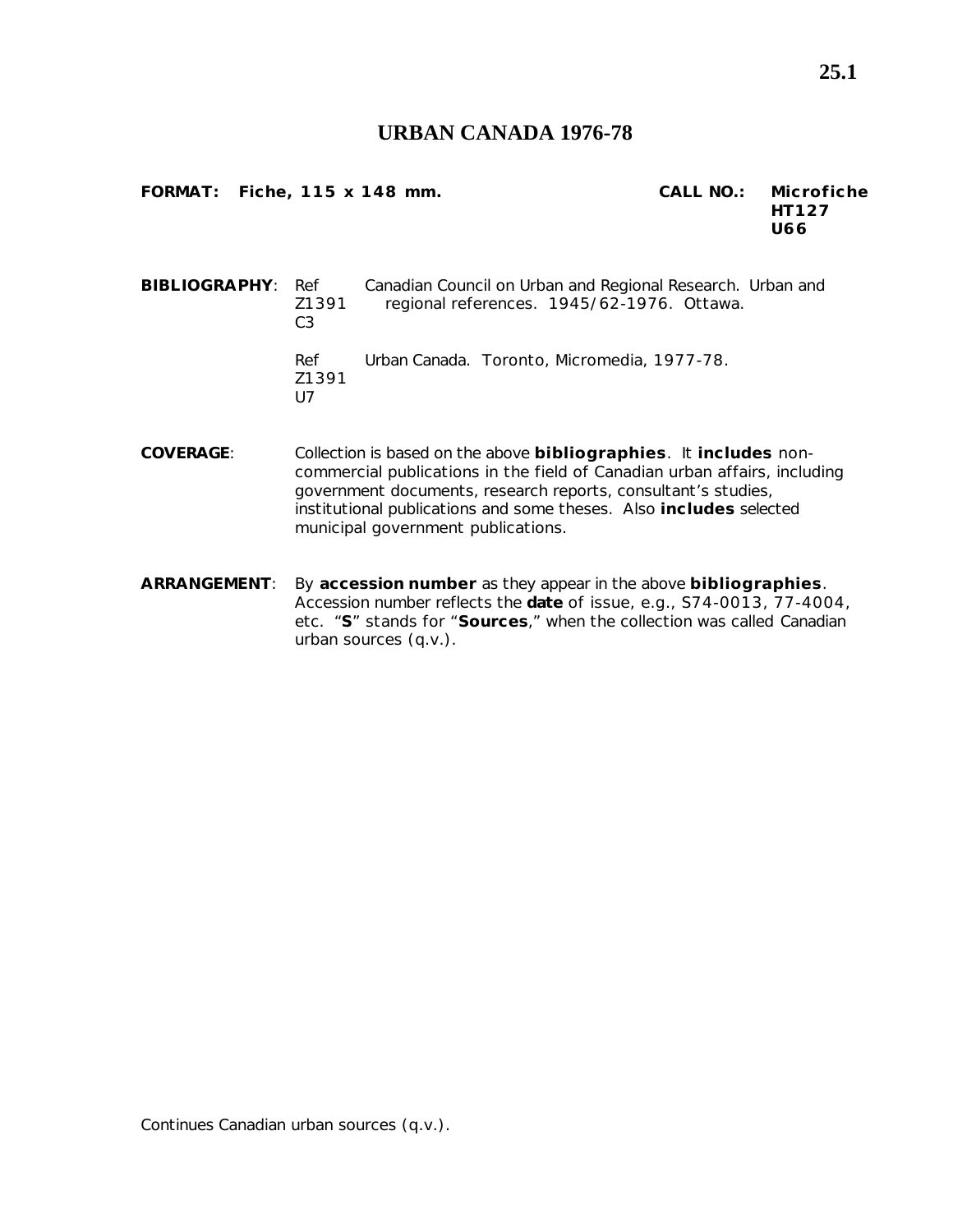#### **VICTORIAN FICTION AND OTHER NINETEENTH CENTURY FICTION**

#### **FORMAT: Microfilm CALL NO.: Microf**

**PR1303 V5**

- **COVERAGE**: A selected collection of **19th century** English **fiction**, including such authors as W. H. Ainsworth, Jane Austen, Charlotte Bronte and Charles Dickens. The initial selection will be based on Michael Sadleir's *XIX century fiction: a bibliographical record*, but the collection will not be restricted to titles recorded by Sadleir. In general, the specific editions recorded by Sadleir will be filmed, but significant editions not recorded by Sadleir will also be included.
- **ARRANGEMENT**: The **56** reels are **numbered** by General Microfilm Company as they appear and are filed in this order. There are several items on each reel but there is no specific arrangement of these items within a reel. The items are identified clearly on **short-title lists** which accompany each shipment.
- **BIBLIOGRAPHIES,** Ref Sadleir, Michael. *XIX century fiction: a bibliographical* **ETC.**: Z2014 *record based on his own collection*. Cambridge, Printed at F4516 the University Press: Published, London, Constable & Co., Ltd. (1951)

*Short-title list*.

In **Microforms**. Indicates **titles** in each reel.

**SCOPE**: As regards **scope** and **limitations**, those must first be clearly understood which govern the Catalogue as a **whole**, and then those relevant to the **three Sections**. The choice of Authors for inclusion has been governed by **three** quite simple **rules**. Any novelist whose writing-life was comprised **within** the limits of the nineteenth century is entitled to a place, assuming, of course, that he was represented in the Collection. No novelist who published fiction **prior** to the year 1800 has been admitted. Any writer who began publishing **late** in the century and issued a fiction in two or three volumes (provided a novel by him or her in this form was in the Collection) has been regarded as eligible for inclusion. Sadleir; Vol. 1, xxvii.